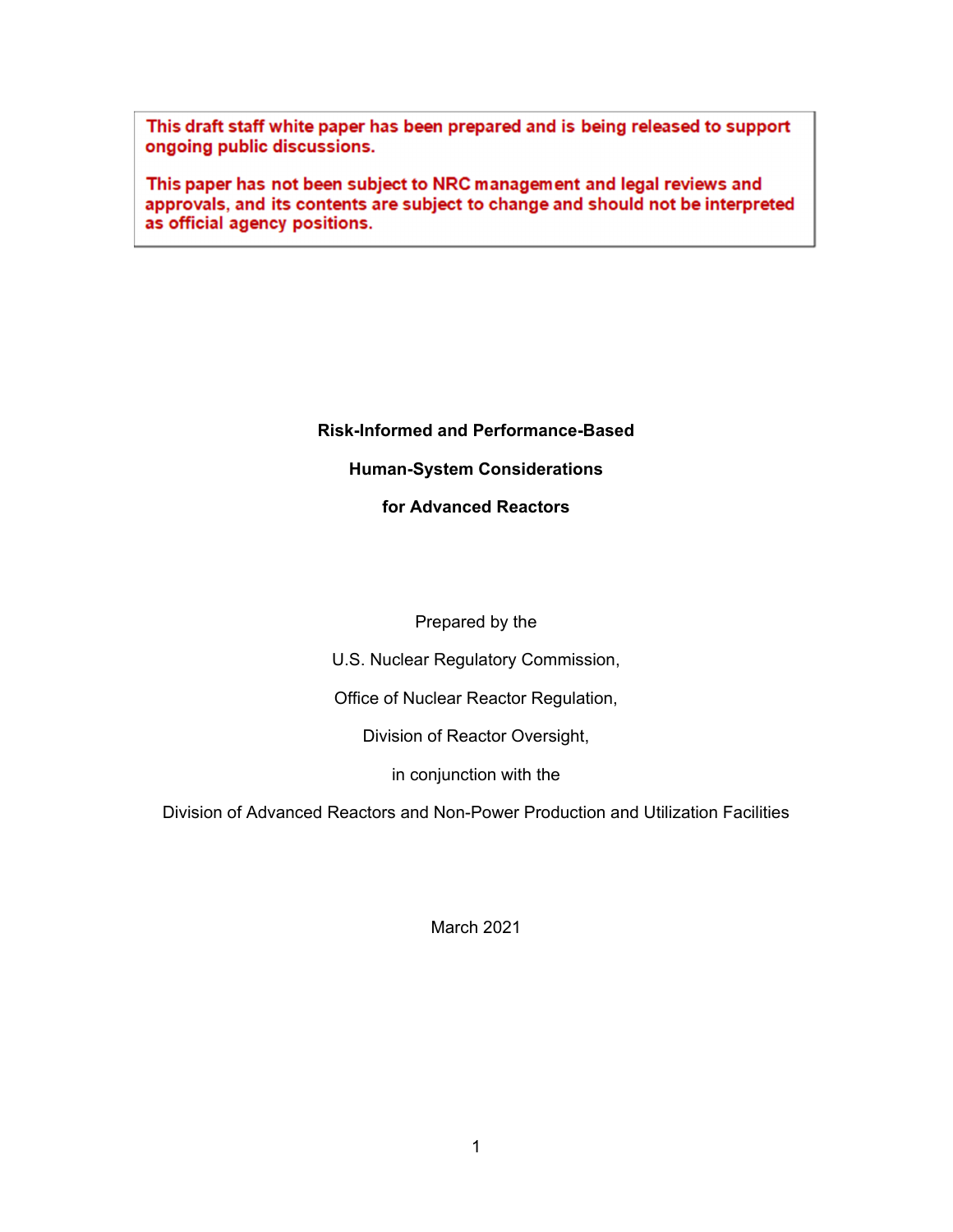#### **Executive Summary**

Advanced nuclear reactor technologies present a combination of new opportunities and important topics for discussion for both the U.S. Nuclear Regulatory Commission (NRC) staff and the nuclear industry. The NRC staff anticipates that reactor developers will propose novel approaches to reactor operations. These operations-related areas include staffing, training, qualifications, human factors engineering, and an increased reliance on autonomous operations for safety significant key systems, structures, and components (SSCs). As such, the NRC staff is developing a risk-informed, performance-based, and technology-inclusive regulatory framework to appropriately consider the role of humans and human-system integration in ensuring safe nuclear operations within the context of advanced reactors.

This paper proposes methods by which the proposed Title 10 of the *Code of Federal Regulations* (10 CFR) Part 53, in conjunction with relevant regulatory guidance documents, can provide a predictable and technology-inclusive framework for the regulation of the human-system aspects of advanced reactor operations.<sup>1</sup> Specifically, the primary objective of this white paper will be to inform the Part 53 rulemaking by proposing operations-related content for inclusion in the rule.<sup>2</sup> A secondary objective will be to facilitate the consistent treatment of operations-related content of advanced reactor applications that are received prior to the Part 53 rule being finalized.

#### *Disclaimer*

*The reader is advised that not all the references cited within this paper have been endorsed by the U.S. Nuclear Regulatory Commission (NRC). For example, the referenced report by the International Atomic Energy Agency on "Non-baseload Operation in Nuclear Power Plants: Load Following and Frequency Control Modes of Flexible Operation" and the Nuclear Energy Institute's white paper on "Micro-Reactor Regulatory Issues" should not be interpreted as containing NRC endorsed positions. References such as these are discussed within this paper for informational purposes. Similarly, the included discussion regarding SLOWPOKE reactors is not associated with any official interactions with the government of Canada. Rather, the material related to the SLOWPOKE and SLOWPOKE-2 designs is publicly available and is provided solely for informational purposes.*

 $\overline{a}$ 

<sup>&</sup>lt;sup>1</sup> Current applicants under Title 10 of the Code of Federal Regulations (10 CFR) Parts 50 and 52 have access to a regulatory exemption process to address certain topics described within this paper. However, the 10 CFR Part 53 rulemaking presents an opportunity to reduce such reliance on exemptions. While this paper primarily serves to inform the regulatory framework for licensing under Part 53, a secondary function is to inform proposed exemptions from Part 50 and 52 requirements for near-term applicants.

 $2$  Throughout this paper, frequent reference is made to informing the content of the Part 53 rule. However, it should also be understood that this objective is, by extension, also inclusive of informing the Part 53 statements of consideration, as well as the associated regulatory guidance documents.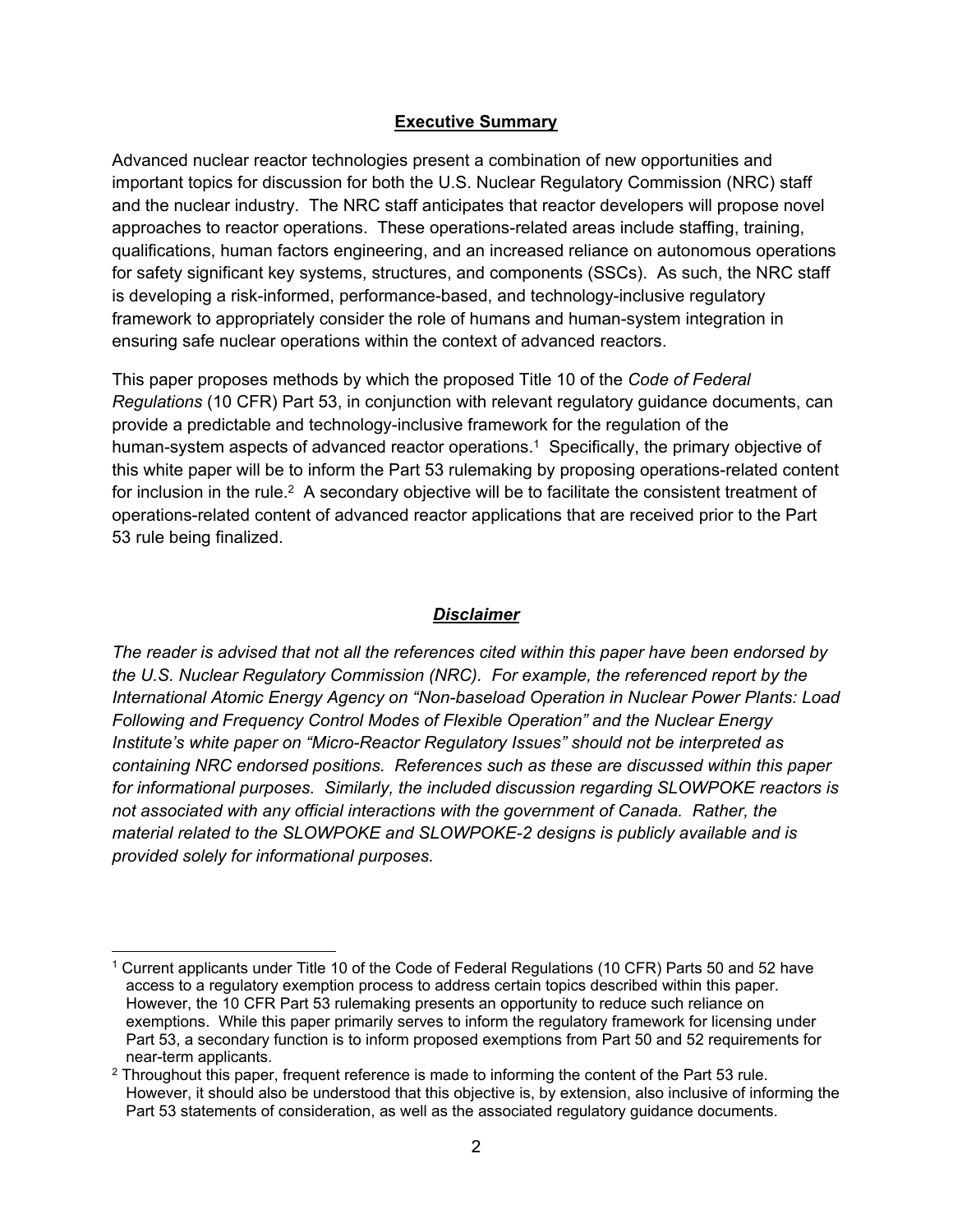# Contents

| Objectives for the Part 53 Rule: An Integrated Approach to Humans and Systems38         |  |
|-----------------------------------------------------------------------------------------|--|
|                                                                                         |  |
|                                                                                         |  |
| Evaluating Proposals for Staffing Facilities Without the Need for Licensed Operators 40 |  |
|                                                                                         |  |
|                                                                                         |  |
|                                                                                         |  |
|                                                                                         |  |
|                                                                                         |  |
|                                                                                         |  |
|                                                                                         |  |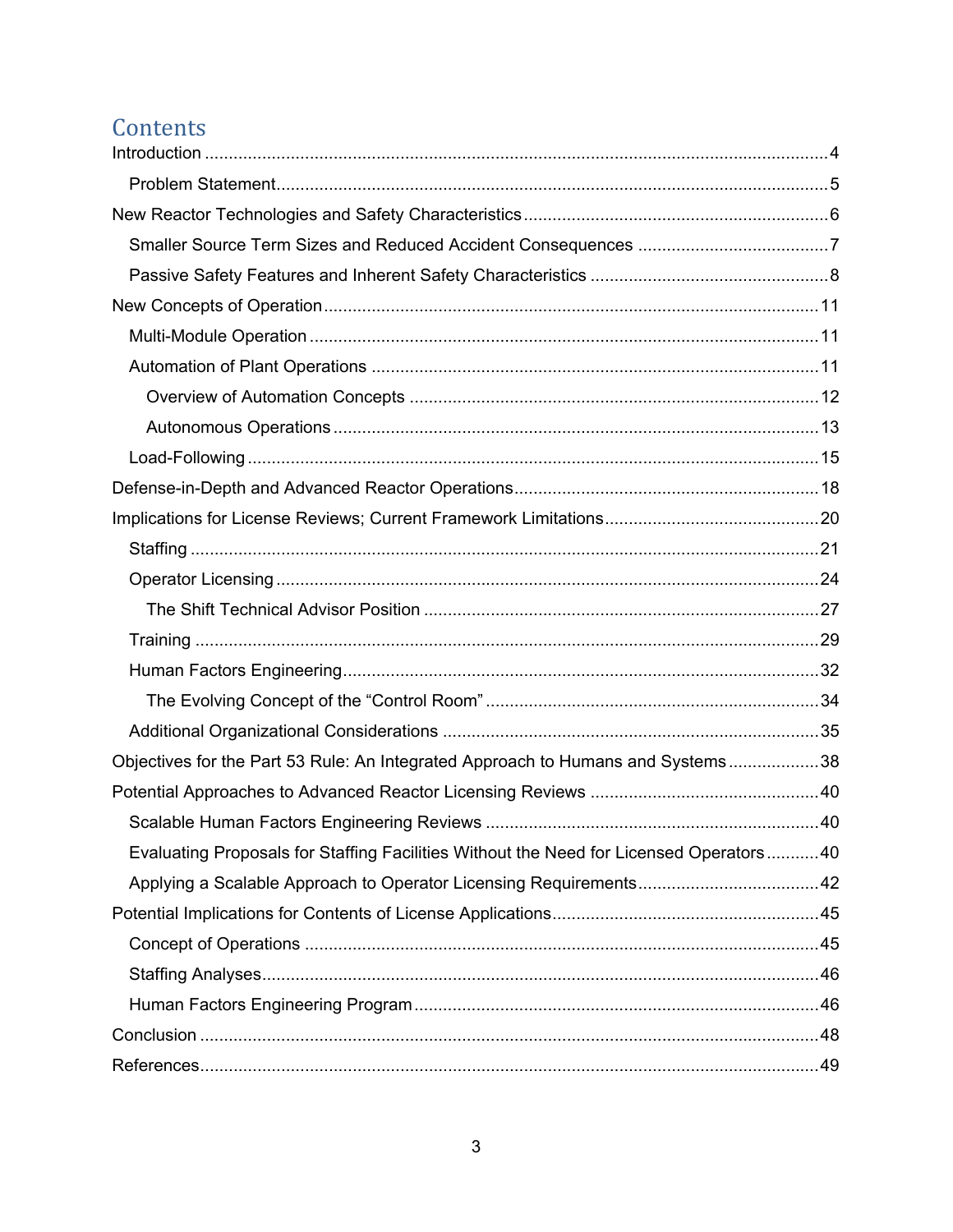## Introduction

Advanced nuclear reactor technologies present a combination of new opportunities and considerations for both the U.S. Nuclear Regulatory Commission (NRC) staff and the nuclear industry. In addressing this changing technological environment, a joint Division of Reactor Oversight (DRO) and Division of Advanced Reactors and Non-Power Production and Utilization Facilities (DANU) working group was formed in order to consider the regulatory implications of novel approaches to reactor operations that are envisioned for advanced reactor designs. The primary objective of this working group is to support development of the "Risk-Informed, Technology-Inclusive Regulatory Framework for Advanced Reactors" that is associated with the Title 10 of the *Code of Federal Regulations* (10 CFR) Part 53 rulemaking. For clarity, the term *advanced reactor* is defined within the scope of the proposed Part 53 rule (and thus of this paper) and is based on the definition in Nuclear Energy Innovation and Modernization Act (NEIMA, Pub. L. 115-439).<sup>3</sup> As described in SECY-20-0032, "Rulemaking Plan on "Risk-Informed, Technology-Inclusive Regulatory Framework for Advanced Reactors (RIN-3150- AK31; NRC-2019-0062)," the NRC staff considers an advanced reactor to include:

- all designs that are not light-water reactors (LWRs), regardless of size;
- all small modular reactor designs;
- microreactors; and
- fusion reactor systems (per the Staff Requirements Memorandum (SRM) to SECY-20- 0032).

The NRC staff stated its interpretation of NEIMA's definition of an advanced nuclear reactor in SECY-20-0032. NEIMA states that such a reactor will have "significant improvements compared to commercial nuclear reactors under construction" as of January 14, 2019. Therefore, "Generation III+" designs are excluded from the definition because the AP1000 reactors were under construction at the time of NEIMA's enactment.

#### For simplicity, this paper will use the term "advanced reactors" to refer to this wide variety of reactor technologies in a collective sense.

The Part 53 working group came to an early conclusion that a framework needed to be established that could address the diverse and novel operational characteristics and considerations associated with advanced reactor facilities. These operational characteristics and considerations include automation of operations (e.g., reactivity control), staffing and qualifications of operations personnel, evolution in control room concepts, and the application of human factors engineering (HFE). In particular, the NRC staff recognizes that the concept of operations for an advanced reactor facility would likely be substantially different from operations generally associated with existing technologies. According to NUREG-0711, "Human Factors Engineering Program Review Model," a concept of operations ("ConOps") "…defines the goals and expectations for the new system from the perspective of users and other stakeholders and

 3 It should be noted that the Energy Act of 2020 (Division Z of the Consolidated Appropriations Act, 2021) included a different definition of "advanced nuclear reactor." However, that legislation does not affect or modify the definition enacted in NEIMA. Thus, this paper utilizes the NEIMA definition.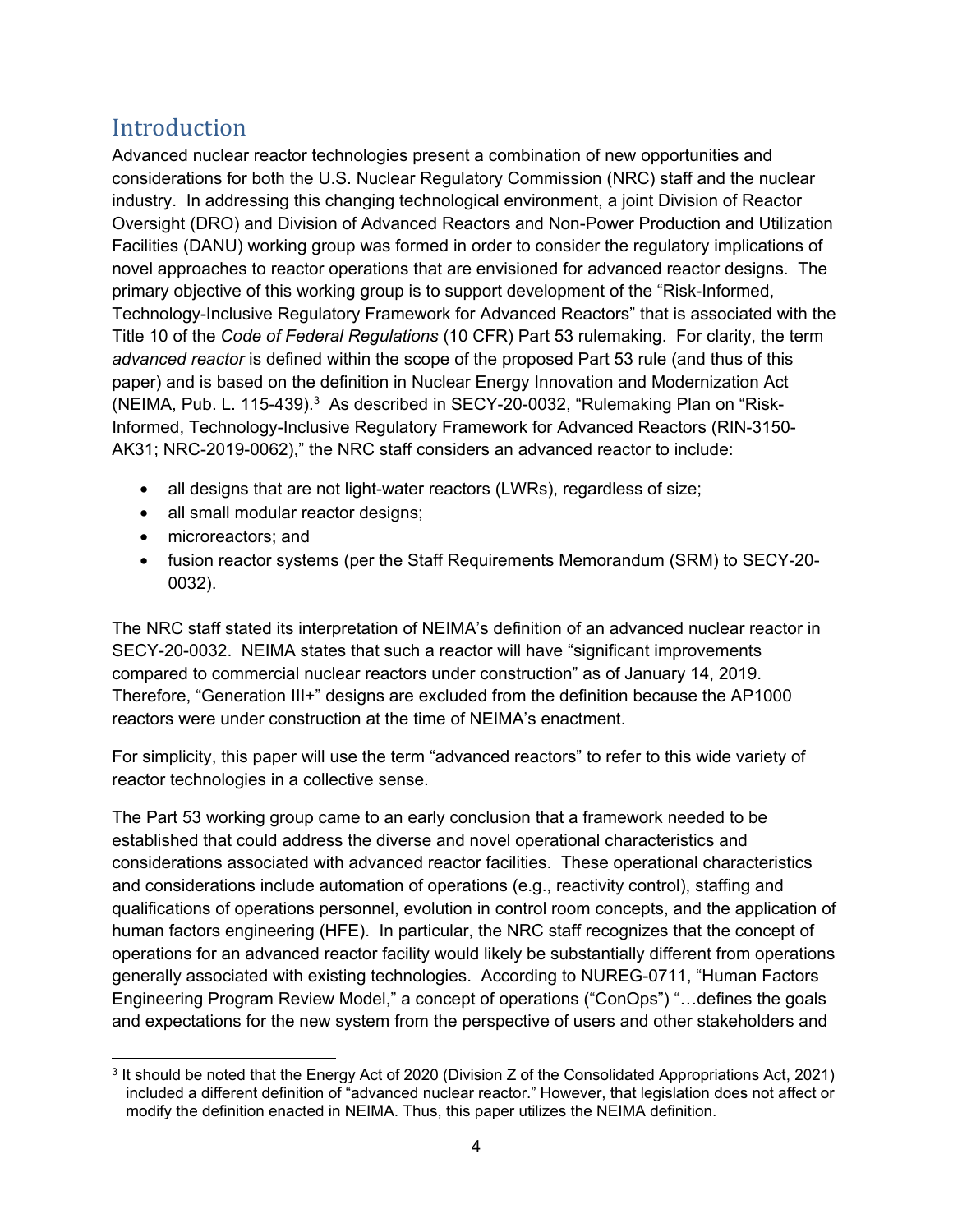defines the high-level considerations to address as the detailed design evolves" (NRC, 2012a, p. 113). From a personnel and human factors engineering standpoint, the concept of operations encompasses roles and responsibilities, staffing, qualifications, training, and the management of operations under various conditions.

In order to provide a more predictable framework for advanced reactor licensing, the NRC staff is developing a regulatory framework that can be applied to a wide range of advanced reactor technologies to facilitate sound conclusions regarding whether a given concept of operations provides, at minimum, reasonable assurance of adequate protection.. In a related manner, advanced reactor stakeholders need a regulatory process that is predictable and that allows for designers to make informed decisions, including those associated with the concept of operations for a proposed design. Therefore, a risk-informed, performance-based, and technology-inclusive regulatory framework is warranted that appropriately considers the role of humans and human-system integration in ensuring safe nuclear operations for advanced reactors. For this reason, this paper provides a discussion to supplement concepts described in preliminary draft Part 53, subpart F, "Operations," and provides a technology-inclusive framework for the licensing and oversight of human-system aspects of advanced reactor operations.

#### Problem Statement

The NRC staff is conducting near-term licensing reviews for advanced reactors under the current regulations in 10 CFR Parts 50 and 52. However, the existing regulatory framework for power reactors is primarily aligned with operation of large LWR designs. The regulatory framework for advanced reactors should be capable of addressing novel operational concepts for a wide variety of advanced reactor technologies and should reduce the need for exemptions from current regulatory requirements. Furthermore, given that some advanced reactor designs may present very low radiological risk, some requirements in the current regulatory framework for operation of large LWRs may be unnecessary for reasonable assurance of safety. For these reasons, the staff is developing a risk-informed, performance-based, and technology-inclusive regulatory framework that appropriately considers the role of humans and human-system integration in ensuring safe nuclear operations and addresses areas such as staffing, training, qualifications, HFE, and considerations associated with autonomous operations.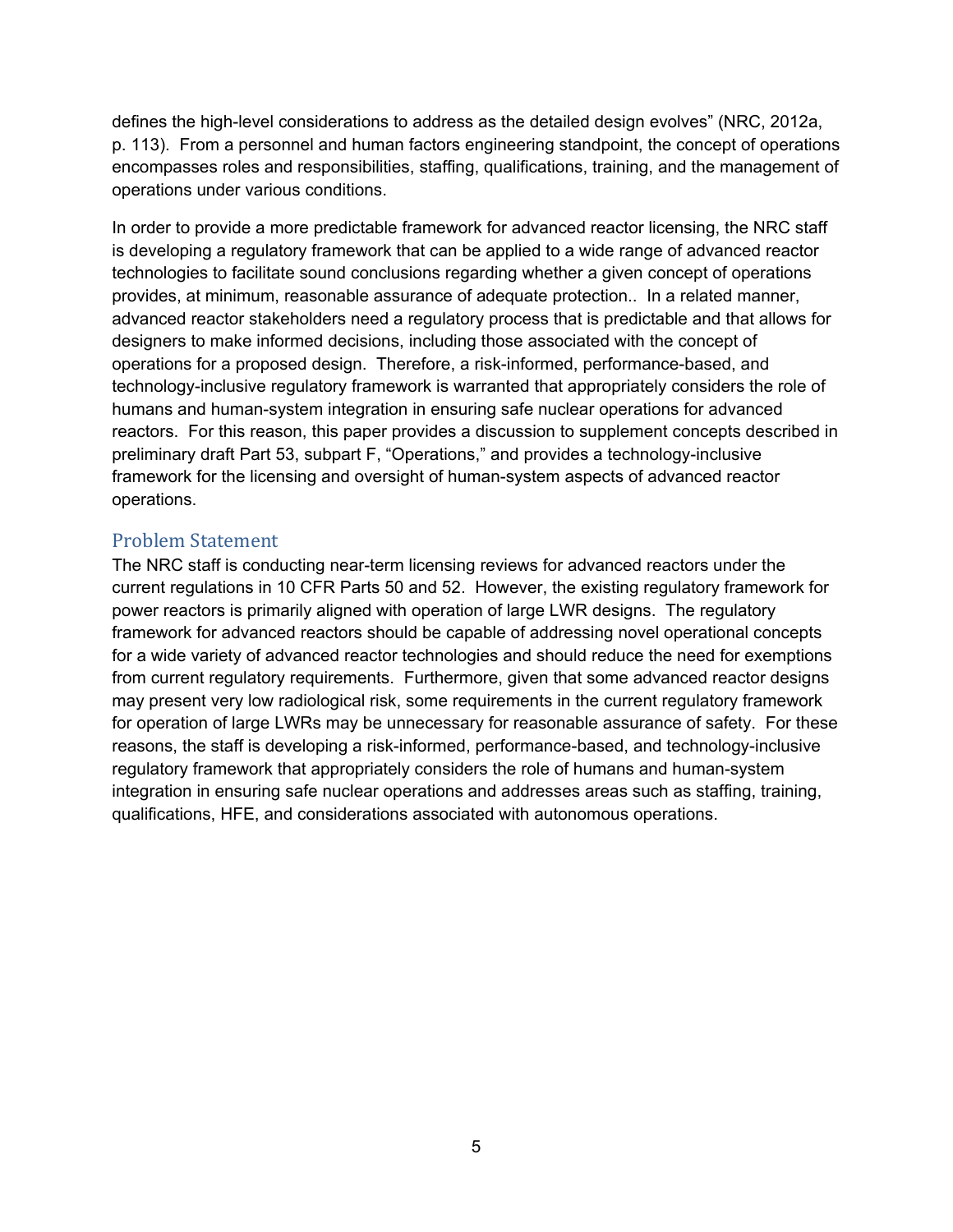## New Reactor Technologies and Safety Characteristics

The nuclear industry in the United States has been host to considerable advances in reactor technologies over the preceding decades. These advancements have evolved out of the combined efforts of both the U.S. Department of Energy (DOE) and private stakeholders. Such new technologies have included evolutionary changes in areas like passive safety and modular construction. Examples of advanced reactor technologies that are under various stages of development include small modular reactors (SMRs), non-LWRs, and fusion-based technologies. In the case of non-LWR technologies, certain concepts that were originally introduced decades ago are now being revisited in an updated fashion. Such new technologies warrant the careful consideration of unique design attributes that represent departures from the large LWR designs that have long dominated the domestic nuclear power landscape. For these reasons, the NRC staff is developing new regulatory approaches that take the changes in nuclear technology into account.

In 2008, the NRC issued a final Policy Statement on the Regulation of Advanced Reactors. This policy statement reinforced the Commission's expectations regarding advanced reactors and included new items to be considered during the design of these reactors. Key excerpts from this policy statement include the following:

…the Commission expects that advanced reactors will provide enhanced margins of safety and/or use simplified, inherent, passive, or other innovative means to accomplish their safety and security functions.

Among the attributes that could assist in establishing the acceptability or licensability of a proposed advanced reactor design, and therefore should be considered in advanced designs, are:

- Highly reliable and less complex shutdown and decay heat removal systems. The use of inherent or passive means to accomplish this objective is encouraged (negative temperature coefficient, natural circulation, etc.)…
- Simplified safety systems that, where possible, reduce required operator actions, equipment subjected to severe environmental conditions, and components needed for maintaining safe shutdown conditions. Such simplified systems should facilitate operator comprehension, reliable system function, and more straightforward engineering analysis.
- Designs that minimize the potential for severe accidents and their consequences by providing sufficient inherent safety, reliability, redundancy, diversity, and independence in safety systems, with an emphasis on minimizing the potential for accidents over minimizing the consequences of such accidents…
- Designs that incorporate the defense-in-depth philosophy by maintaining multiple barriers against radiation release, and by reducing the potential for, and consequences of, severe accidents. (73 FR 60612; October 14, 2008)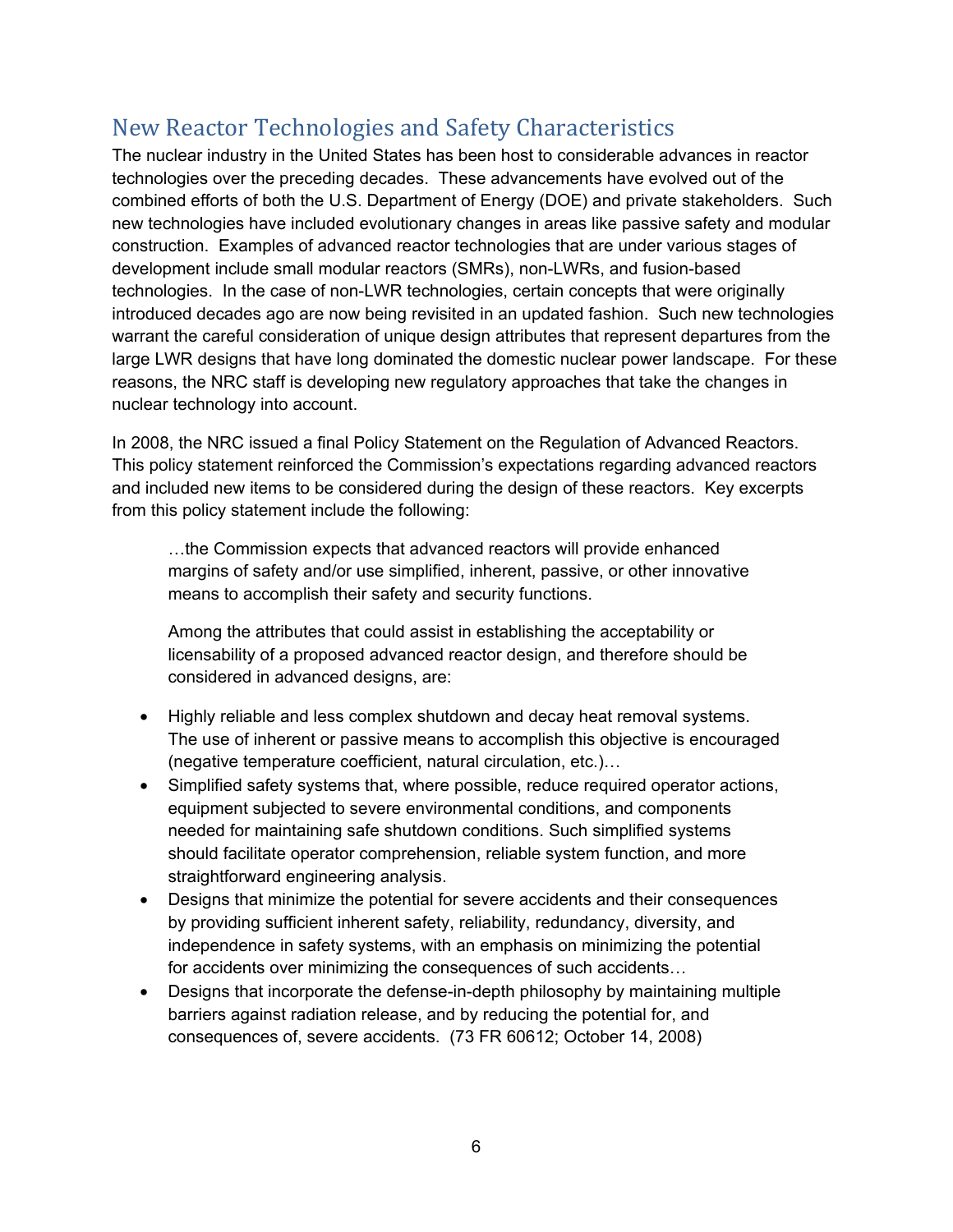As highlighted by the preceding excerpt, the NRC recognizes the desirability of attributes such as simplified safety features of a passive or inherent nature, reductions in required human actions, incorporation of defense-in-depth, and minimization of the risks associated with severe accidents in advanced reactor designs. Accordingly, these and related attributes, and the implications for licensing reactors that have them, will be addressed in greater detail.

#### Smaller Source Term Sizes and Reduced Accident Consequences

Advanced reactors could vary in size from very large to very small; such variations are expected to have potential implications for both source term sizes and accident consequences. Building upon earlier pre-application activities and work by the NRC, the NRC staff used SECY-10-0034, "Potential Policy, Licensing, and Key Technical Issues for Small Modular Nuclear Reactor Designs," to discuss a number of issues related to SMR policy and licensing. A key consideration associated with SMR development identified in SECY-10-0034 was that of accident source terms (NRC, 2010). In discussing this area in SECY-10-0034, the staff observed the following:

Accident source terms are used for the assessment of the effectiveness of the containment and plant mitigation features, site suitability, and emergency planning. Other radiological source terms are used to show compliance with regulations on dose to workers and the public. Design and license applicants and the NRC will need to establish appropriate bounding source terms for high-temperature gas-cooled reactors and other SMRs. (NRC, 2010, p. 4)

It should be noted that the SMR designs under consideration at that time ranged from 10 MWe to over 300 MWe (NRC, 2010, Enc. 1, p. 1).

In 2019, the Nuclear Energy Institute (NEI) published a white paper on "Micro-Reactor Regulatory Issues." As part of this paper, NEI included the observation that "…a performance-based, consequence-oriented regulatory framework is needed for micro-reactors, because the existing regulatory framework for power reactors does not appropriately consider the extremely low potential consequences of accidents that are expected for these designs" (NEI, 2019a, p. 1).

SECY-20-0093, "Policy and Licensing Considerations Related to Micro-Reactors," was developed to inform the Commission on certain licensing topics related to microreactors that may necessitate future departures from current regulations, related regulatory guidance, and past precedent. This SECY identified potential policy issues related to licensing microreactors and described the NRC staff's approach to facilitating licensing submittals for the deployment and operation of microreactors (NRC, 2020d). Highlighting the potential for reduced radiological consequences to result from accidents at microreactor facilities, the staff observed in the SECY paper that:

Although no regulatory definition has been established, micro-reactors are small (on the order of tens of megawatts thermal (MWt)), have simpler designs with inherent safety features, and, in the unlikely event of an accident, are anticipated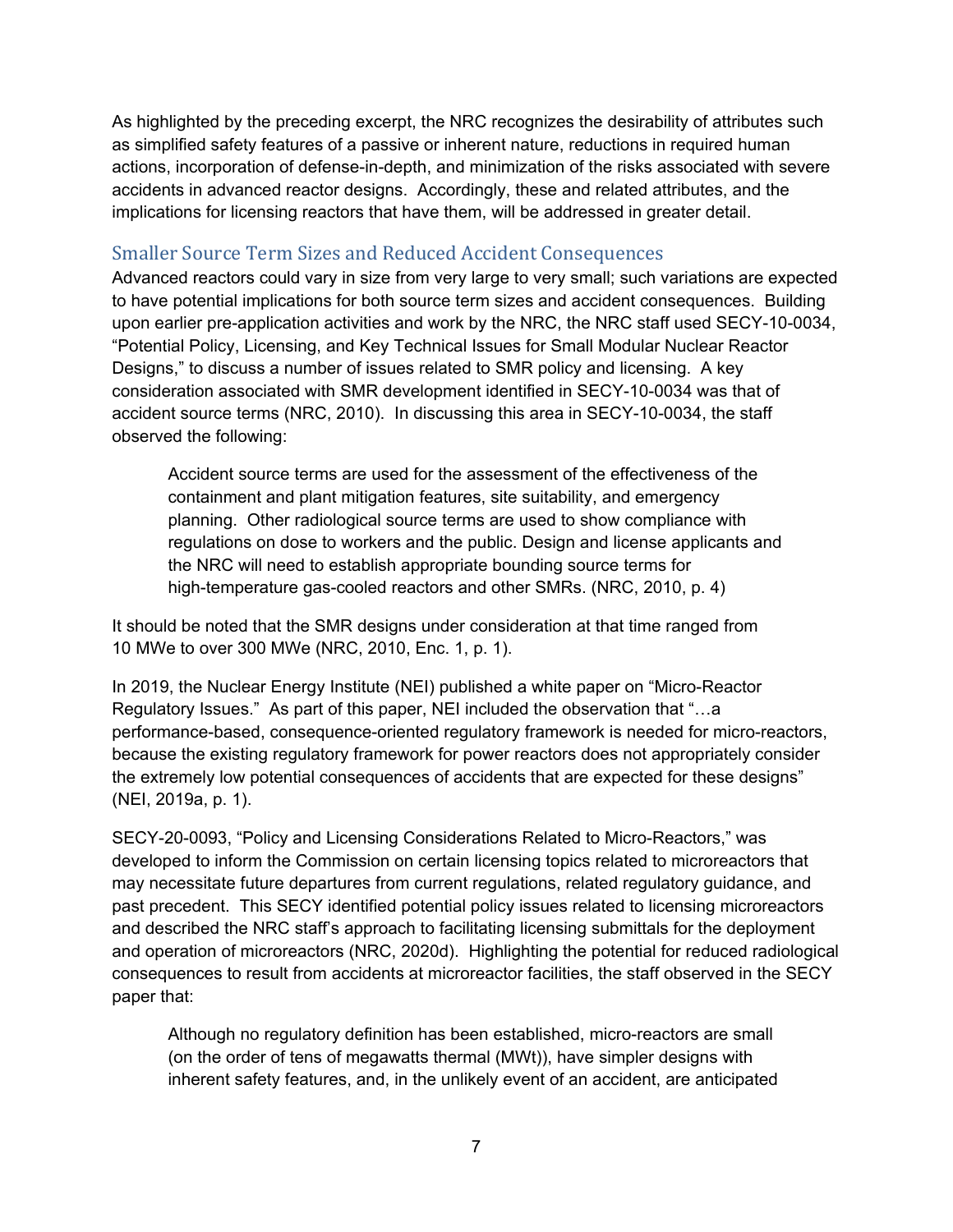to have lower potential radiological consequences with a correspondingly lower impact on public health and safety. (NRC, 2020d, pp. 1-2)

Smaller source term sizes and expected reduced accident likelihood and consequences serve to directly limit the size of the hazard posed by a reactor facility. Ultimately, limiting the relative size of the hazard posed by a reactor facility is the most reliable means of ensuring safety because of this design aspect's ability to remain effective across a wide range of possible events (e.g., internal and external initiating events, equipment failures, design deficiencies, maintenance errors, or hostile actions).

From these discussed considerations, the following key points should be noted:

- Accident source terms serve as a measure of the efficacy of mitigation features.
- Advanced reactor designs may present low potential accident consequences.
- Limiting the hazard posed by a reactor facility reduces the potential for accident consequences and is the most reliable means of ensuring safety.

### Passive Safety Features and Inherent Safety Characteristics

Sandia National Laboratory's 2020 report on "Human Factors Considerations for Automating Microreactors" evaluated specific issues that were envisioned to stem from potential changes in the role of personnel at microreactor facilities. This was done to inform the NRC on microreactor-related licensing topics that could warrant departures from existing regulations and guidance. This report noted that microreactor design elements related to safety features and low levels of nuclear material may result in such facilities looking to automate more functions than existing nuclear power plants. In particular, passive safety features and inherent safety characteristics were anticipated to substantially influence the design and operations of microreactor facilities. Specific insights provided on these types of safety features included the following:

With a passive safety system, a microreactor design would not require significant human or automation intervention to maintain a safe state. Thus, human and/or automated tasks may serve as a secondary safety check rather than a primary function to operate the reactor. (SNL, 2020, p. 10)

…the typical causes of failure for active systems generally do not exist for a passive system—i.e., loss of power or failure of operator action. By contrast, passive systems can fail as a result of modes such as mechanical or structural failure of an SSC, or even malicious human intervention. (SNL, 2020, p. 30)

In contrast to passive safety, inherently safe systems are those which are absolutely reliable. The classification of absolute reliability must be qualified by a detailed consideration of the range of characteristics of the SSC that support the safety function. For example, control of reactivity often involves reactivity feedback mechanisms inherent to a system preventing reactivity excursions from occurring (e.g., moderator temperature feedback). (SNL, 2020, p. 31)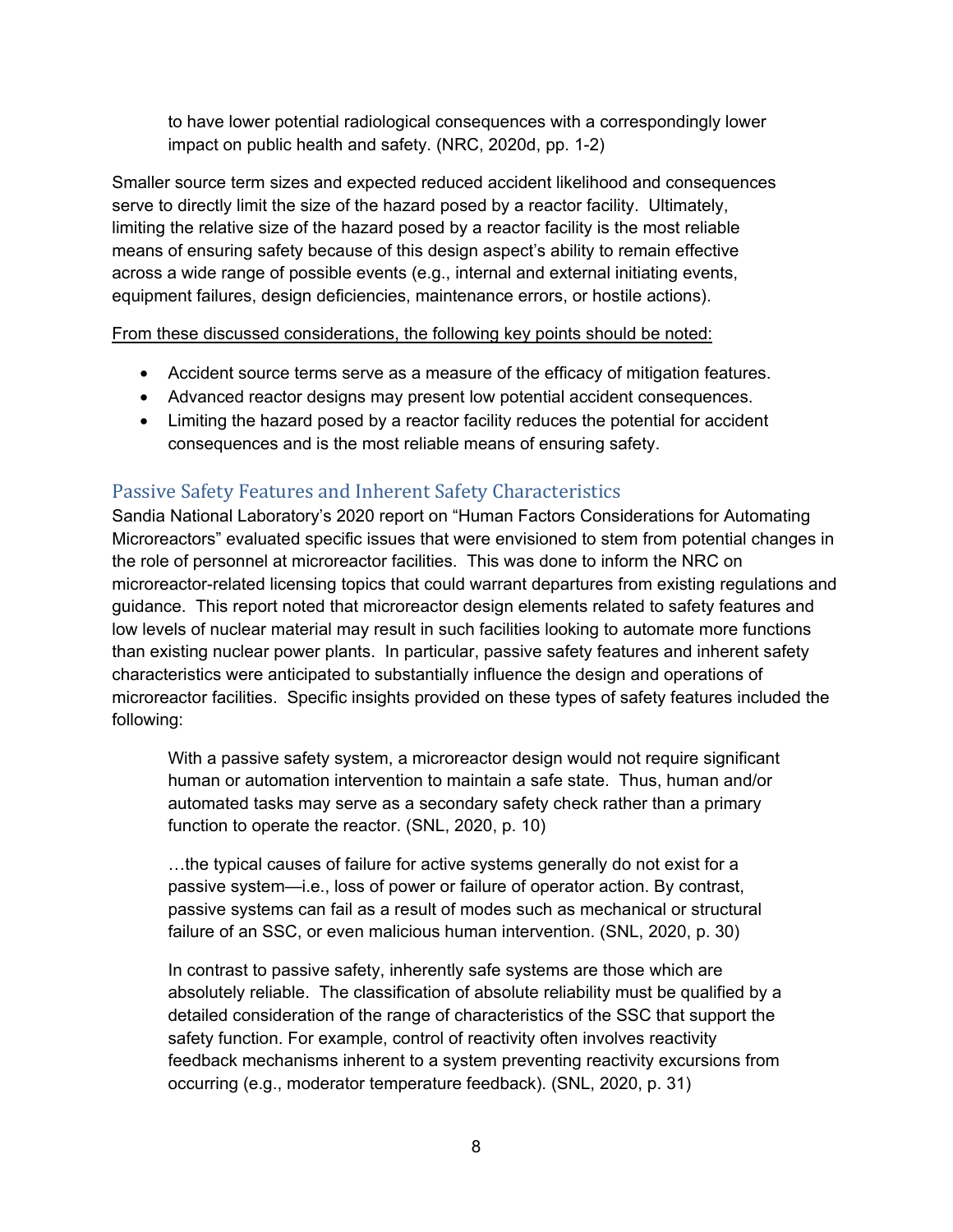The NRC staff has previously also recognized similar potential implications of these inherent safety characteristics for certain advanced reactors, noting in SECY-20-0093 that:

Micro-reactors are smaller and generally simpler than the SMRs the NRC has reviewed recently, and they may be able to rely on inherent characteristics for safety functions. This degree of simplicity and inherent safety may result in few to no operator actions being credited for maintaining plant safety. (NRC, 2020d, Enc. 1, p. 5)

Design attributes such as inherent safety characteristics, passive safety features, and automated safety systems work in different ways to support safety. These attributes can be considered in terms of a progression that influences the concept of operations that will be implemented for a given facility. The following outline summarizes these attributes along with specific considerations that have relevance to the concept of operations:

- Inherent safety characteristics: these characteristics rely upon the intrinsic attributes of a hazard in order to limit the behavior of that hazard. Inherent safety within a design can limit undesired departures from safe operation.
- Passive safety features: these systems do not rely upon external inputs to achieve desired safety functions and rely instead upon laws of nature, material properties, and stored energy; within such a context, human beings and automation tend to take on a secondary safety check function (SNL, 2020, p. 10). However, it must be noted that passive safety features remain vulnerable to human errors (e.g., incorrect system alignments, degradation, or other failure mechanisms).
- Automated safety systems: these systems rely upon active safety systems. Automated safety systems reduce the potential for human error but are still vulnerable to it. Furthermore, automated safety systems are also vulnerable to design deficiencies, dependent on external power, and unable to directly limit the behavior of a hazard.
- Manual operator actions: these operations rely upon human intervention to ensure that safety systems can perform their credited functions. Manual operator actions are subject to human error and limitations.

It is important to note that the further a given applicant needs to go down this list of design attributes in the course of making a safety case (such as by relying upon active safety systems in lieu of inherent safety characteristics), the greater the degree of emphasis that the NRC staff will likely need to place on the HFE aspects of the application.

Among the concepts described above, those associated with inherent safety are especially noteworthy within the context of this paper, and clearly articulated definitions in this area is of particular importance. The International Atomic Energy Agency (IAEA) observed in a 1991 publication that "[s]afety related terms such as passive and inherent safety have been widely used, particularly with respect to advanced nuclear plants, generally without definition and sometimes with definitions inconsistent with each other" (p. 7). In the course of addressing this, the IAEA (1991) went on to provide the following description: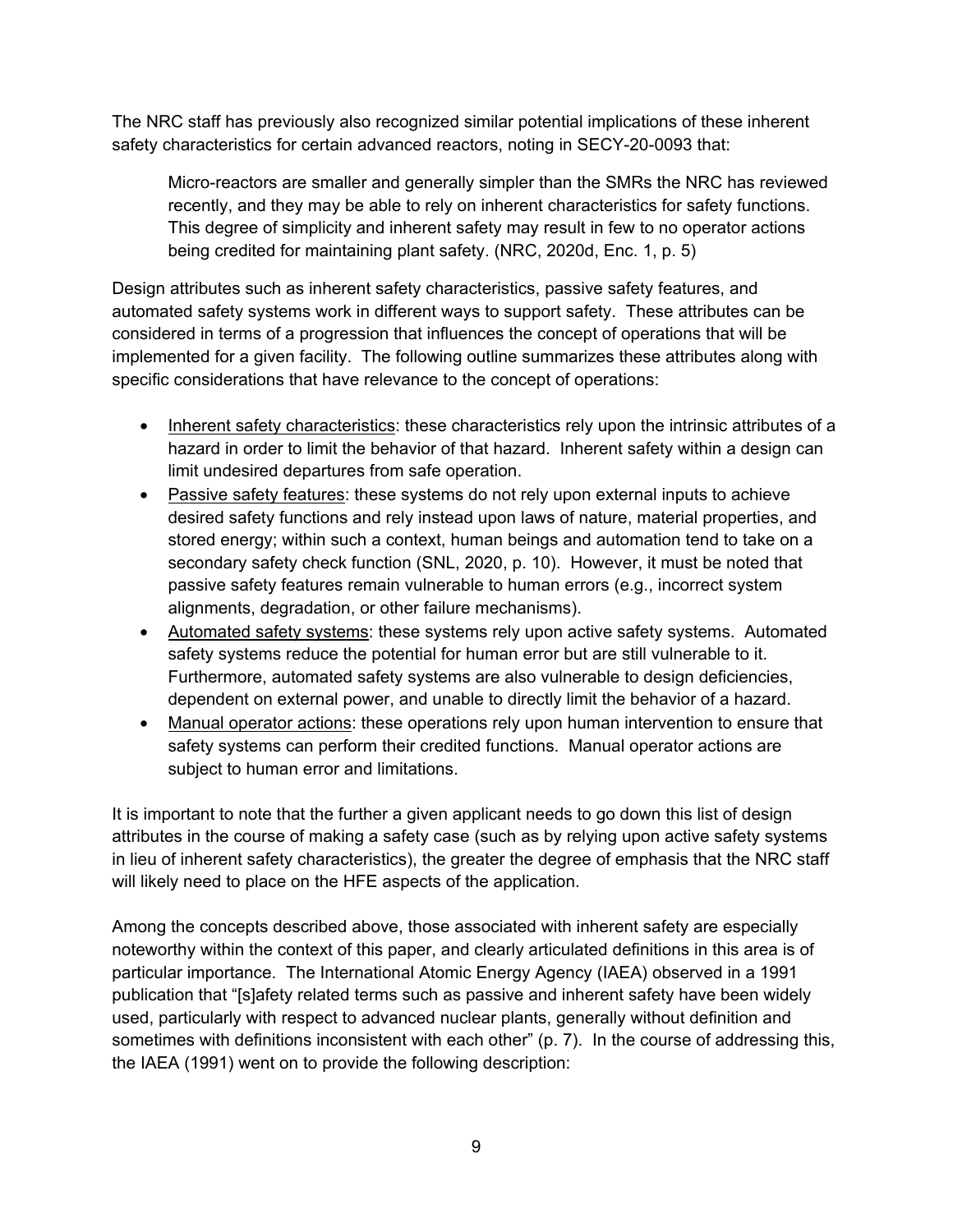An inherent safety characteristic is a fundamental property of a design concept that results from the basic choices in the materials used or in other aspects of the design which assures that a particular potential hazard can not become a safety concern in any way. (p. 10)

Building upon this discussion, the IAEA (1991) went on to define "inherent safety characteristics" as being "safety achieved by the elimination of a specified hazard by means of the choice of material and design concept" (p. 13). Going forward, it will be important for both the NRC staff and industry to establish and maintain a common understanding of what constitutes inherent safety characteristics within advanced reactor designs.

The following are key points that should be taken away regarding passive safety features and inherent safety characteristics:

- Passive safety features and inherent safety characteristics can influence the role of personnel at advanced reactors facilities.
- Passive safety features tend to place humans into a defense-in-depth role.
- While passive safety features can still fail under certain conditions, inherent safety characteristics can be considered to be absolutely reliable4.
- The incorporation of inherent safety characteristics, passive safety features, and automated safety systems influence the concept of operations and can affect the emphasis placed on the HFE aspects of an application review.

In summary, the NRC staff recognizes the desirability of attributes such as reduced accident consequences, passive safety features, and inherent safety characteristics in advanced reactor designs. The NRC staff also recognizes that the specific safety characteristics and features of an advanced reactor can influence both the selected concept of operation for the design and the depth and scope of the HFE review for an application. The next section of this paper considers aspects of these concepts of operations in greater detail.

 4 In their 2020 report on "Human Factors Considerations for Automating Microreactors," Sandia National Laboratory made the following observations regarding the need to carefully consider the "absolute" nature of inherent safety characteristic reliability:

The classification of absolute reliability must be qualified by a detailed consideration of the range of characteristics of the SSC that support the safety function. For example, control of reactivity often involves reactivity feedback mechanisms inherent to a system preventing reactivity excursions from occurring (e.g., moderator temperature feedback). In this case, it is generally difficult to postulate an external perturbation that would give rise to a loss of reactivity control. However, for cooling or containment functions, it is more likely that passive systems can exhibit failures under a range of external perturbations such that they are not absolutely reliable. Under some circumstances, however, even cooling functions may be ultimately reliable should the power level of the reactor be sufficiently low that residual heat can always be rejected to the atmosphere. (p. 31)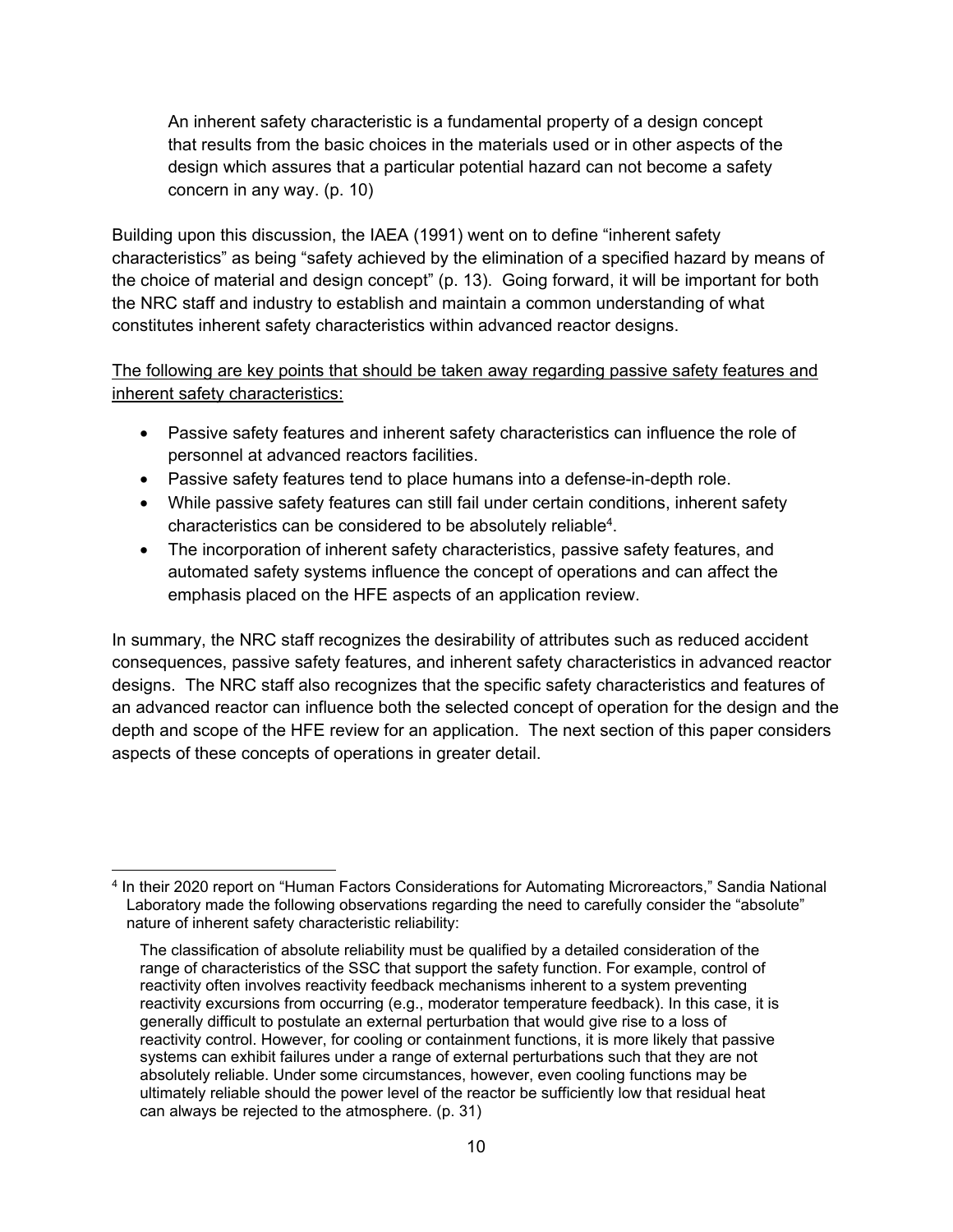## New Concepts of Operation

The emergence of advanced reactor designs and technologies may involve changes that allow consideration of significant departures from past operational practices within the U.S. The areas that will be highlighted in this section are multi-module operation, automated reactivity manipulations, autonomous reactor operations, and load-following. However, before proceeding, it should be noted that there is a considerable degree of overlap between these areas and, therefore, it is useful to consider the operational features that will be discussed here within the framework of the greater whole of a given design.

#### Multi-Module Operation

Some SMRs are designed for deployment and operation of multiple reactor modules as part of a larger power reactor facility. A primary consideration associated with multi-module operation is how the design and staffing allow for the control of multiple modules from a common control room. The NRC staff, in SECY-10-0034, previously identified that this issue, as well as how to address it, would necessitate further evaluation:

During pre-application discussions with the NRC staff, SMR designers have indicated that they are evaluating whether the function and task analyses for normal operation and accident management conducted for their SMR designs support control of more than two modules from one control room and support operation with a staffing complement that is less than that currently required by the Commission's regulations. The NRC staff believes that resolution of this issue is required to support the design development, and the staff's review, of design and license applications for most of the SMR designs… (NRC, 2010, p. 13)

The NRC staff's most recent experience in navigating such considerations has come by means of the licensing efforts associated with the NuScale design certification process. In that example, the NRC staff reviewed a staffing plan supporting the operation of up to twelve modules. Thus, this area is one in which the NRC staff has recently gained experience. In particular, recent insights gained from reviewing the results of task analyses and functional analyses for multi-module operational concepts have been especially informative when considering the various operating models that might be employed at advanced reactor facilities.

#### Automation of Plant Operations

The NRC staff expects that another area of difference between current, large LWR operations and those of advanced reactors will be the degree of automation potentially employed in reactivity control systems. This becomes even more significant within the context of designs that could operate in an entirely autonomous manner. As identified within SECY-20-0093, "[a]utonomous operation necessitates evaluating the implications of reactivity operations being initiated and performed by automation rather than licensed operators…" (NRC, 2020d, Enc. 1 p. 7). However, fully informed consideration of autonomous reactivity control requires, in part, familiarity with the principles of automation and autonomous operation. The following subsection provides an overview of automation concepts that are useful for evaluating the implications of autonomous reactivity operations.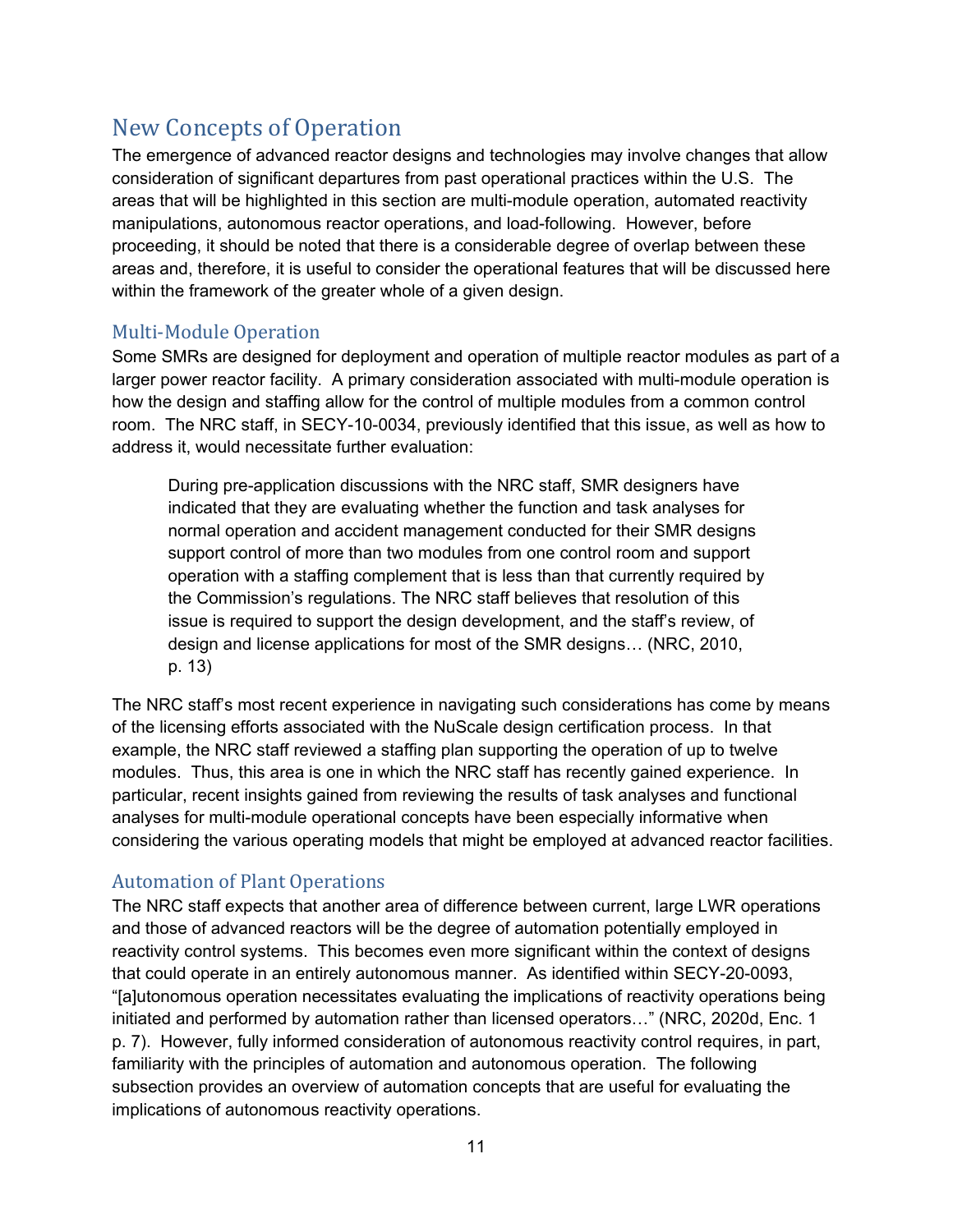#### Overview of Automation Concepts

NUREG-0700, "Human-System Interface Design Review Guidelines," contains the following discussion of automation in Chapter 9, "Automation System":5,6

Automation is a device or system that accomplishes (partially or fully) a function or task…

Historically, the concept of automation was associated with control tasks. However, in modern plants, the role of automation extends to other applications as well, such as supporting operator decision making and managing the [humansystem interface] HSI. In addition to its broad application, automation is more interactive. That is, while in the past, tasks were performed either by personnel or automation, today's automation can be designed to work with personnel, each "agent" having defined roles and responsibilities. (NRC, 2020c p. 9-1)

Automation is implemented in a range of ways which form "levels" that are based upon the degree of automation involved. NUREG-0700, Table 9.1, "Levels of Automation for NPP Applications," summarizes these levels of automation as shown below (NRC, 2020c, p. 9-3):

| Level                         | <b>Automation Tasks</b>                                                                                 | <b>Human Tasks</b>                                                                                                              |
|-------------------------------|---------------------------------------------------------------------------------------------------------|---------------------------------------------------------------------------------------------------------------------------------|
| (1) Manual Operation          | No automation                                                                                           | Operators manually perform all tasks.                                                                                           |
| (2) Shared Operation          | Automatic performance of some tasks                                                                     | Operators perform some<br>tasks manually.                                                                                       |
| (3) Operation by<br>Consent   | Automatic performance when directed by<br>operators to do so, under close<br>monitoring and supervision | Operators monitor closely, approve<br>actions, and may intervene to provide<br>supervisory commands that automation<br>follows. |
| (4) Operation by<br>Exception | Essentially autonomous operation unless<br>specific situations or circumstances are<br>encountered      | Operators must approve of critical<br>decisions and may intervene.                                                              |
| (5) Autonomous<br>Operation   | Fully autonomous operation. System<br>cannot normally be disabled but may be<br>started manually        | Operators monitor performance and<br>perform backup if necessary, feasible,<br>and permitted.                                   |

The level of automation employed for various applications at an advanced reactor facility may not necessarily be static in nature. For example, the staff are proactively considering technologically advanced automation techniques not currently used in the operating fleet, such as adaptive automation. Adaptive automation is capable of dynamically changing allocation between the automation and the operator in response to situational changes (NRC, 2020a).

 5 The term "user-interface interaction and management" refers to the means by which personnel provide inputs to an interface, receive information from it, and manage the tasks associated with access and control of information. User-interface interaction and management comprise a wide range of tasks operators undertake when accessing information and controls needed to operate the plant. (NRC, 2020c, p. 2-1)

<sup>6</sup> Computerized operator support systems represent a type of automation that "…supports the operator's decision-making activities, such as situation assessment and response planning" (NRC, 2020c, p. 9-4).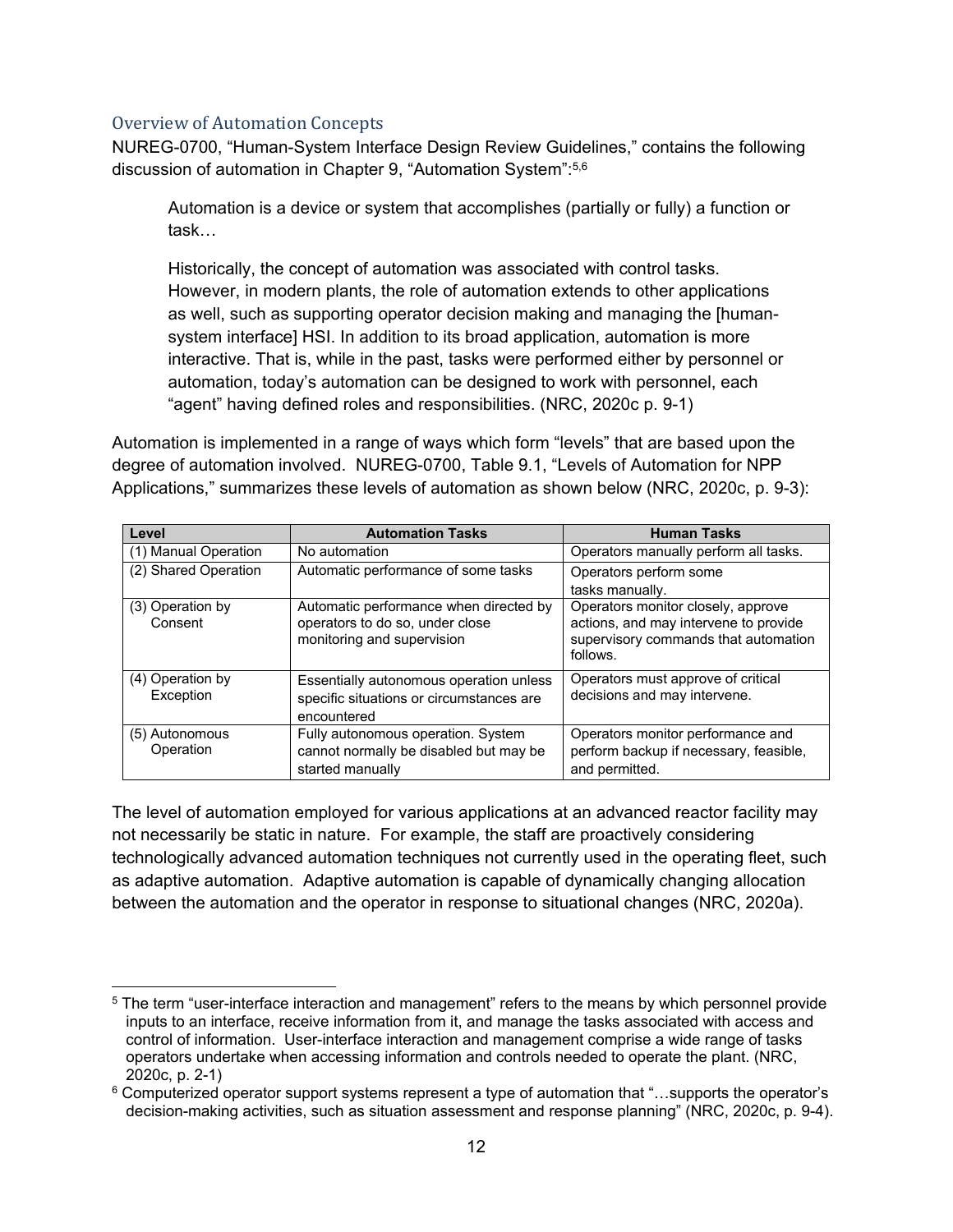As described above, the highest level of automation is represented by fully autonomous operation. Autonomous operation is unique in that it presents the capability to, at its hypothetical extreme, allow for the unattended operation of a reactor facility. However, there are other facets to autonomous operation and, more broadly, automation in general, that need to be considered as well. For instance:

- The design of automation can dramatically influence the manner in which humans interact with the system; should it be necessary for a human to manually perform operations under certain circumstances (i.e., when needed for safety or desired for defense-in-depth), then the way in which automation is implemented will affect the human's ability to safely perform such operations.
- Automated systems possess varying degrees of "transparency," that is, how well the system shows a human what it is doing when behaving automatically.
- There can be substantial differences in the level of trust that humans place in automated systems, a primary contributor to which is the perceived reliability of the automated system itself.

The NRC staff has long recognized that incorporating higher levels of automation into plant designs would create new operational considerations for nuclear power plants. For instance, the following 1997 discussion from NUREG/CR-6400, "Human Factors Engineering (HFE) Insights for Advanced Reactors Based Upon Operating Experience," shows examples of the types of issues that were envisioned to potentially arise as functions were reassigned to an automatic control system in lieu of a human:

In discussing problems that might be anticipated with future [local control stations], Hartley et al. (1984) pointed to the allocation of an increasing number of local control functions to automatic or semiautomatic systems (as opposed to human operators). The difficulties they anticipated were the same as those that can arise from increasing automation in the control room, i.e., the potential loss of operators' situation awareness, and hands-on control skills (O'Hara, 1993) as their primary role becomes one of monitoring rather than controlling. (p. 41)

As discussed above, it is possible for increased degrees of automation to contribute to degradations in certain aspects of human performance. The key insight here is that, while automation is capable of substantially enhancing both operational performance and efficacy of facility operations, the aggregate effects of increased levels of automation can be quite complex, and their introduction may also be accompanied by other operational effects that must be adequately considered (e.g., degradation of operator proficiency with manual control, reduced situational awareness on the part of operators, etc.).

#### Autonomous Operations

The ability of an advanced reactor facility to operate autonomously would represent a major technological advancement for power reactor facilities in the U.S. In its 2019 white paper on "Micro-Reactor Regulatory Issues," NEI discussed the technological potential for, and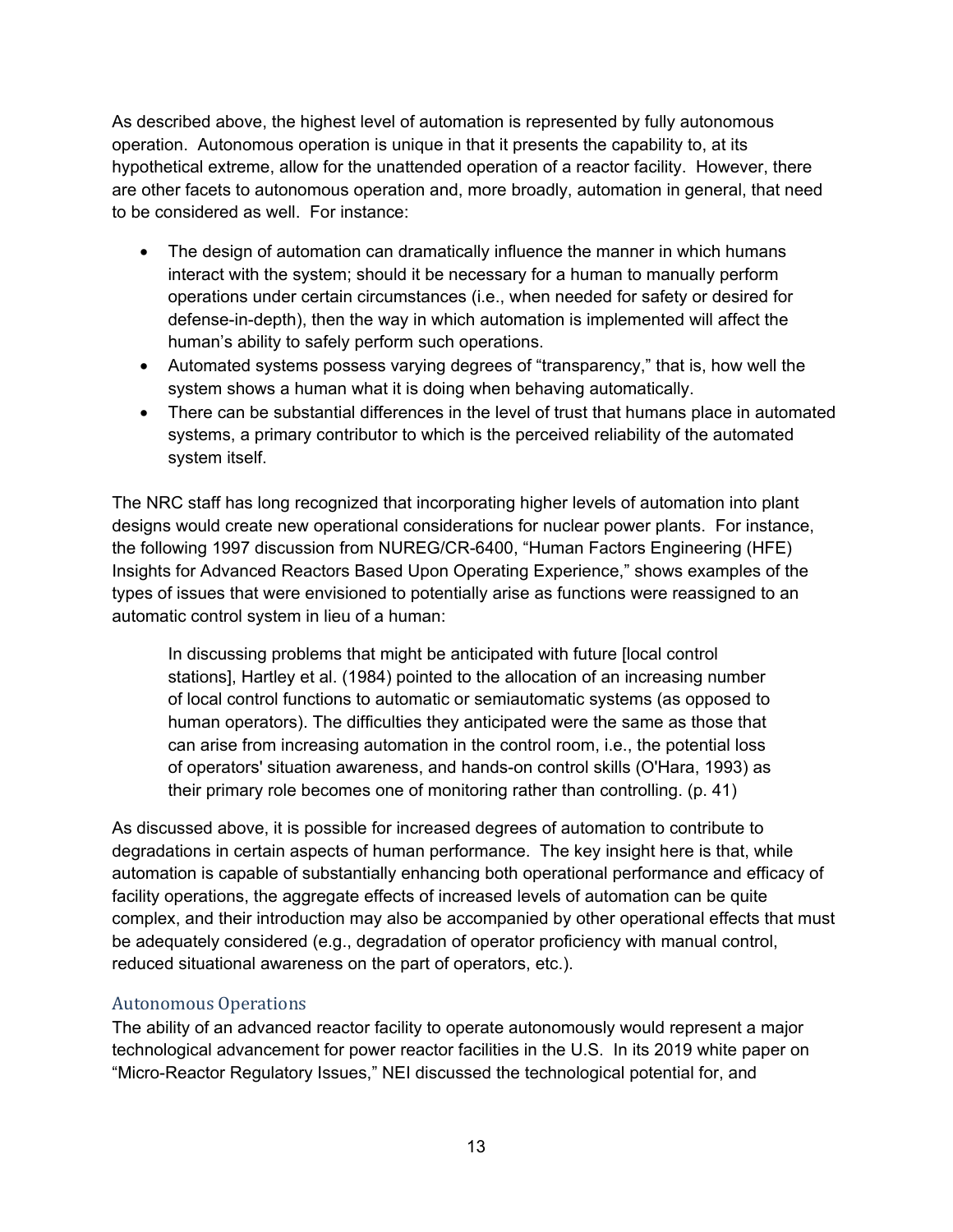implications of, the autonomous operation of microreactor facilities. Specifically, NEI highlighted that:

Micro-reactors are expected to be simple to operate, driven partially by the significant reduction in number of systems and components, and decreased reliance on human actions to ensure safety. Many micro-reactors are also expected to include automatic and/or remote operations/monitoring features. Some may be fully automatic and not require any operators, other than to initially commission the reactor and go critical, or to load and unload the fuel. (p. B-1)

It should be noted that only limited operating experience is available concerning the autonomous operation of nuclear reactors. More specifically, through outreach to both the U.S. DOE and international counterparts, the staff found that autonomous power reactor facilities were not available for purposes of comparison to U.S. nuclear reactors. However, the staff found that Canada's SLOWPOKE-2 reactor possessed attributes that can provide a limited degree of operating experience in the area of autonomous operation.

The SLOWPOKE-2 facility is currently operated by the Royal Military College of Canada. This reactor is a light water moderated, pool-type reactor. The reactor core (which produces a nominal power level of 20 kW) is contained within a beryllium neutron reflector, thus allowing for a relatively small critical mass to be used in its design. Although originally equipped with an analog control system, the Royal Military College of Canada has since replaced the SLOWPOKE-2 control system with a digital version that supports increased functionality and improved interactions with users. Most notably, however, this SLOWPOKE-2 nuclear reactor is licensed in Canada for unattended operation in automatic mode (RMC, n.d.).

In evaluating the potential for licensing facilities that employ automated reactivity control and autonomous operations, examining the NRC's existing regulatory framework is informative for the development of the requirements of 10 CFR Part 53. Current regulations mandate the presence of licensed operators at reactor facilities, as well as their responsibilities regarding the conduct of reactivity manipulations. Specifically, the applicable requirements of 10 CFR 50.54 "Conditions of Licenses," are summarized below:

(i) Except as provided in  $\S$  55.13 of this chapter, the licensee may not permit the manipulation of the controls of any facility by anyone who is not a licensed operator or senior operator as provided in part 55 of this chapter.

[For reference, 10 CFR 50.2, "Definitions," states, in part, that "[c]ontrols when used with respect to nuclear reactors means apparatus and mechanisms, the manipulation of which directly affects the reactivity or power level of the reactor."]

(j) Apparatus and mechanisms other than controls, the operation of which may affect the reactivity or power level of a reactor shall be manipulated only with the knowledge and consent of an operator or senior operator licensed pursuant to part 55 of this chapter present at the controls.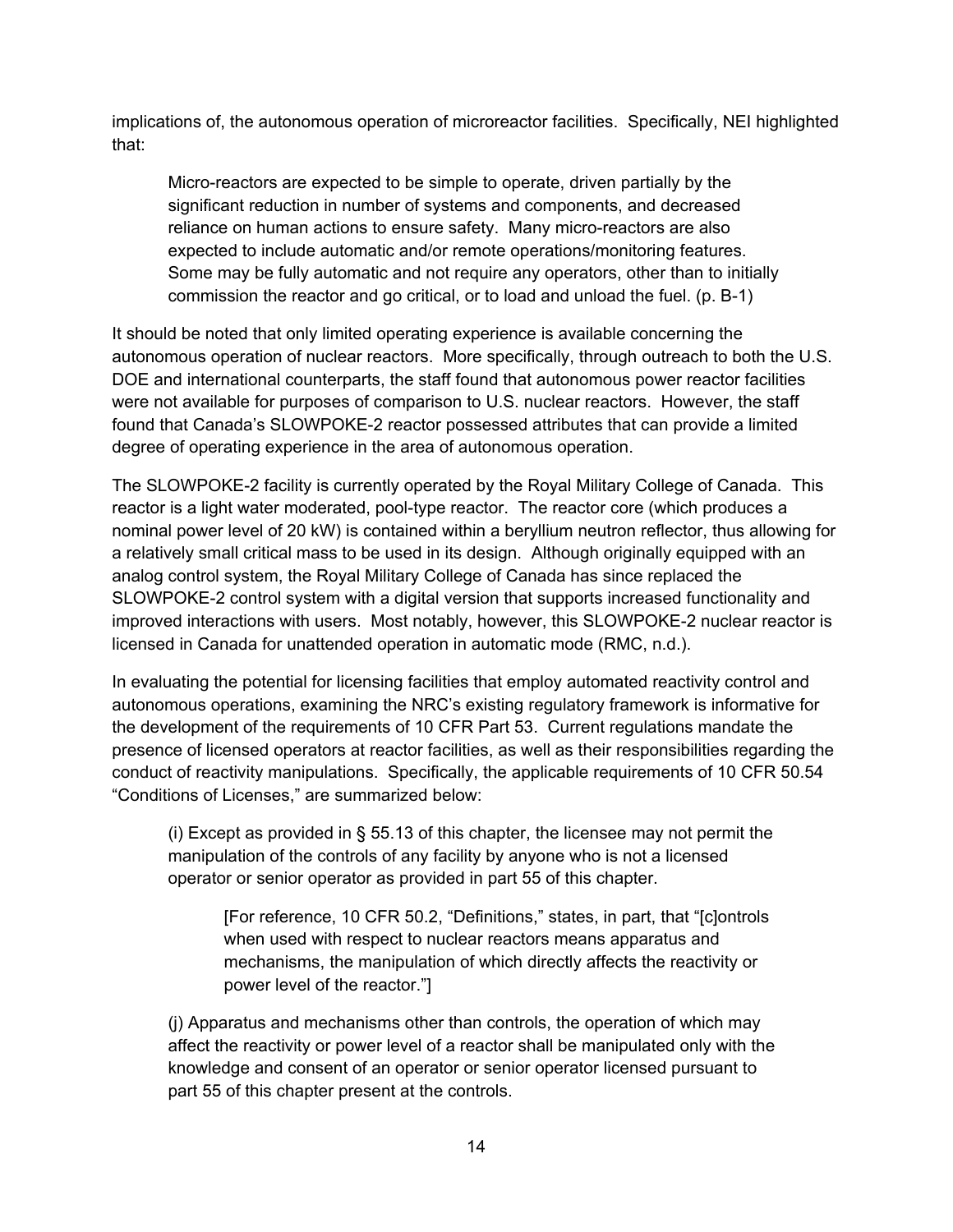(k) An operator or senior operator licensed pursuant to part 55 of this chapter shall be present at the controls at all times during the operation of the facility.

(l) The licensee shall designate individuals to be responsible for directing the licensed activities of licensed operators. These individuals shall be licensed as senior operators pursuant to part 55 of this chapter.

As indicated by the regulations above, the existing regulatory framework on its face precludes certain approaches to autonomous operations (for example, an autonomous design operating without licensed operators). In contrast, if the NRC chooses to accommodate autonomous operations at advanced reactor facilities, Part 53 will need to address a range of automation that is anticipated to be diverse in extent and approach, including, for example, the fully automated control of reactivity. In a related manner, the requirements associated with licensed operators and reactivity are also germane when discussing the topic of load-following in the following section of this paper.

Drawing upon the preceding discussion of the automation of plant operations, the following points should be reiterated:

- Advanced reactors may wish to incorporate the management of reactivity manipulations by means of fully automated systems rather than by licensed operators.
- Automation is implemented in levels that span from manual to autonomous operation.
- Autonomous operation (full automation) has the potential to support unattended reactor operations.
- Even in an autonomous design, there may still exist a need for humans to implement manual operations under certain circumstances, such as for defense-in-depth.
- Automation generally enhances operational performance, however other operational effects must be considered as well (e.g., operators losing manual control proficiency).

#### Load-Following

Due to the potential for advanced reactor designers to incorporate load-following capabilities into their designs, this topic will be examined here also. For the purposes of clarifying what is meant by "load following" within the context of a nuclear power plant, the IAEA describes this process in the following manner:

Load following means to change the generation of electricity to match the expected electrical demand as closely as possible. A generating unit is said to be load following when its output is varied, either in a planned way, or in response to instructions or signals from the grid control centre [sic], to allow generation to match demand. (IAEA, 2018, p. 6)

It should be noted that "load following" may be implemented using two distinct approaches. Under the first approach, a request is transmitted by a grid control center to the plant operators; the plant operators must then take action to implement the requested change in plant output. Under the second approach, the grid control center directly changes plant output. As the former approach is generally permissible under existing regulations (i.e., the power change is ultimately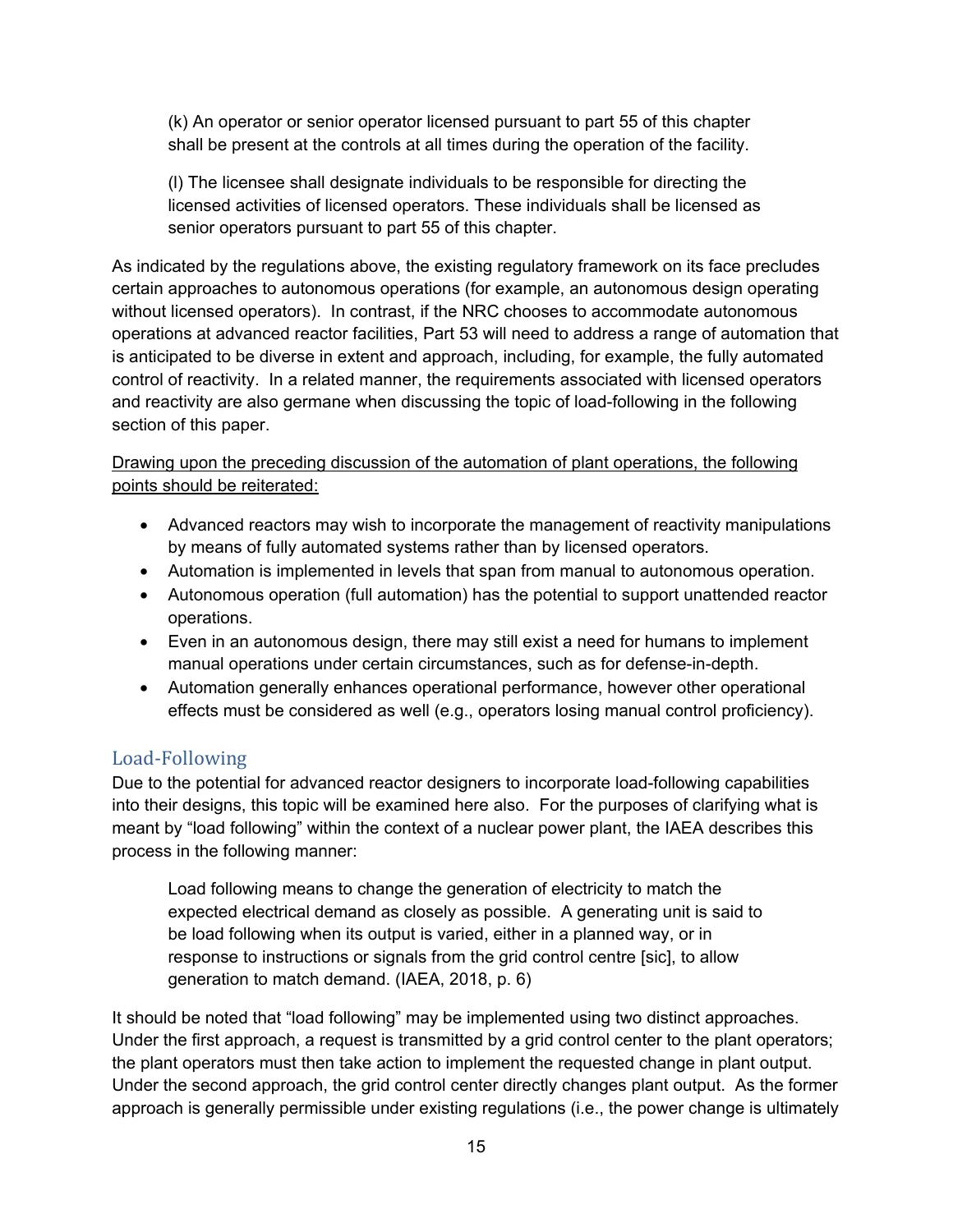implemented by licensed operators), the focus of the present discussion will be on the latter approach, which is not permissible under the existing framework.

Regarding this subject for micro-reactors in particular, the NRC staff observed within SECY-20-0093 that:

One currently envisioned application for micro-reactors is as power production or backup power for remote locations, for example, on a micro-grid, where the micro-reactor might be the primary source of power. Such applications would likely benefit substantially from the ability to let grid demand dictate reactor power without operator manipulation. This operational configuration, however, is precluded by the current regulations. Pursuant to 10 CFR 50.54(i)-(l), any operational change in reactor power level or reactivity may be performed only through a licensed operator manipulating the controls of the facility directly or through the manipulation of other apparatus and mechanisms as authorized by a licensed operator. (NRC, 2020d, Enc. 1 pp. 6-7)

Before continuing further, a clear distinction should be established between "load-following" and "remote operations."7 To this end, the following example is helpful in differentiating the two concepts:

- At a facility utilizing a remotely operated design, a licensed reactor operator who is not co-located with the facility would be manipulating and supervising reactor power levels, as well as other plant equipment and parameters.
- In contrast, at a facility utilizing a load-following design, a remotely located, non-licensed load dispatcher (or perhaps even automation) would directly control the electrical generation output of the facility, thereby causing changes in reactor power levels.

As noted previously, the existing regulatory framework in the U.S. does not permit load-following operations where a grid control center can directly adjust plant output at commercial nuclear facilities. However, while load-following is not currently practiced by U.S. commercial nuclear facilities, that is not the case internationally. The IAEA's 2018 report on "Non-Baseline Operations in Nuclear Power Plants: Load-Following and Frequency Control Flexible Operations" provides a considerable amount of relevant information on load-following at commercial nuclear facilities. The following excerpts illustrate some relevant highlights contained within this report:

A plant operator [at a load following nuclear plant] could also refuse a request if it could place the plant outside its accepted capabilities and agreed envelope of operational parameters, or if it is precluded by the plant equipment conditions. More importantly, the plant operator would reject the request if it could place the unit at risk for safety and reliability. (p. 7)

 $\overline{a}$  $\frac{7}{1}$  The subject of the remote operation of reactors is not addressed specifically within this paper. However, it should be noted that remote operation is the focus of a separate project currently being undertaken by the NRC's Office of Nuclear Regulatory Research.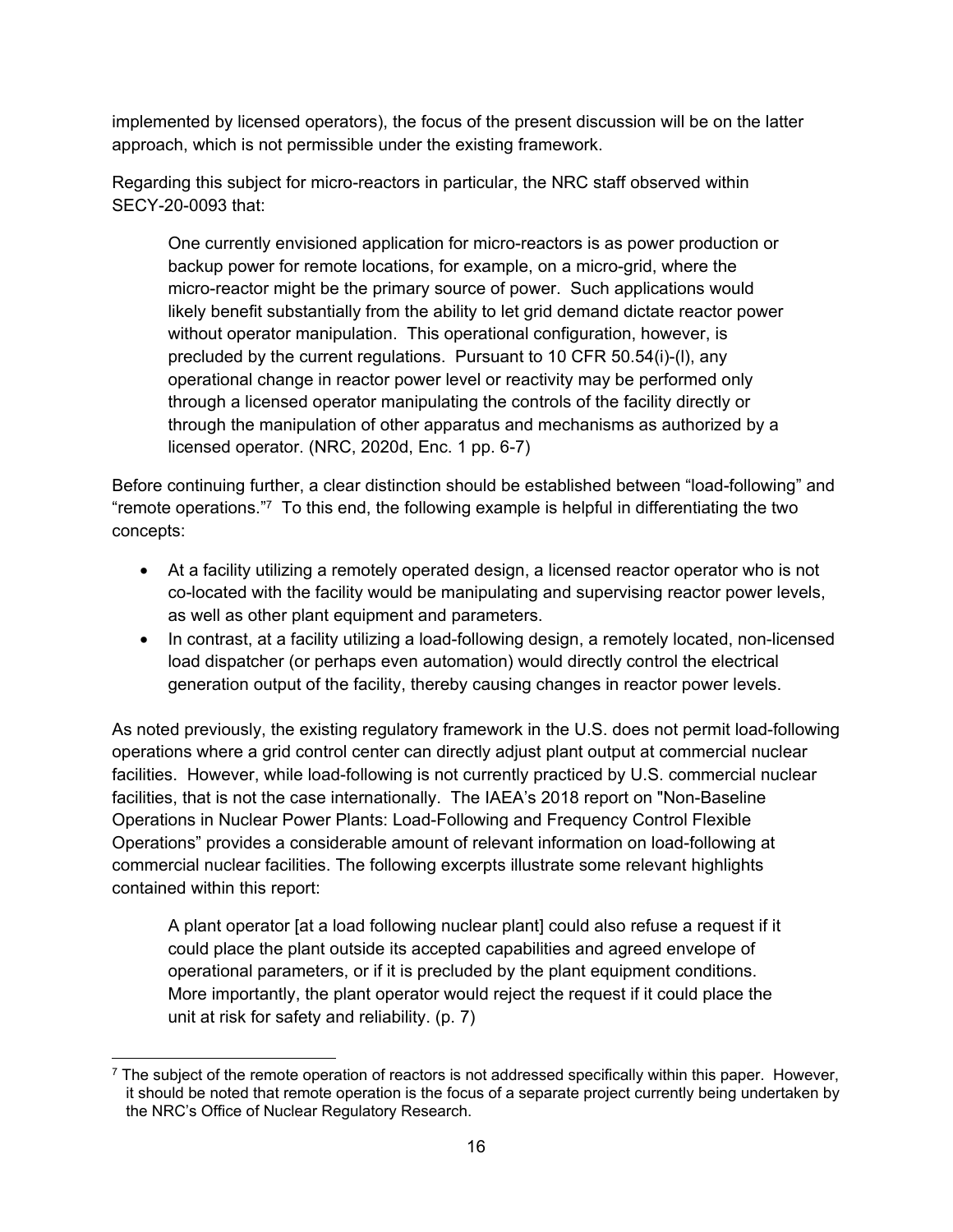The reactivity management standards can also be influenced by the regulatory environment. For example, in the USA, direct reactivity changes may only be made by a licensed reactor operator… This would require the grid system operator or corporate energy planners to contact the plant's main control room and communicate the desired power change and ramp rate to the plant operators. The operators would then perform the activity. In France, on the other hand, reactivity (power) changes can be the direct result of grid system operator actions. The role of the licensed reactor operator in overseeing plant reactivity changes cannot be overemphasized. (p. 71)

Changing the design or operation of a plant that is optimized for baseload operation will have an impact on organizational and human performance issues. This impact can be managed by appropriate training, programmes [sic], processes and procedures, some of which can be common between the plant owner/operator and grid operator. (p. 102)

#### Key points that should be emphasized here include the following:

- Load-following where a grid control center can directly adjust plant output is not currently practiced by commercial nuclear facilities in the U.S. because the practice is precluded by existing NRC regulations; however, that is not the case internationally.
- A nuclear power plant needs to be able to refuse load-following requests when complying with such requests would violate technical specifications or result in unsafe conditions.

#### **Conclusion**

As has been shown in the preceding subsections, concepts of operation that are markedly different from those traditionally present in the domestic commercial nuclear industry are likely to be encountered for some advanced reactor facilities. Factors such as multi-module operation, automation of plant operations, and load-following each represent important considerations for which the NRC staff will need adequate supporting information in order to make an appropriate safety determination. As will be further explored later in this paper, these changes have implications for both the review of license applications and for the creation of the Part 53 regulatory framework.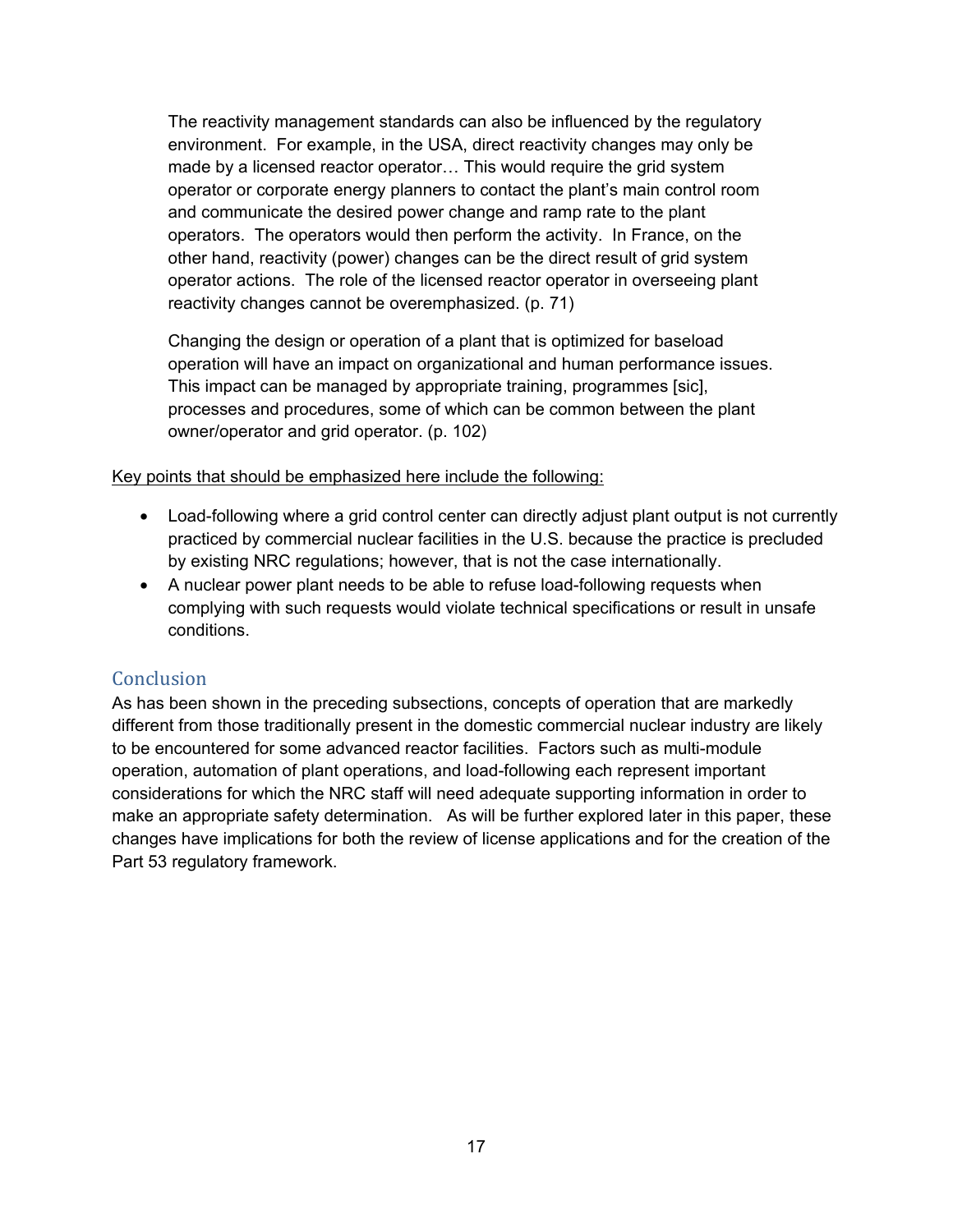## Defense-in-Depth and Advanced Reactor Operations

The NRC staff observed in SECY-10-0034 that "[t]he Commission has had a long-standing policy of ensuring that defense-in-depth (DID) is incorporated into the design and operation of nuclear power plants" (NRC, 2010, p. 3). To inform the incorporation of DID within an advanced reactor application, the guidance described in NEI 18-04, as endorsed by RG 1.233, "Guidance for a Technology-Inclusive, Risk-Informed, and Performance-Based Methodology to Inform the Licensing Basis and Content of Applications for Licenses, Certifications, and Approvals for Non-Light-Water Reactors," provides one acceptable process for determining the adequacy of DID for non-LWR advanced reactors. It is important to note that the proposed rulemaking framework being developed in 10 CFR Part 53 is closely aligned with the methodology described in RG 1.233, which provides a process by which the content of applications will permit understanding of the system designs and their relationship to safety evaluations for a variety of non-LWR designs.

With regard to the role played by humans in achieving this DID, NUREG/CR-6947, "Human Factors Considerations with Respect to Emerging Technology in Nuclear Power Plants," states that "[o]perators contribute to the plant's defense-in-depth approach to safety and serve a vital function in ensuring its safe operation" (NRC, 2008, p. 3). Recognizing that this relationship could be affected by reduced human roles at highly automated advanced reactors, the NRC staff recently stated in SECY-20-0093 that "[a]utonomous operation necessitates evaluating the implications of… potentially eliminating human operators as a diverse means of defense-indepth for the assurance of reactor safety" (NRC, 2020d, Enc. 1 p. 7). The staff notes that it will evaluate the staff requirements memorandum (SRM) on SECY-93-087 "Policy, Technical, and Licensing Issues Pertaining to Evolutionary and Advanced Light-Water Reactor (ALWR) Designs" as part of its ongoing evaluations for this paper to ensure insights on the role of manual actions are appropriately documented, or that any inconsistencies are addressed.

In RG 1.233, the NRC staff endorsed the principles and methodology described in Nuclear Energy Institute (NEI) 18-04, Revision 1, "Risk-Informed Performance-Based Guidance for Non-Light Water Reactor Licensing Basis Development" as an acceptable means of informing the licensing basis of non-LWRs (NRC, 2020b). This RG outlines that "[d]efense in depth, or the use of multiple independent but complementary methods for protecting the public from potential harm from nuclear reactor operation, is an important part of the design, licensing, and operation of nuclear power plants" (NRC, 2020b, p. 18).

NEI 18-04 provides a set of guidelines for establishing the adequacy of overall DID capabilities at non-LWR plants (NEI, 2019b). These guidelines express DID in the form of layers according to the following progression:

- 1. Prevent off-normal operation and AOOs [Anticipated Operational Occurrences]
- 2. Control abnormal operation, detect failures, and prevent DBEs [Design Basis Event]
- 3. Control DBEs within the analyzed design basis conditions and prevent BDBEs [Beyond Design Basis Event]
- 4. Control severe plant conditions and mitigate consequences of BDBEs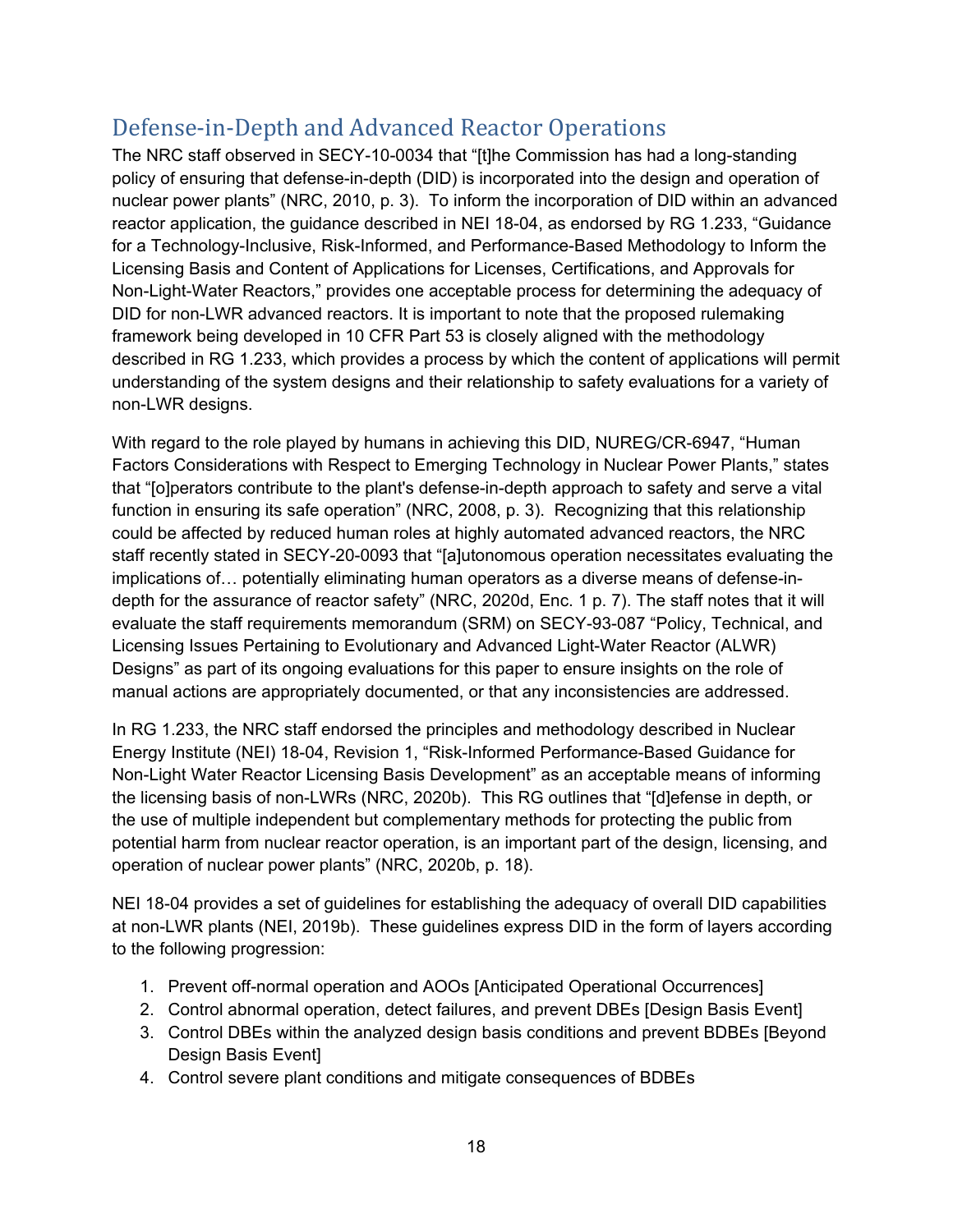5. Deploy adequate offsite protective actions and prevent adverse impact on public health and safety (p. 61)

In outlining this layered approach to DID, NEI 18-04 (2019b) also reinforced the principle that, from a qualitative standpoint, "no single design or operational feature no matter how robust, is exclusively relied upon to satisfy the five layers of defense" (p. 61). Going further, NEI also clarified that "[t]he no single design or operational feature criterion is noted within this context to imply no excessive reliance on programmatic activities or human actions and that at least two independent means are provided to meet this objective" (p. 61).

Within this paper's scope, the key principles here are that DID approaches should not rely solely on a single operational feature or excessively upon human actions (or programs). While the role of humans in DID at advanced reactors is an area that may need further development, these principles should be borne in mind during subsequent discussions within this paper.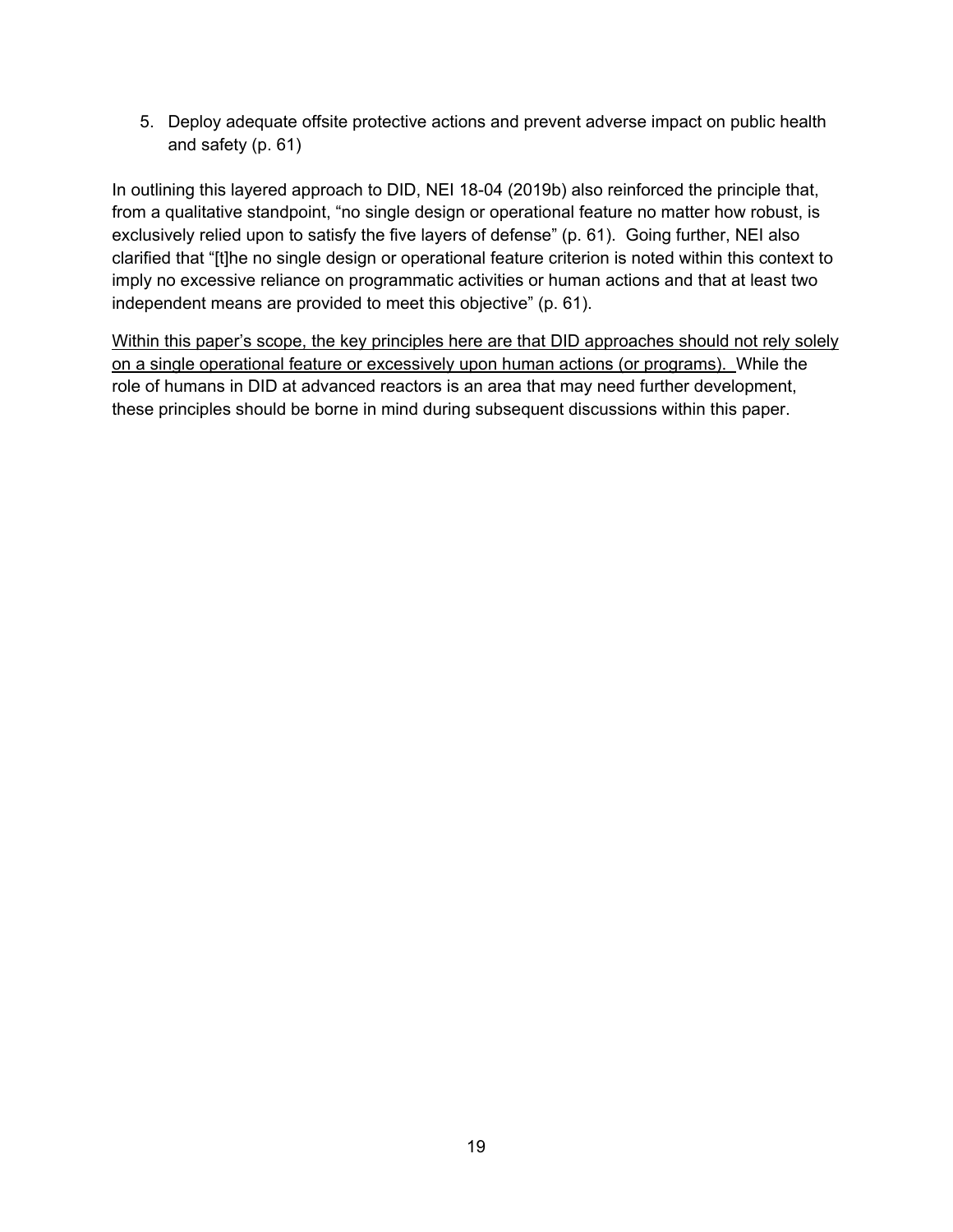# Implications for License Reviews; Current Framework Limitations

As discussed in the preceding sections, new technologies, inherent safety characteristics, and non-traditional concepts of operation (when compared to large LWRs) are likely to be associated with advanced reactors. Developments such as these have substantial implications for human-system considerations within the existing regulatory framework and license application reviews, as well as for the associated regulatory guidance.

Key points that have been covered thus far within this paper have included the following:

- Advanced reactor designs may present low potential accident consequences.
	- o Reducing accident consequences limits the hazard posed by a reactor facility and is the most reliable means of ensuring safety.
- Inherent safety characteristics can be considered absolutely reliable.
- Passive safety features and inherent safety characteristics can influence the role of personnel at advanced reactors facilities.
	- o Passive safety features can still fail under certain conditions; they tend to place humans into a DID role.
	- o The attributes of inherent safety characteristics, passive safety features, and automated safety systems work in distinctly different ways to support safety, while also influencing the role of the human as a layer of DID.
		- These attributes may have different impacts on both the concept of operations and on the NRC staff's assessment of the concept of operations (including the degree of emphasis placed on the HFE aspects of an application review).
- Automation may be implemented in levels that extend up to fully autonomous operation.
	- o Automation generally enhances operational performance, but human interactions with automation are complex and may have certain undesired effects as well.
	- o Autonomous operation has the potential to support unattended reactor operation.
	- o Fully automated systems have the potential to control plant operations at advanced reactors (including reactivity manipulations) without action by licensed operators.
		- Even in an autonomous design, humans may still be needed to implement certain manual operations (i.e., DID), conduct plant monitoring, and perform periodic maintenance.
- Current DID philosophy advises that no single operational feature (no matter how robust) should be exclusively relied upon in an advanced reactor's approach to DID.
	- o A related element of this philosophy also discourages excessive reliance upon human actions or operational programs in DID approaches.
- Advanced reactors are likely to incorporate novel features that are not currently utilized domestically by power reactors within the U.S., such as certain load-following capabilities.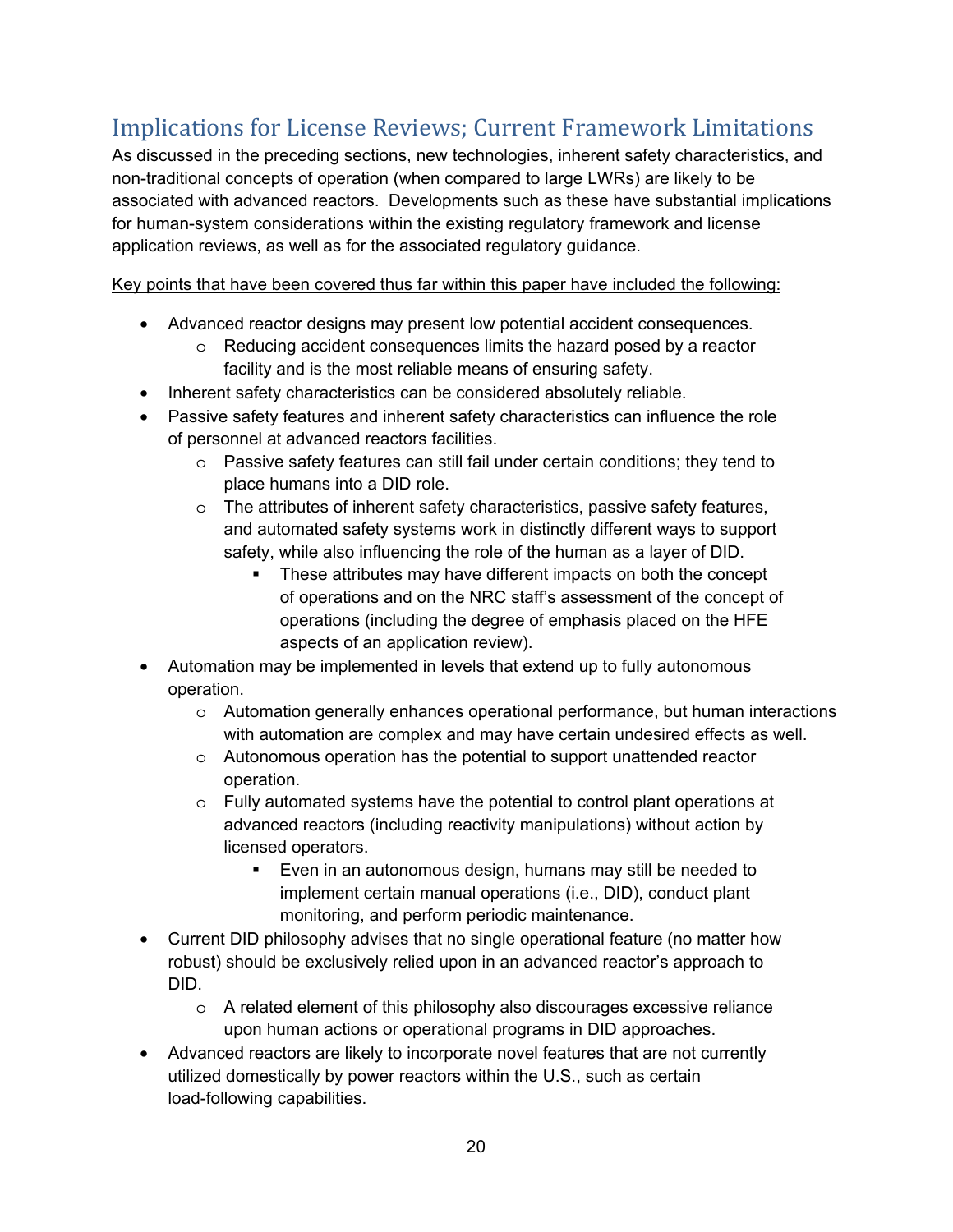- o Load-following (i.e., the direct control of plant output by a grid control center) is not currently practiced by commercial nuclear facilities in the U.S. due to being precluded by existing regulations; however, it is permitted in some cases internationally and operating experience exists.
- o Load-following requests must be able to be refused if violation of technical specifications or unsafe conditions would result, regardless of whether a human or automation is controlling the reactor.

These points should be taken into consideration when developing the human-system aspects of the Part 53 regulatory framework In order to provide a more predictable framework for advanced reactor licensing, the NRC staff is developing a regulatory framework that can be applied to a wide range of advanced reactor technologies to facilitate sound conclusions regarding whether a given concept of operations provides, at minimum, reasonable assurance of adequate protection. In a related manner, advanced reactor stakeholders need a regulatory process that is predictable and that allows for designers to make informed decisions, including those associated with the concept of operations for a proposed design. Therefore, a risk-informed, performance-based, and technology-inclusive regulatory framework is warranted that appropriately considers the role of humans and human-system integration in ensuring safe nuclear operations for advanced reactors. With that goal in mind, the following subsections address selected regulatory topics associated with human systems and operations, namely the areas of staffing, operator licensing, training, human factors engineering, and control room operations.

#### **Staffing**

The NRC has identified that advanced reactors will likely have staffing needs that differ from large LWRs. In SECY-10-0034, the NRC staff noted (within the context of SMR designs), an existing perspective "…that operator staffing may be design dependent and intended to review the justification for a smaller crew size for the advanced reactor designs by evaluating the function and task analyses for normal operation and accident management" (NRC, 2010, p. 13). For microreactor designs, the NRC staff also highlighted in SECY-20-0093 a trend towards reduced operator staffing, as illustrated by the following:

In some cases, micro-reactor designers have proposed having no licensed operators. This may include using non-licensed personnel to perform functions that have historically been reserved for licensed operators (such as reactivity manipulations). Such cases would represent departures from existing practice for reactor facilities, given that the NRC has historically required licensed operators in the licensing of reactor facilities (both power and nonpower). (NRC, 2020d, Enc. 1 p. 5)

In a related manner, in considering the matter of staffing at microreactor facilities, Sandia National Laboratory observed that:

Currently, 10 CFR 50.54 provides a minimum number of onsite staff. However, this number may not be appropriate for microreactor personnel. Thus, future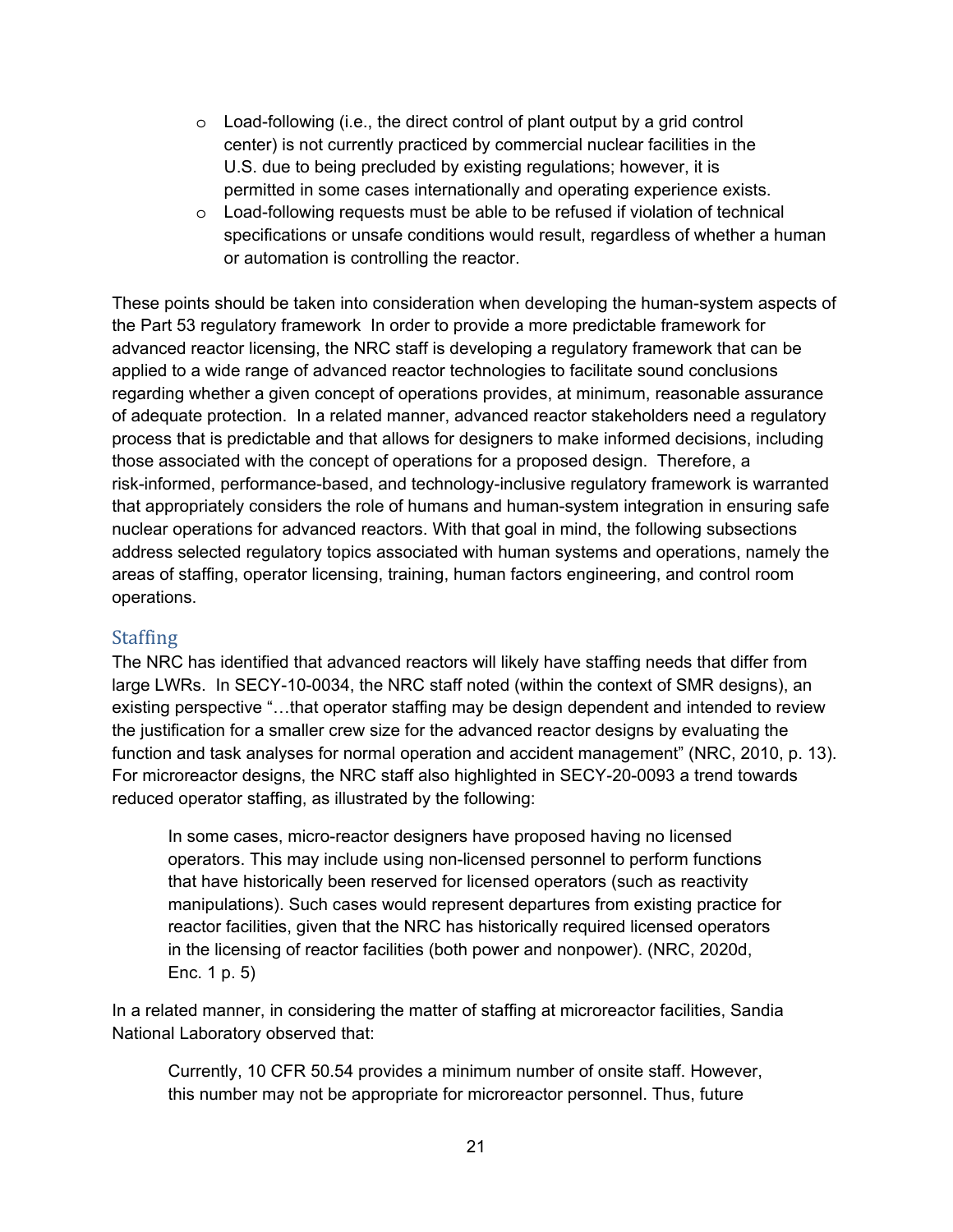regulatory guidance may need to provide flexibility for licensees to define their own staffing levels as determined by their validated analysis. (SNL, 2020, p. 24)

For microreactors, a probabilistic risk assessment (PRA) and HRA would need to be completed for the novel control room design. The analyses would need to assess the need for physical human intervention onsite in the event of an emergency or off-nominal situation. (SNL, 2020, p. 25)

Regarding proposals for not using licensed operators at certain power reactor facilities, the overall matter of statutory authority for such hypothetical licensing actions should be addressed. This question was discussed by the NRC staff in SECY-20-0093. In that paper, the staff outlined the following understanding of the existing statutory requirements and how they relate to pertinent regulations:

The staff has confirmed that licensing facilities without licensed operators does not require a change to the Atomic Energy Act of 1954, as amended. In the absence of rulemaking to establish a new category of reactors that would not require licensed operators, exemptions from existing regulations would be necessary. (NRC, 2020d, Enc. 1 p. 6)

For the purposes of informing the development of Part 53 as it relates to this topic, the following selected requirements of 10 CFR 50.54(m) illustrate key aspects of the existing regulatory framework:

(m)(1) A senior operator licensed pursuant to part 55 of this chapter shall be present at the facility or readily available on call at all times during its operation...

(2) Notwithstanding any other provisions of this section, by January 1, 1984, licensees of nuclear power units shall meet the following requirements:

(i) Each licensee shall meet the minimum licensed operator staffing requirements in the following table… [table excluded for brevity]

(ii) Each licensee shall have at its site a person holding a senior operator license for all fueled units at the site who is assigned responsibility for overall plant operation at all times there is fuel in any unit…

(iii) When a nuclear power unit is in an operational mode other than cold shutdown or refueling, as defined by the unit's technical specifications, each licensee shall have a person holding a senior operator license for the nuclear power unit in the control room at all times. In addition to this senior operator, for each fueled nuclear power unit, a licensed operator or senior operator shall be present at the controls at all times.

(iv) Each licensee shall have present, during alteration of the core of a nuclear power unit (including fuel loading or transfer), a person holding a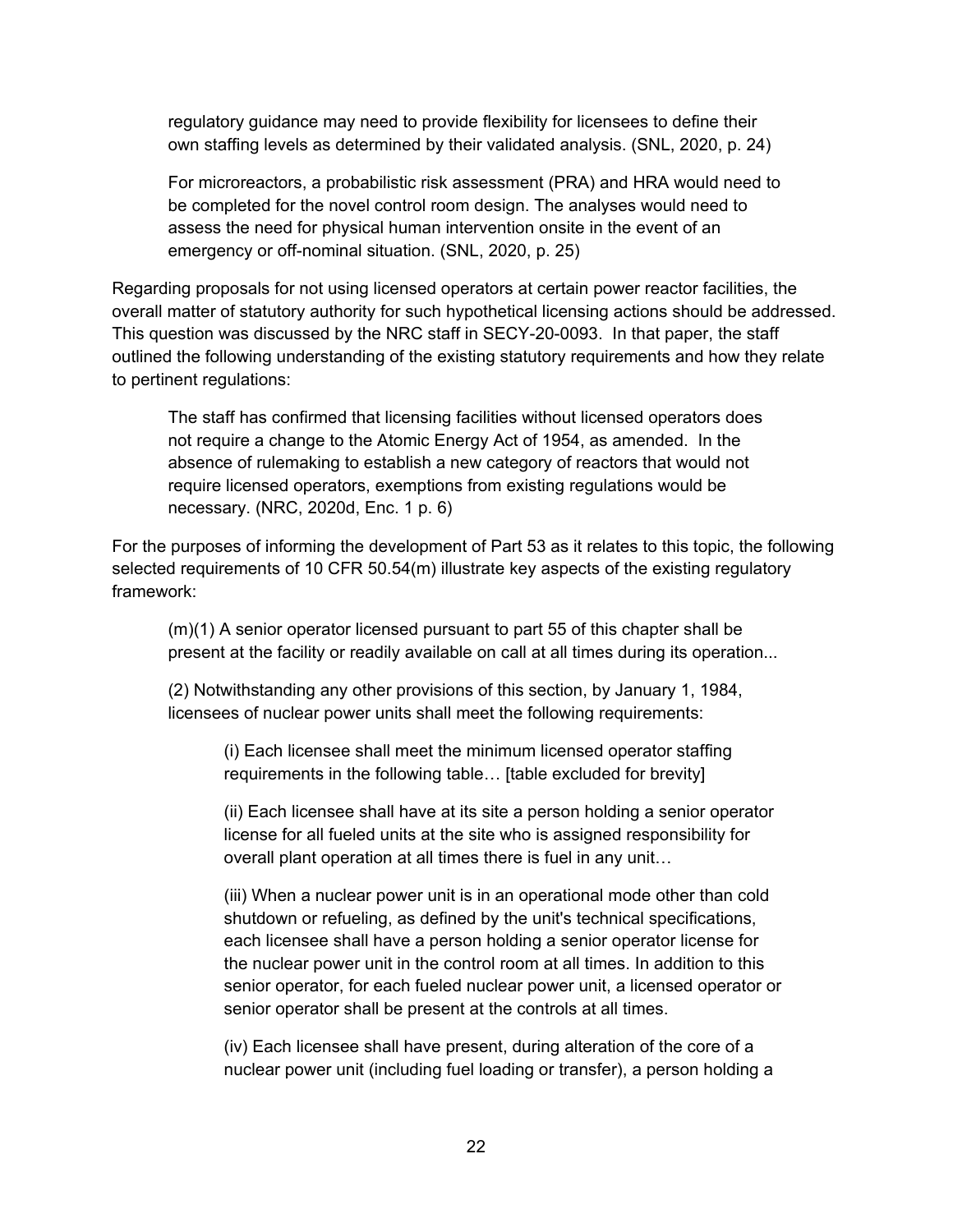senior operator license or a senior operator license limited to fuel handling to directly supervise the activity...

These current regulations prescribe staffing levels for reactors licensed under Parts 50 and 52 and, historically, have served the industry and NRC well for the existing fleet of large LWR designs. However, in considering the staffing levels related to SMRs, the NRC staff recognized that such designs tend to rely more on passive safety features and inherent safety characteristics (and rely considerably less on human actions) which, in some cases, may warrant staffing levels that are not consistent with 10 CFR 50.54(m).

The NRC staff developed NUREG-1791, "Guidance for Assessing Exemption Requests from the Nuclear Power Plant Licensed Operator Staffing Requirements Specified in 10 CFR 50.54(m)," to support the review of exemption requests from 10 CFR 50.54(m). In short, the process described in NUREG-1791 establishes how elements of an HFE program (as described in NUREG-0711, "Human Factors Engineering Review Model") can be used to provide a technical justification for reduced staffing levels (NRC, 2005).

At present, NUREG-1791 has been applied twice by the NRC staff. The first such instance occurred during a standard design review. The second such instance is currently ongoing, with the staff once again applying NUREG-1791 to review a staffing-related topical report.

NUREG-1791 has proven to be a useful guidance document for considering staffing level deviations below the baseline described in 10 CFR 50.54. However, there exist some practical limitations that prevent it from addressing certain considerations associated with advanced reactor designs. Notably, NUREG-1791 does not address reducing licensed operator staffing levels to zero, such as might be the case for a fully autonomous plant design. Thus, there is still some assumption of staffing inherent in this existing review and exemption process.

Another challenge associated with applying NUREG-1791 is that it relies heavily upon the human factors analyses, design activities, and validation activities described in NUREG-0711. For instance, NUREG-1791 and NUREG-0711 rely upon performance-based simulator testing data to draw conclusions about the adequacy of a given design. Extensive human factors analyses may potentially not be cost-justified or practical for designs that either do not provide for licensed operators or that do not rely upon any credited operator actions in order to demonstrate safety. However, without the data derived from these HFE-related tests, the NRC staff may, in turn, not have sufficient data to support a NUREG-1791 review. This consideration was identified by the NRC staff in SECY-20-0093, which included the following statement:

…[NUREG-1791] is predicated on the assumption that an applicant has a human factors engineering program that is capable of providing the necessary supporting analyses. As micro-reactor designers work toward reducing the number and role of plant personnel, this assumption may need to be reevaluated, and an alternative means for establishing an appropriate technical basis may be necessary. (NRC, 2020d, Enc. 1 p. 6)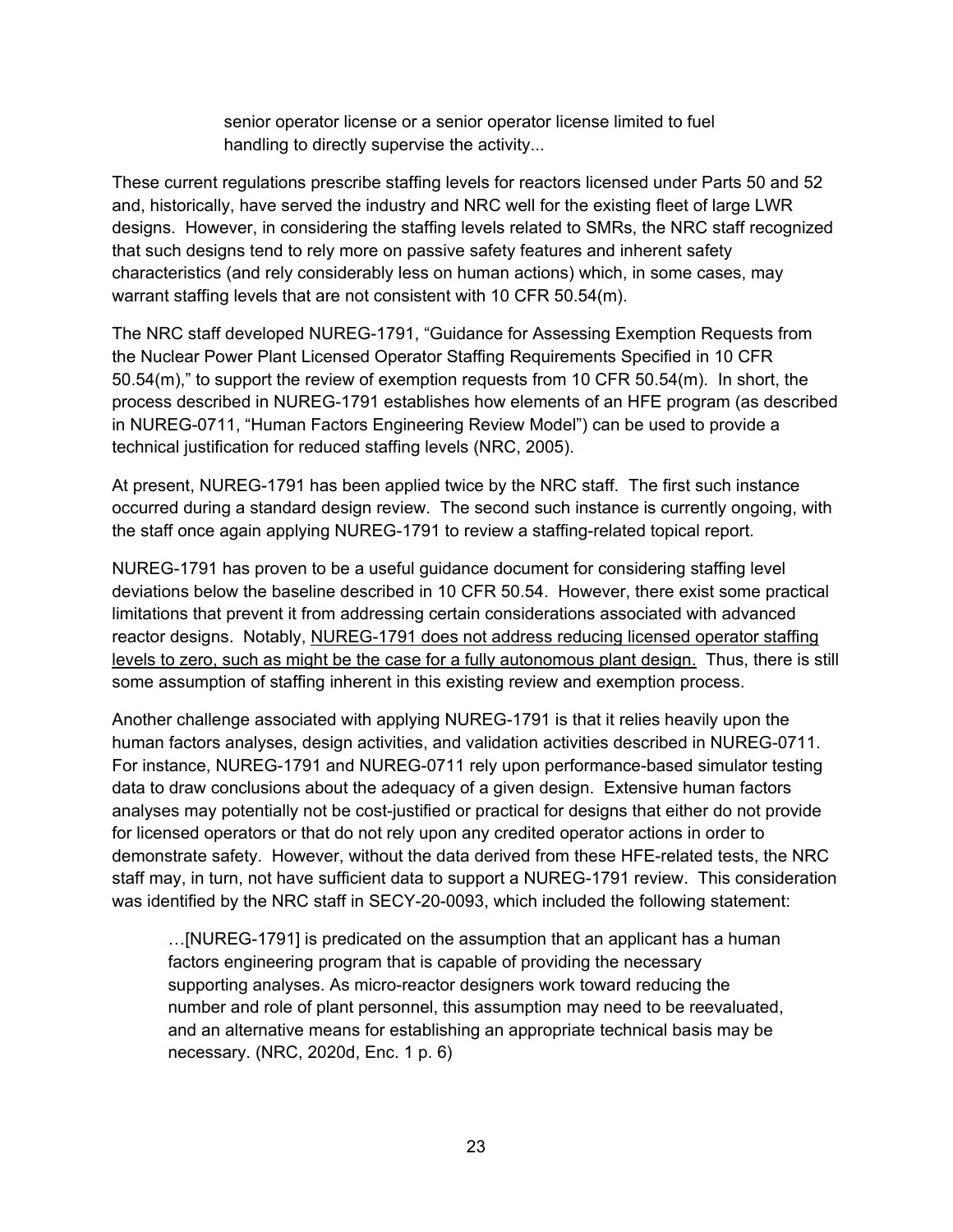In summary, the NRC staff previously recognized the limitations of 10 CFR 50.54(m), which was developed as a prescriptive requirement. In response, the staff subsequently developed NUREG-1791 in order to allow increased flexibility to LWRs and provide guidance for assessing exemptions to the regulations in 10 CFR 50.54(m). However, licensing future applications for advanced reactors by exemption under the current Part 50 and 52 framework may not be a practical long-term regulatory framework. Therefore, an alternative means of making a safety case that is not reliant upon NUREG-1791 and NUREG-0711 would be beneficial, especially if such an alternative means were to rely upon alternate analyses, namely ones that can be appropriately scaled with the risk of the facility.

### Operator Licensing

The NRC, as well as the Atomic Energy Commission which preceded it, has a long history of licensing reactor operators in the U.S., with regulations pertaining to operator licensing dating back to 1956. The NRC issues licenses to operators at power reactors in the form of both Reactor Operator (RO) and Senior Reactor Operator (SRO) licenses. The regulations that address operator licensing have a basis in statute, in part by way of the Atomic Energy Act of 1954, as amended (AEA). Specifically, Section 107 of AEA (42 U.S.C. 2137) states the following:

"The Commission shall—

(a) prescribe uniform conditions for licensing individuals as operators of any of the various classes of production and utilization facilities licensed in this Act;

(b) determine the qualifications of such individuals;

(c) issue licenses to such individuals in such form as the Commission may prescribe; and

(d) suspend such licenses for violations of any provision of this Act or any rule or regulation issued thereunder whenever the Commission deems such action desirable.

A combination of regulations and regulatory guidance documents address the operator licensing processes of both power and non-power (i.e., research and test) reactors, an overview of which is provided below:

#### Part 55, "Subpart E - Written Examinations and Operating Tests", Section 55.40, "Implementation":

(a) The Commission shall use the criteria in NUREG-1021, "Operator Licensing Examination Standards for Power Reactors," in effect six months before the examination date to prepare the written examinations required by §§ 55.41 and 55.43 and the operating tests required by § 55.45. The Commission shall also use the criteria in NUREG–1021 to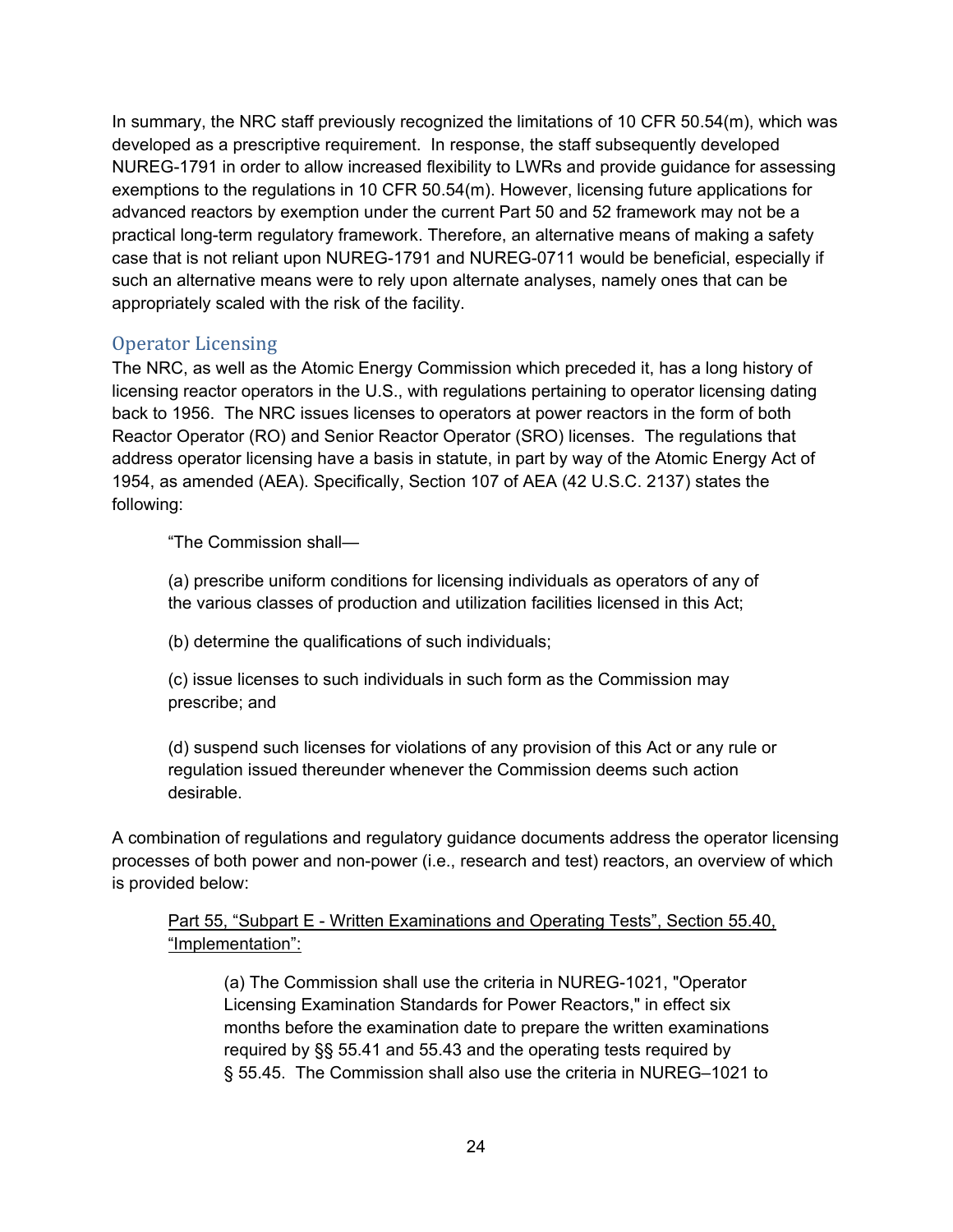evaluate the written examinations and operating tests prepared by power reactor facility licensees pursuant to paragraph (b) of this section.

(b) Power reactor facility licensees may prepare, proctor, and grade the written examinations required by §§ 55.41 and 55.43 and may prepare the operating tests required by § 55.45, subject to the following conditions:

> (1) Power reactor facility licensees shall prepare the required examinations and tests in accordance with the criteria in NUREG-1021 as described in paragraph (a) of this section;

> (2) Pursuant to § 55.49, power reactor facility licensees shall establish, implement, and maintain procedures to control examination security and integrity;

(3) An authorized representative of the power reactor facility licensee shall approve the required examinations and tests before they are submitted to the Commission for review and approval; and

(4) Power reactor facility licensees must receive Commission approval of their proposed written examinations and operating tests.

(c) In lieu of paragraph (b) of this section and upon written request from a power reactor facility licensee pursuant to  $\S$  55.31(a)(3), the Commission shall, for that facility licensee, prepare, proctor, and grade, the written examinations required by §§ 55.41 and 55.43 and the operating tests required by § 55.45. In addition, the Commission may exercise its discretion and reject a power reactor facility licensee's determination to elect paragraph (b) of this section, in which case the Commission shall prepare, proctor, and grade the required written examinations and operating tests for that facility licensee.

(d) The Commission shall use the criteria in NUREG–1478, "Operator Licensing Examiner Standards for Research and Test Reactors," for all test and research reactors to prepare, proctor, and grade the written examinations required by §§ 55.41 and 55.43 and the operating tests required by § 55.45 for non-power reactor facility licensees.

#### Guidance Documents Referenced in 10 CFR 55.40 for Implementing the Operator Licensing Process

• NUREG-1021, "Operator Licensing Examination Standards for Power Reactors": Under the power reactor operator license examination process detailed in NUREG-1021, the scope of the examination *does not vary* based upon the facility.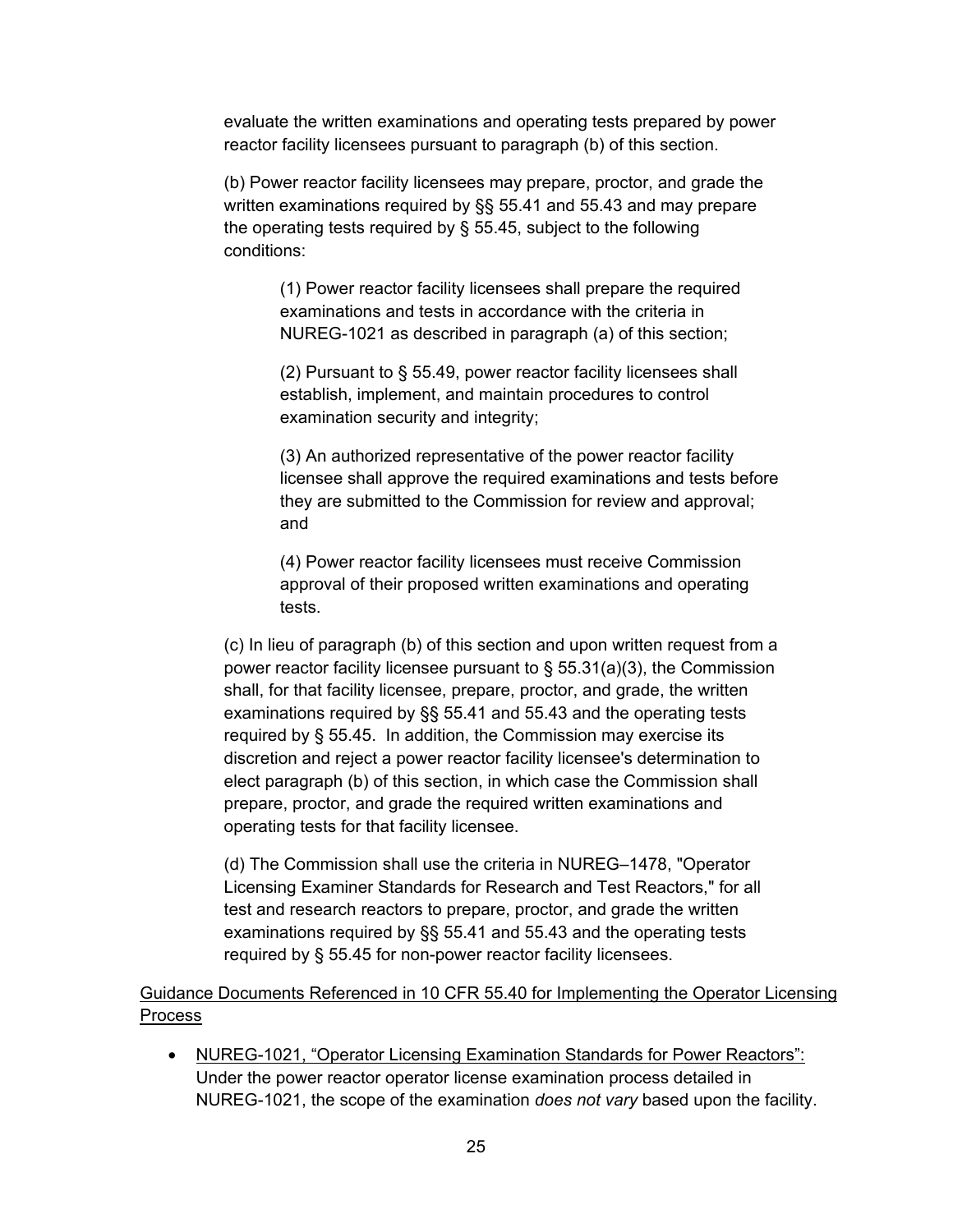The operating test is divided into two major categories, a walkthrough portion and dynamic simulator scenarios, with differences depending on whether the SRO or RO license level is being applied for. The walkthrough consists of 4 to 5 administrative Job Performance Measures (JPMs) and 10 to 11 systems JPMs, depending on the license type being applied for. The dynamic simulator scenarios consist of at least two scenarios that are *administered in a simulator facility*. For written examinations, applicants at both the RO and SRO levels take a 75 question RO exam, but SROs also take an additional 25 question section that is specific to their license level and emphasizes administrative functions (NRC, 2017).

#### • NUREG-1478, "Operator Licensing Examiner Standards for Research and Test Reactors":

Research and test reactors (RTRs) vary widely in their complexity, with power levels ranging from 5 watts up to 20 MW. To take this into account, the non-power reactor operator licensing examination process detailed in NUREG-1478 *applies a graded approach for developing examinations* conducted at RTR facilities. These facilities are classified into three levels of complexity: Complex, Moderate, and Simple. Complex facilities are those licensed to operate at 500 kilowatts or greater, Simple facilities are AGN-200 (5 watts) series reactors, and Moderate facilities comprise all remaining RTR facilities. It should be noted that the RTR license examination process *does not require* a simulator facility (NRC, 2007).

As an example, the operating test for a Complex facility is divided into three major categories, with certain differences depending on whether the SRO or RO license level is being applied for. These categories are: Category A (administrative topics), Category B (facility walkthrough), Category C (integrated facility operations). The written examination for such a facility would consist of 60 questions. Based upon the perspective that there are minimal differences in the knowledge, skills, and abilities required of RO and SRO applicants that can be tested in a written examination format at RTRs, the NRC only writes a *single written examination* for both RO and SRO applicants at such facilities (NRC, 2007).

#### In summarizing key aspects of the regulations and guidance discussed above, the following should be noted:

- The NRC has required licensing for nuclear power plant operators since the 1950s.
- The AEA requires the NRC to prescribe uniform conditions for operator licensing.
- All license examinations are either prepared by the NRC staff, or reviewed for approval by the staff, prior to administration.
- The NRC staff administers all licensing examinations that are currently given.
- The existing operator licensing examination process for power reactors does not vary in scope based upon the facility in question; it also requires a simulator facility.
- The existing non-power reactor operator licensing examination process applies a graded approach for developing examinations, does not require a simulator facility, and utilizes a single written examination for all applicant license levels.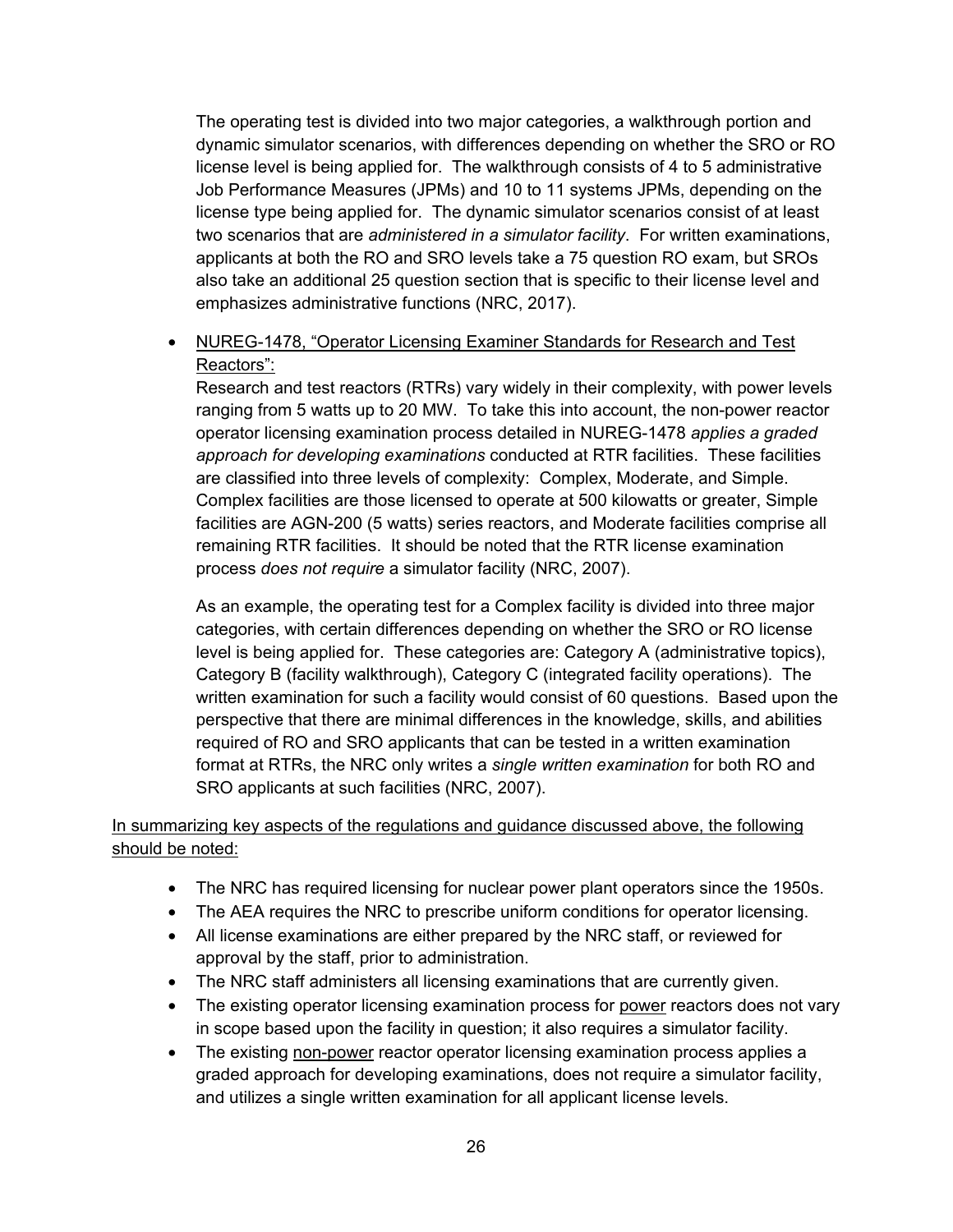When taking these regulations and guidance documents into consideration, it is possible to contemplate advanced reactor designs and operational concepts that would not align well with the existing operator licensing framework for power reactors. This is consistent with the perspective expressed in NEI's white paper on "Micro-Reactor Regulatory Issues," which noted that "…to the extent that licensed operators are needed at micro-reactors, it is likely that their training and requalification could be substantially different (and less extensive) than that contemplated in Part 55 and NUREG-1021" (NEI, 2019a, p. B-3). Examples of the types of changes that may be appropriate for advanced reactor operator licensing include accommodating wide variations in both reactor technologies and concepts of operations, not adopting all existing simulator facility requirements, and allowances for varying licensing examination scope on a facility-specific basis. Accordingly, it is appropriate to consider a revised approach to operator licensing that can flexibly address a wide variety of advanced reactor designs in a manner that is both efficient and consistent with maintaining safe plant operations.

#### The Shift Technical Advisor Position

In addition to licensed operators, the control room staffing at power reactors also includes the Shift Technical Advisor (STA) position. In contrast with licensed operators, the requirements for STA staffing are primarily rooted in Commission policy, and not regulation or statute. As addressing the role of the STA for advanced reactors requires an understanding of the basis behind, and underlying purpose of, this position, an overview of the relevant history and policy associated with the STA position is provided below.

In response to the March 1979 accident at Three Mile Island (TMI), the NRC identified in NUREG-0578, "TMI-2 Lessons Learned Task Force Status Report and Short-Term Recommendations," a recommendation for each nuclear power plant to have on duty a dedicated STA whose function was to provide engineering and accident assessment advice to the shift supervisor in the event of abnormal or accident conditions. The NUREG identified STA qualifications as including a bachelor's degree in engineering (or an equivalent), as well as specific training in plant response to transients and accidents. The recommendation for an STA position was subsequently incorporated into NUREG-0737, "Clarification of TMI Action Plan Requirements," in 1980. The recommendations of NUREG-0737 and NUREG-0578 were later followed by plant-specific Confirmatory Orders. Notably, NUREG-0737 included the following clarification concerning the STA position:

The need for the STA position may be eliminated when the qualifications of the shift supervisors and senior operators have been upgraded and the manmachine interface in the control room has been acceptably upgraded. However, until those long-term improvements are attained, the need for an STA program will continue. (NRC, 1980, p. 3-3)

On October 28, 1985, 50 FR 43621, "Commission Policy Statement on Engineering Expertise on Shift," final, was issued, which states: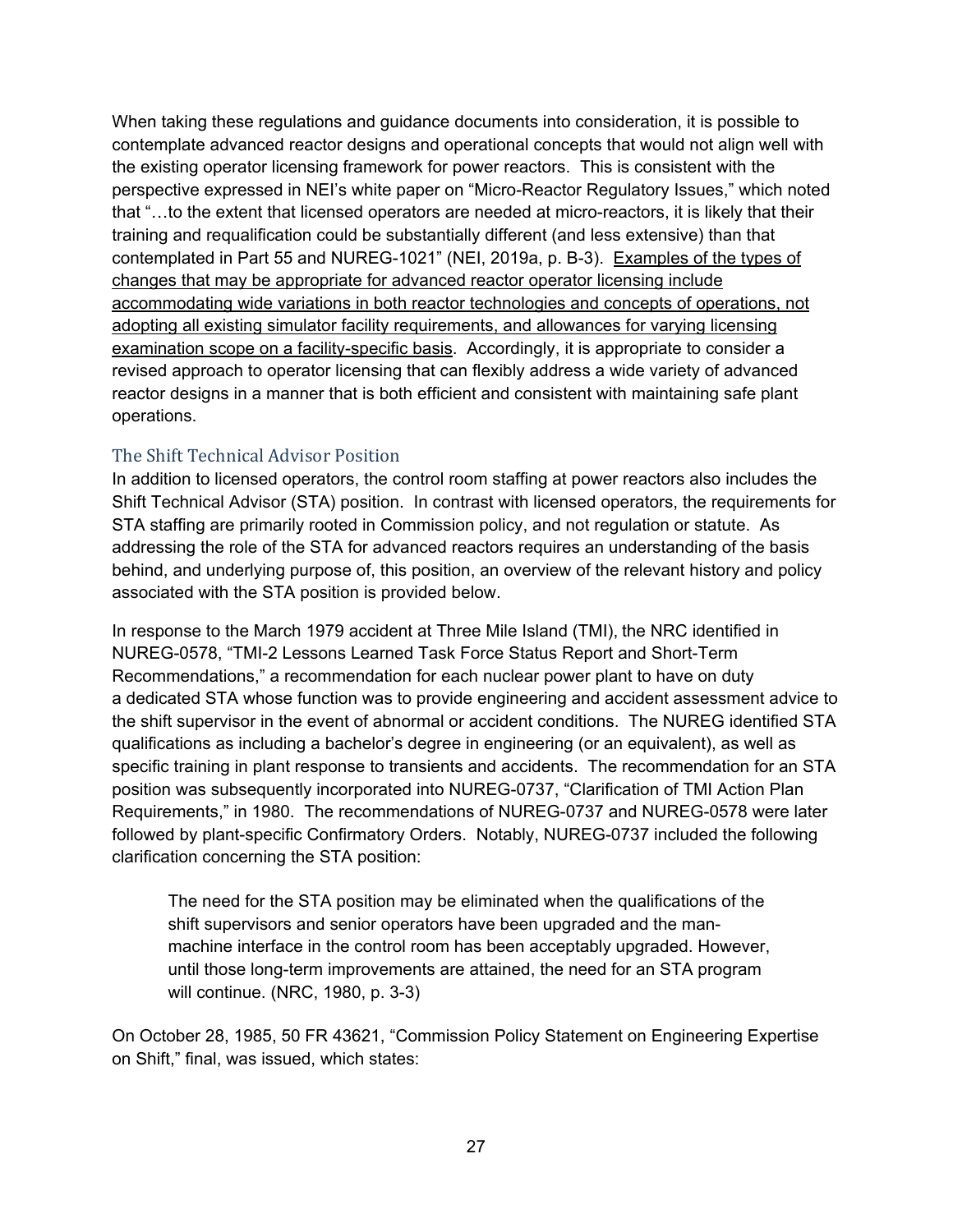Concurrently, the NRC and industry embarked on a longer-term effort aimed at upgrading staffing levels and the training and qualifications of operating staffs, improving the man-machine interface, and increasing capabilities for responding to emergencies. At the time the STA requirement was imposed, it was intended that the use of the dedicated STA would be an interim measure only until these longer-term goals were achieved. These long-term initiatives collectively result in an improvement in the capabilities and qualifications of the shift crew and their ability to diagnose and respond to accidents. These initiatives include shift staffing increases, training and qualification program improvements, hardware modifications, emphasis on human factors considerations, procedural upgrades, and development of extensive emergency response organizations to augment on-shift capabilities during abnormal conditions.

On August 15, 1989, 54 FR 33639 was issued, which contained a policy statement on education for SROs and shift supervisors, stating that:

The Commission believes that the safety of commercial power reactors is enhanced by having on each shift team of NRC licensed professionals that combine technical and academic knowledge with plant-specific training and substantial hands on operating experience. The Commission's position is predicated on the fact that, even though reactor licensees try to anticipate and address in training programs and procedures all conceivable situations which could arise during normal and off normal operation, there will always be the potential for situations to arise which are not covered through training or procedures. The Commission is persuaded that there is a need for some individuals on each shift who have an innate understanding of systems level performance of a nuclear power plant. The types of knowledge that are needed are scientific and engineering fundamentals and the basic scientific principles that govern the behavior of electrical, mechanical and other engineered systems. This is precisely the type of knowledge that academic institutions develop and convey well and that form the basis of an academic degree program in a technical discipline.

The 1989 policy statement also reaffirmed the previous statement on expertise on shift, stating that:

It is important to have engineering and accident assessment expertise available to the operating crew at all nuclear power plants. The STA has proven to be a worthwhile addition to the operating staff by providing an independent engineering and accident assessment capability, and we support continuation of this position. (54 FR 33639; August 15, 1989)

As described above, the STA position was originally established as a short-term action following the TMI accident to improve the ability of the on-shift operating crew to recognize, diagnose and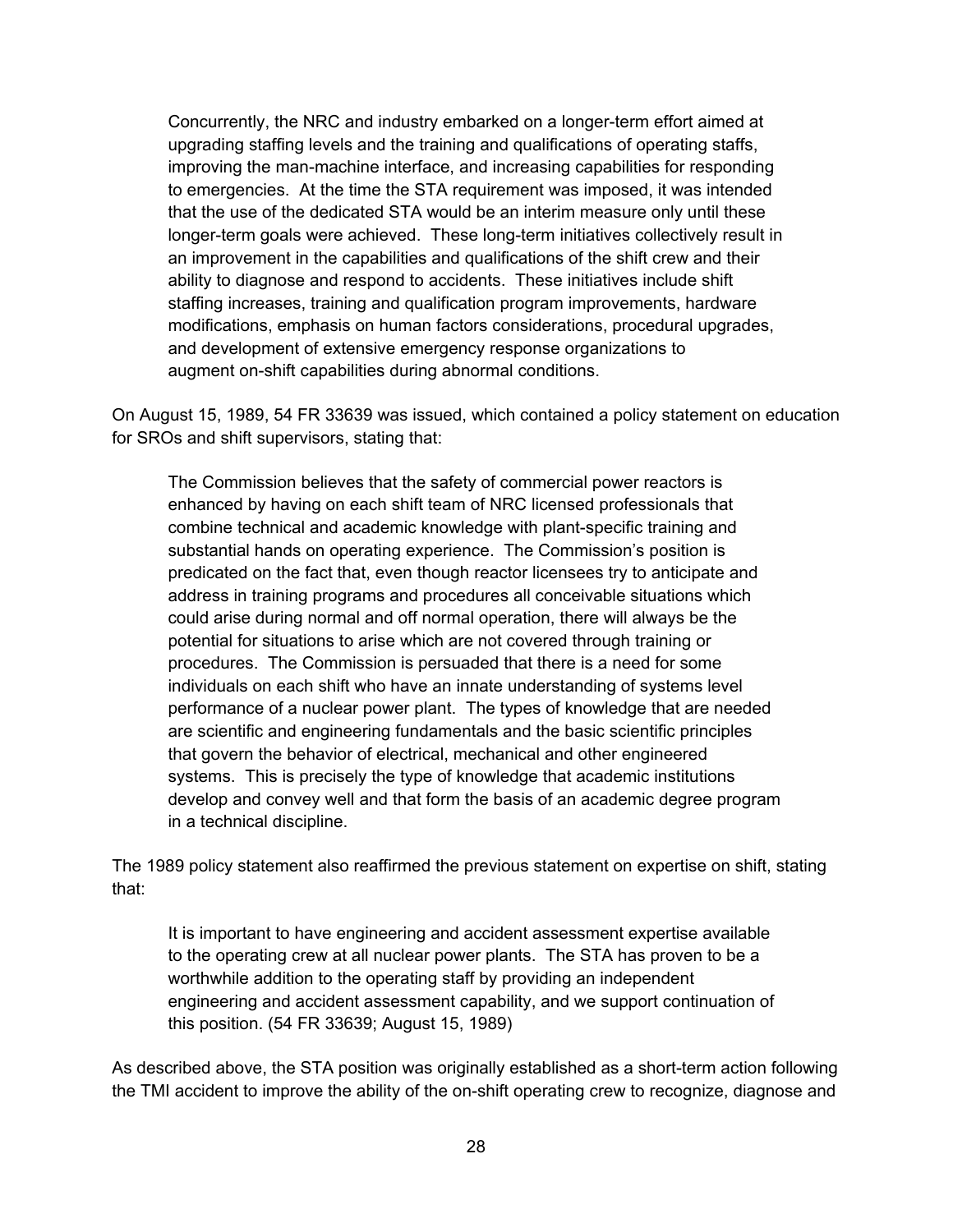effectively respond to plant transients and abnormal conditions. This was associated with longer-term actions to improve the qualifications of shift managers and senior operators in addition to upgrading the man-machine interfaces (i.e., the human-system interfaces) in the main control room. However, both the 1985 and 1989 Commission policy statements subsequently supported continuation of the STA position to provide engineering and accident assessment capability, as well as for the enhancement of plant safety.

In summary, the NRC staffs' current interpretation of the STA Commission policy is that, on each shift, there should be at least one person on duty who has a degree in physical science, engineering, or engineering technology (or who has a Professional Engineering (PE) license). The function of this person is to provide independent engineering expertise, accident assessment, and technical advice to the main control room operators. At present, the staff has concluded that a regulatory framework for advanced reactors that eliminates the STA position at a facility would be a departure from existing Commission policy, as well as from longstanding agency and industry practice.

#### **Training**

In addition to operator licensing requirements, the training requirements for the personnel at nuclear power plants are also established by regulation. It should be noted that portions of these regulations have statutory bases as well, with the Nuclear Waste Policy Act of 1982, as amended (NWPA), being of significance. Section 306 of the NWPA (42 U.S.C. 10226) states, in part, the following:

The Nuclear Regulatory Commission is authorized and directed to promulgate regulations, or other appropriate Commission regulatory guidance, for the training and qualifications of civilian nuclear power plant<sup>8</sup> operators, supervisors, technicians and other appropriate operating personnel. Such regulations or guidance shall establish simulator training requirements for applicants for civilian nuclear powerplant operator licenses and for operator requalification programs; requirements governing NRC administration of requalification examinations; requirements for operating tests at civilian nuclear powerplant simulators, and instructional requirements for civilian nuclear power plant licensee personnel training programs…

10 CFR 50.120, "Training and qualification of nuclear power plant personnel," describes, in part, categories of nuclear power plant personnel that the NRC requires to be included within licensee training programs, as shown in the following excerpt:

(b) Requirements.

-

<sup>8 42</sup> U.S.C 10101, "Definitions," states, "The term "civilian nuclear power reactor" means a civilian nuclear powerplant required to be licensed under section 2133 or 2134(b) of this title," where "title" is Title 42 and sections 2133 and 2134 correspond with AEA sections 103 and 104, respectively. Section 2133 of Title 42 explains that these include production and utilization facilities for industrial or commercial purposes.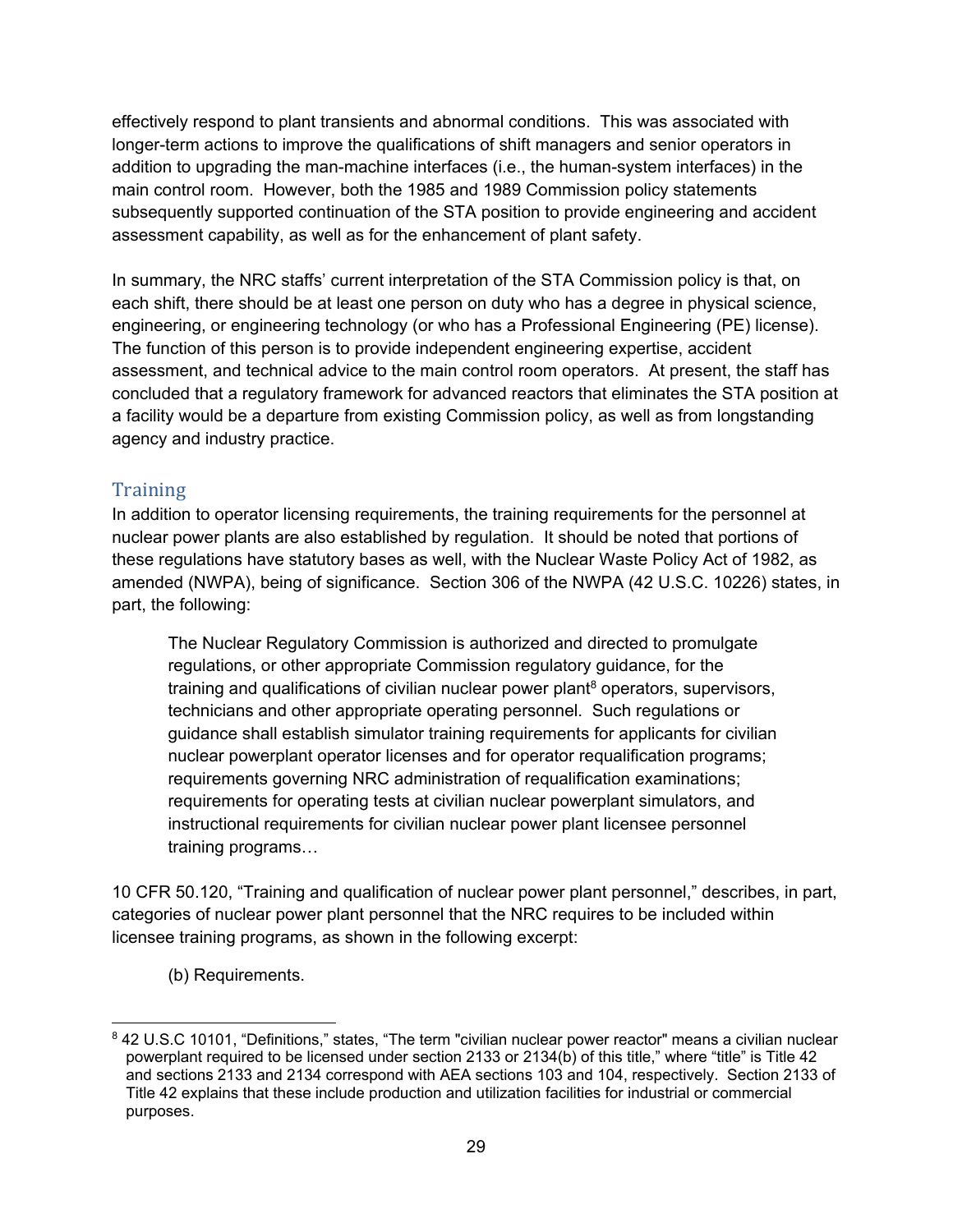(1)(i) Each nuclear power plant operating license applicant, by 18 months prior to fuel load, and each holder of an operating license shall establish, implement, and maintain a training program that meets the requirements of paragraphs  $(b)(2)$  and  $(b)(3)$  of this section...

(2) The training program must be derived from a systems approach to training as defined in 10 CFR 55.4, and must provide for the training and qualification of the following categories of nuclear power plant personnel:

- (i) Non-licensed operator.
- (ii) Shift supervisor.
- (iii) Shift technical advisor.
- (iv) Instrument and control technician.
- (v) Electrical maintenance personnel.
- (vi) Mechanical maintenance personnel.
- (vii) Radiological protection technician.
- (viii) Chemistry technician.
- (ix) Engineering support personnel.

It should be noted that other sections of NRC's regulations cover other aspects of training requirements, such as that specified for licensed operators under 10 CFR Part 55. For example, licensed operator requalification training is addressed separately under 10 CFR 55.59, "Requalification."

As indicated in the preceding excerpt, 10 CFR 50.120(b)(2) requires that the training and qualification programs for the listed categories of personnel be based upon a systems approach to training (SAT). The recognition of SAT-based training programs as constituting an acceptable means of meeting NRC regulations can also be seen in 10 CFR 55.59, as shown in the excerpt below:

(c) Requalification program requirements. A facility licensee shall have a requalification program reviewed and approved by the Commission and shall, upon request consistent with the Commission's inspection program needs, submit to the Commission a copy of its comprehensive requalification written examinations or annual operating tests. The requalification program must meet the requirements of paragraphs (c) (1) through (7) of this section. In lieu of paragraphs (c) (2), (3), and (4) of this section, the Commission may approve a program developed by using a systems approach to training.

In order to fully appreciate the value of SAT-based training, it is informative to understand the NRC staff's original reasoning for incorporating SAT requirements into the regulations covering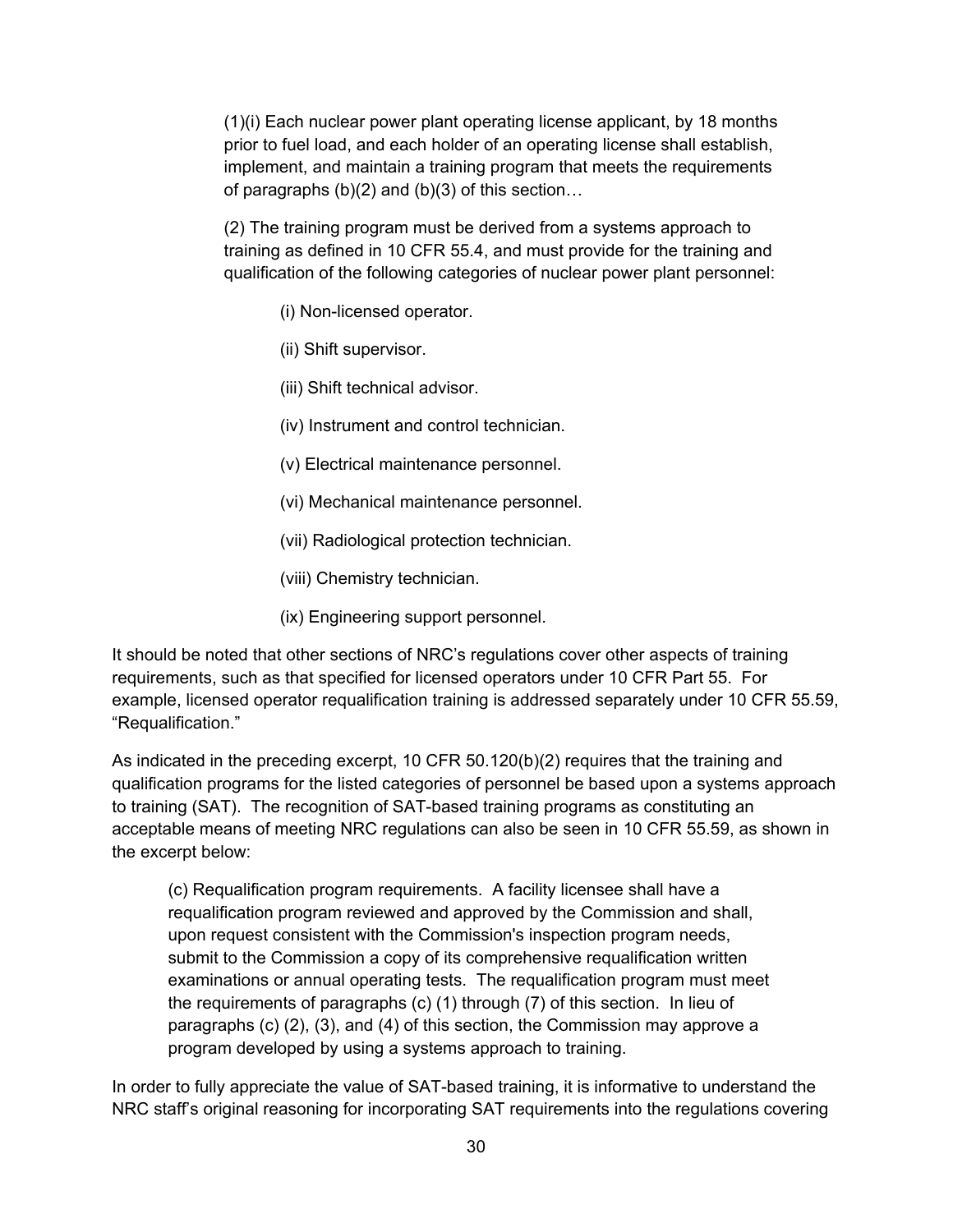personnel training at nuclear power plants. On January 7, 1992 (57 FR 537), the NRC published a proposed rule on the "Training and Qualification of Nuclear Power Plant Personnel," which included, in part, the following discussion regarding SAT-based training:

The SAT was selected because it has the following characteristics:

(1) Training content and design are derived from job performance requirements;

(2) Training is evaluated and revised in terms of the job performance requirements and observed results on the job;

(3) Trainee success in training can predict satisfactory on-the-job performance; and

(4) Training and associated programs can be readily audited because they involve clearly delineated process steps and documentation. (57 FR 538; January 7, 1992)

Furthermore, the proposed rule also provided the following explanation of the adaptability of SAT and its suitability for nuclear power plant training:

The SAT process is a generic process, and its application is not limited to a certain subject matter or to specific licensee personnel. Training programs based on job performance requirements have been successfully used by the military for over 20 years, and by the nuclear industry for much of the past decade. Furthermore, the Commission has recognized the appropriateness of using this approach to training in its requirements for operator licensing prescribed in § 55.31(a)(4), and for operator requalification prescribed in § 55.59(c). (57 FR 538; January 7, 1992)

The SAT process itself is a training methodology that is defined within 10 CFR 55.4, "Definitions," as being comprised of the following programmatic elements:

*Systems approach to training* means a training program that includes the following five elements:

(1) Systematic analysis of the jobs to be performed.

(2) Learning objectives derived from the analysis which describe desired performance after training.

(3) Training design and implementation based on the learning objectives.

(4) Evaluation of trainee mastery of the objectives during training.

(5) Evaluation and revision of the training based on the performance of trained personnel in the job setting.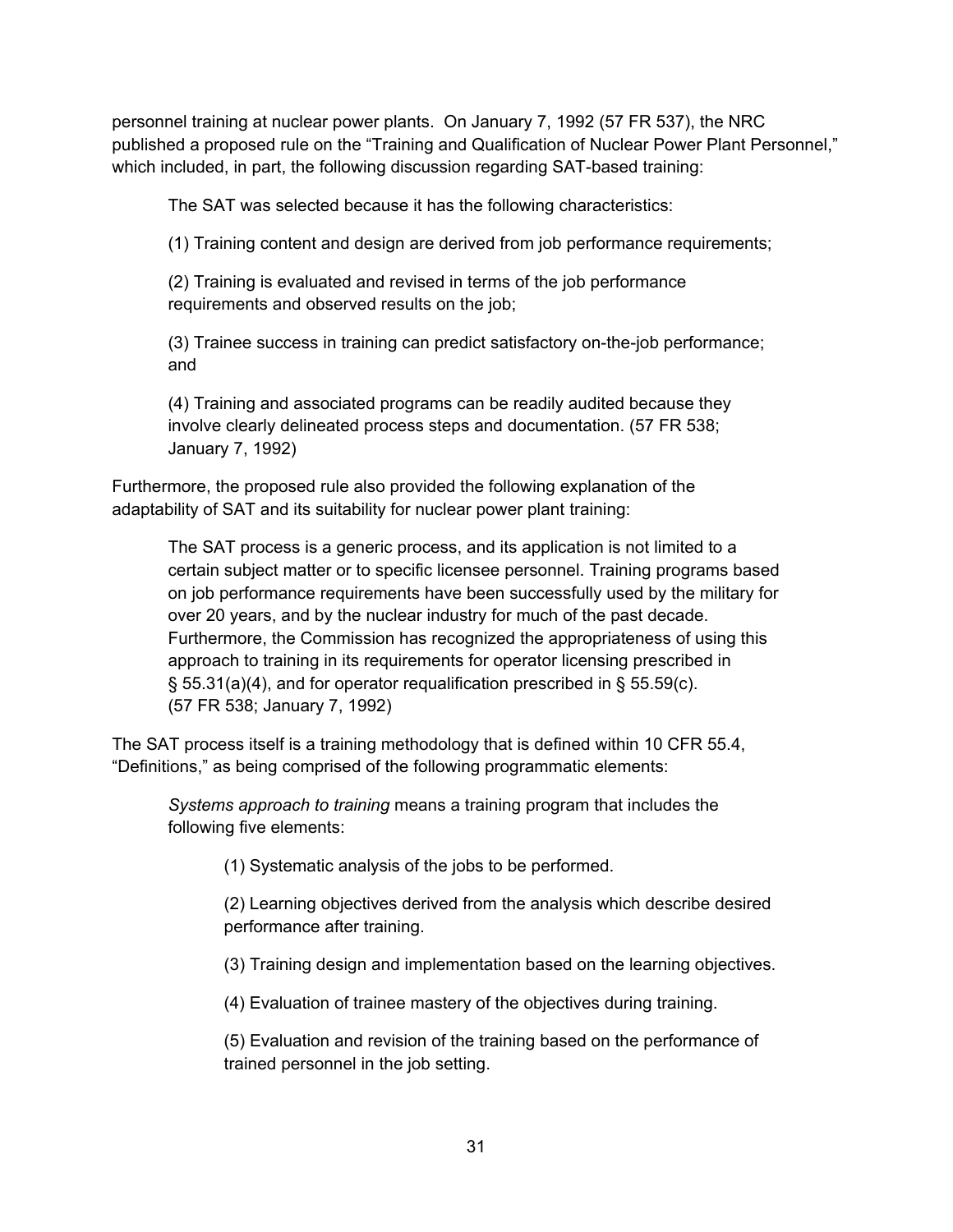Based upon the preceding discussion, it is evident that SAT-based training programs form an important element of personnel training models within current regulations. Given the central nature of this training approach to the existing regulatory framework, as well as the inherently adaptable nature of the SAT-based training methodology, it is appropriate that SAT-based training should be considered for similar inclusion in a regulatory framework for advanced reactors as well.

In summary, with regard to the training requirements for the personnel at nuclear power plants, the following highlights serve to emphasize some key points:

- The NWPA directs the NRC to establish regulations for the training and qualifications of nuclear power plant operators, supervisors, technicians and other operating personnel.
	- $\circ$  The NWPA also directs the NRC to establish requirements for simulator training, requalification examinations, operating tests, and instructional requirements.
- Existing regulations prescribe training and qualification requirements for specific categories of personnel at nuclear power plants.
	- o As these existing personnel categories are associated with a regulatory framework that centers on large LWRs, modifications to these categories should be considered for future regulations covering training at advanced reactors.
- The SAT plays a central role in nuclear training and qualification programs; it is identified as either a requirement or as an acceptable approach to training within regulations.
- The SAT process is generic in nature and can be adapted to any reactor technology, including those associated with essentially any foreseeable advanced reactor designs.

### Human Factors Engineering

The application of HFE in the design of nuclear power plant control rooms is required under existing regulations. Specifically, 10CFR 50.34(f)(2)(iii), directs applicants under Part 52 to "[p]rovide, for Commission review, a control room design that reflects state-of-the-art human factor principles prior to committing to fabrication or revision of fabricated control room panels and layouts." This post-TMI requirement is the primary regulation<sup>9</sup> that explicitly requires the incorporation of HFE, and its scope focuses on the facility control room.

The current human factors engineering review model utilized by the NRC is provided in NUREG-0711, "Human Factors Engineering Review Model." This NUREG is used by the NRC staff to review the HFE programs of construction permit, operating license, standard design certification, and combined license applicants. The intent of this review process is to verify that an applicant's HFE program is derived from practices and guidelines that the NRC staff has found to be acceptable. Acceptable HFE programs, in turn, are the those which incorporate the following twelve elements (NRC, 2012a, p. iii):

 <sup>9</sup> In 10 CFR Part 52, Section 52.47, "Contents of applications; technical information," refers to the section 50.34(f)(2) requirements. Specifically, 52.47(a)(8) requires that applications contain "[t]he information necessary to demonstrate compliance with any technically relevant portions of the Three Mile Island requirements set forth in 10 CFR 50.34(f), except paragraphs (f)(1)(xii), (f)(2)(ix), and (f)(3)(v)." Section 52.79(a)(17) includes a similar requirement.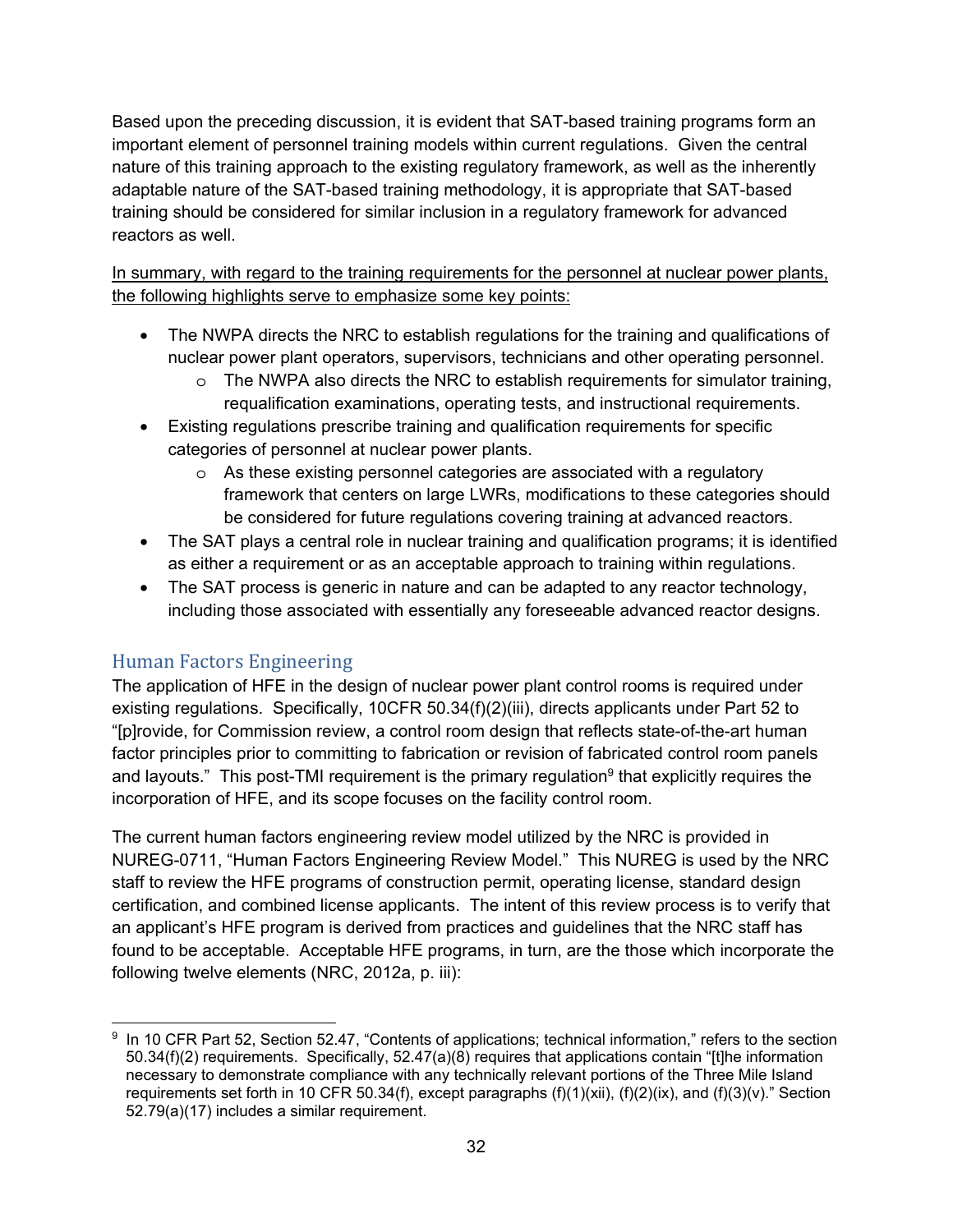- HFE Program Management
- Operating Experience Review
- Functional Requirements Analysis and Function Allocation
- Task Analysis
- Staffing and Qualifications
- Treatment of Important Human Actions
- Human-System Interface Design
- Procedure Development
- Training Program Development
- Human Factors Verification and Validation
- Design Implementation
- Human Performance Monitoring

Within the NRC's human factors engineering review model, the concept of operations can play a key role. NUREG/CR-6947, "Human Factors Considerations with Respect to Emerging Technology in Nuclear Power Plants," notes that "[a] concept of operations covers all facets of personnel interaction with a complex system; therefore, it provides a good organizational framework within which to cluster and integrate a wide variety of issues" (NRC, 2008, p.11). As advanced reactors are expected to be accompanied by innovative technologies, it will be important for the NRC staff to have an integrated view of how such facilities will be operated. This will help to prevent the NRC staff from making inappropriate assumptions about operations that are based upon past experiences with large LWRs. In the case of advanced reactors, it is probable that some such traditional assumptions (e.g., having a centralized control room, operator actions being necessary for safety, static degrees of automation, etc.) may no longer apply. Thus, a clear understanding of the relevant concept of operations, as well as its implications for HFE, can be an asset in supporting appropriate, risk-informed, performancebased decisions by the staff during the review of advanced reactor applications.

NUREG/CR-6947 goes on to indicate that "[a]nother reason for choosing concept of operations as an organizational framework is that it plays a significant role in the NRC's review of the human factors aspects of NPPs [Nuclear Power Plants], as per NUREG-0711" (NRC, 2008, p.11). For its part, NUREG-0711 defines the concept of operations as follows:

A concept of operations (ConOps) defines the goals and expectations for the new system from the perspective of users and other stakeholders and defines the high-level considerations to address as the detailed design evolves. An HFE-focused ConOps addresses the following six dimensions (NRC, 2012a, p. 113):

- o Plant Goals (or Missions)
- o Agents' Roles and Responsibilities ["agents" refers to the person or automation (or any combination thereof) that are responsible for completing a plant function]
- o Staffing, Qualifications, and Training
- o Management of Normal Operations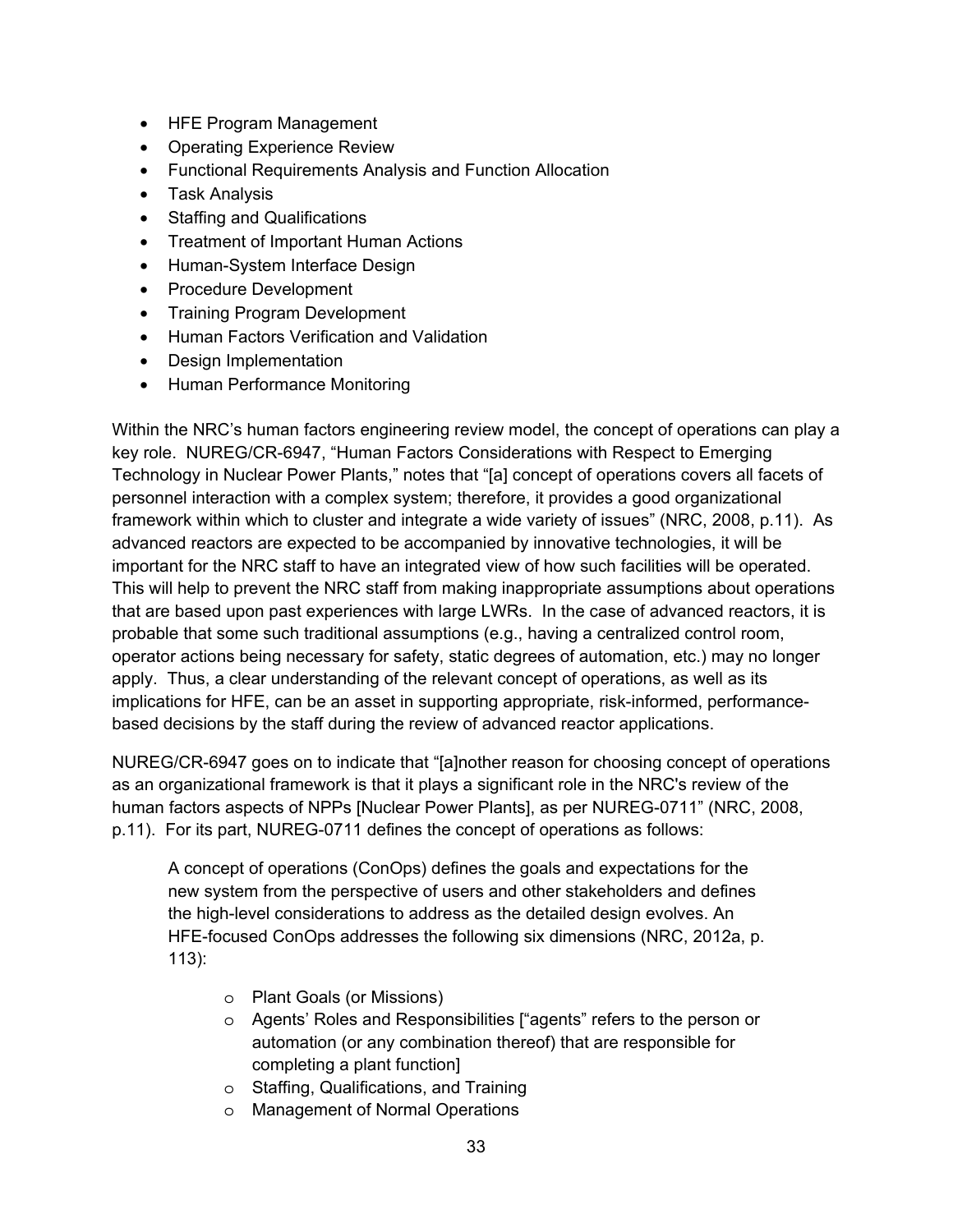- o Management of Off-normal Conditions and Emergencies
- o Management of Maintenance and Modifications

Under the current regulatory framework, 10 CFR 50.34(a)(6) requires that applications for a construction permits include "[a] preliminary plan for the applicant's organization, training of personnel, and conduct of operations." Although the plan for the "conduct of operations" and the "concept of operations" are not synonymous, this existing requirement for including such operations-related information in applications provides both a useful reference point and an evolutionary step towards future approaches.

In summary, the NRC staff's human factors engineering reviews currently center on human actions and on the interactions between those humans and the tools they use; this focus is typically on the human-system interfaces located within control rooms. While an understanding of the factors listed above is necessary to support all human factors reviews, moving forward towards a risk-informed, performance-based, and technology-inclusive framework should include taking a fresh look at how human factors engineering reviews can be implemented most effectively for advanced reactors. This warrants the consideration of new approaches, such as the application of scalable human factors engineering review processes, as well as thinking beyond the confines of traditional control rooms. It has also been demonstrated that the concept of operations can serve as a valuable tool in gaining the kind of design understanding necessary to conduct appropriate human factors engineering reviews. As will be further discussed in subsequent sections of this paper, both the concept of operations and the human factors engineering content of applications are anticipated to be important considerations during the review of operations aspects of applications for advanced reactors.

#### The Evolving Concept of the "Control Room"

Some advanced reactor facilities may wish to not utilize traditional control rooms in their designs. The NRC staff noted within SECY-20-0093 that "…micro-reactors that do not rely on operators to perform safety-related actions, and that can rely on autonomous operation, may have facility designs that do not include a control room from which individuals would be able to operate the facility" (NRC, 2020d, Enc. 1 p. 7). Separately, NEI has made the following observation regarding the potential future for control rooms at microreactor facilities:

Due to advances in technology, a traditional control room may not be necessary. For micro-reactors that demonstrate the safety of the reactor can be assured without the need for operator action, and if an individual is unable to compromise the safety of the reactor through the manipulations of the controls, then there would be no need for requirements relating to the control room or for an operator-initiated shutdown. Therefore, requirements for control rooms, such as 10 CFR Part 50 Appendix A, General Design Criteria 19, may not be applicable to micro-reactors. The use of portable monitoring devices may also allow responsible personnel to monitor plant parameters and maintain operational control from either outside the control room or offsite during normal operations. (NEI, 2019a, p. B-3)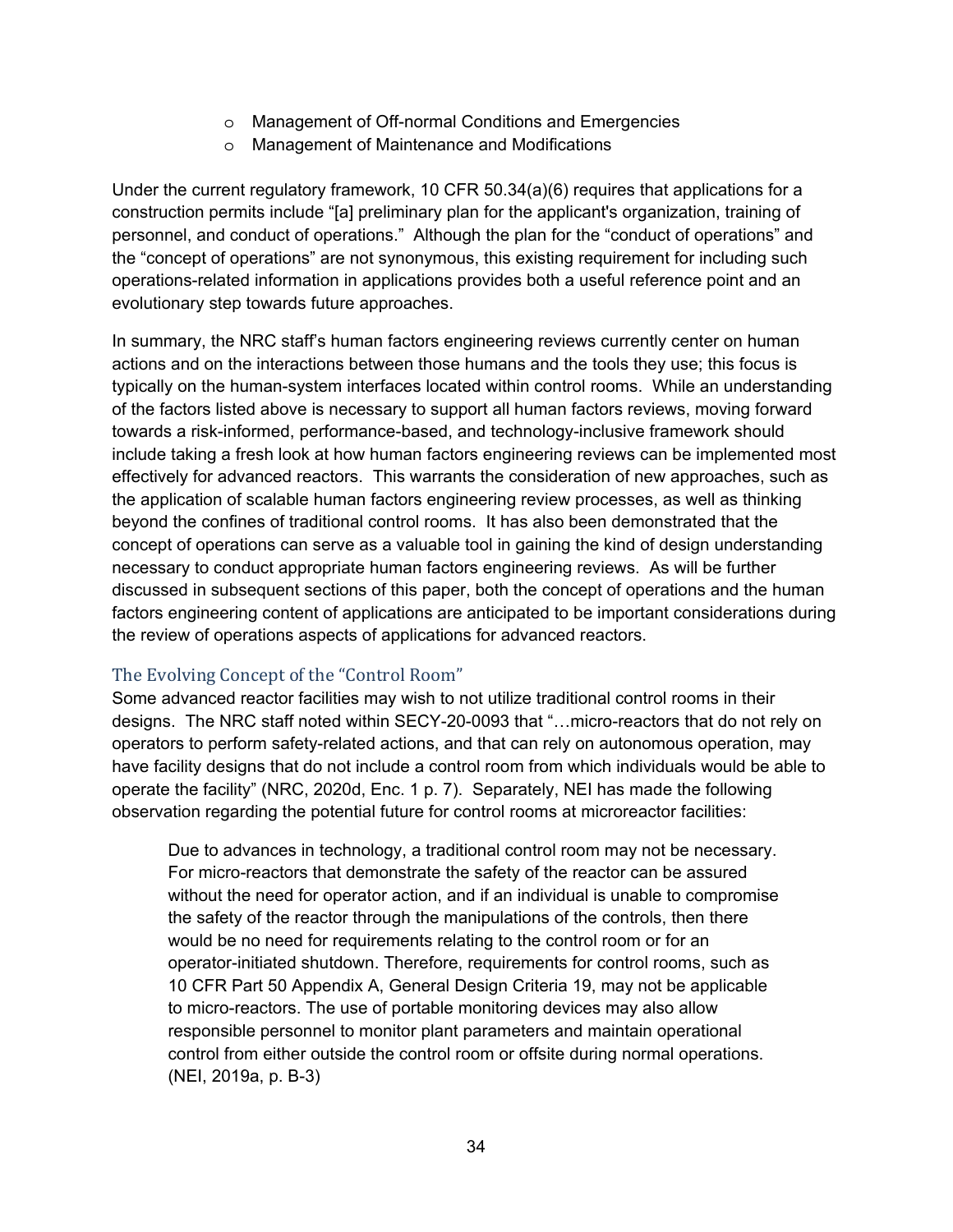As referenced above, 10 CFR Part 50, Appendix A, "General Design Criteria for Nuclear Power Plants," includes Criterion 19 - Control room, which contains, in part, the following requirement:

A control room shall be provided from which actions can be taken to operate the nuclear power unit safely under normal conditions and to maintain it in a safe condition under accident conditions…

It is possible, for example, that control capabilities for those functions associated with reactivity and safety systems could be distributed throughout a facility or, perhaps, even controlled by means of portable devices. Irrespective of the location from, or means by which, such control of important plant functions is implemented, a need will still exist to ensure that such actions are facilitated in a manner that is consistent with safe, reliable facility operations in which the risk posed by human errors is minimized to the maximum extent practical. While written within the context of a different set of control room-related regulations, NEI, in its white paper on "Micro-Reactor Regulatory Issues," suggested that "…since some micro-reactors may not have a control room, it may be beneficial to modify several regulations to refer to 'reactor controls' rather than the 'control room'" (NEI, 2019a, p. B-4).

It is important to note that, at present, existing regulations only link human factors engineering requirements to traditional control room locations. Specifically, where human factors engineering is concerned, the primary regulation of interest is 10 CFR 50.34(f)(2)(iii), which requires that applicants "[p]rovide, for Commission review, a control room design that reflects state-of-the-art human factor principles prior to committing to fabrication or revision of fabricated control room panels and layouts."

Based upon these considerations, three interrelated issues can be identified:

- Requirements addressing matters associated with control rooms will need to be revisited in Part 53 with an understanding that the functions involved may become decentralized in an advanced reactor facility.
- In order to continue contributing to the safe operation of reactor facilities, human factors engineering requirements will essentially need to be able to "follow" important functions if they are relocated outside of a traditional control room, thereby ensuring that the appropriate standards will be incorporated both where and when they are relevant.
- It may also be necessary to account for the potential emergence of functions that have no precedent within traditional control rooms as well. Specifically, such functions could be associated with human actions deemed important to the safe operation and maintenance of an advanced reactor facility.

### Additional Organizational Considerations

In contemplating a hypothetical advanced reactor design that is operated without humans (i.e., a fully autonomous plant), it should be noted that the existing regulatory framework also assigns certain responsibilities of licensee organizations to their licensed operators that are beyond those covered in the portions of 10 CFR already discussed. As an example of this, the requirements of 10 CFR 50.54(x) and (y) are summarized below: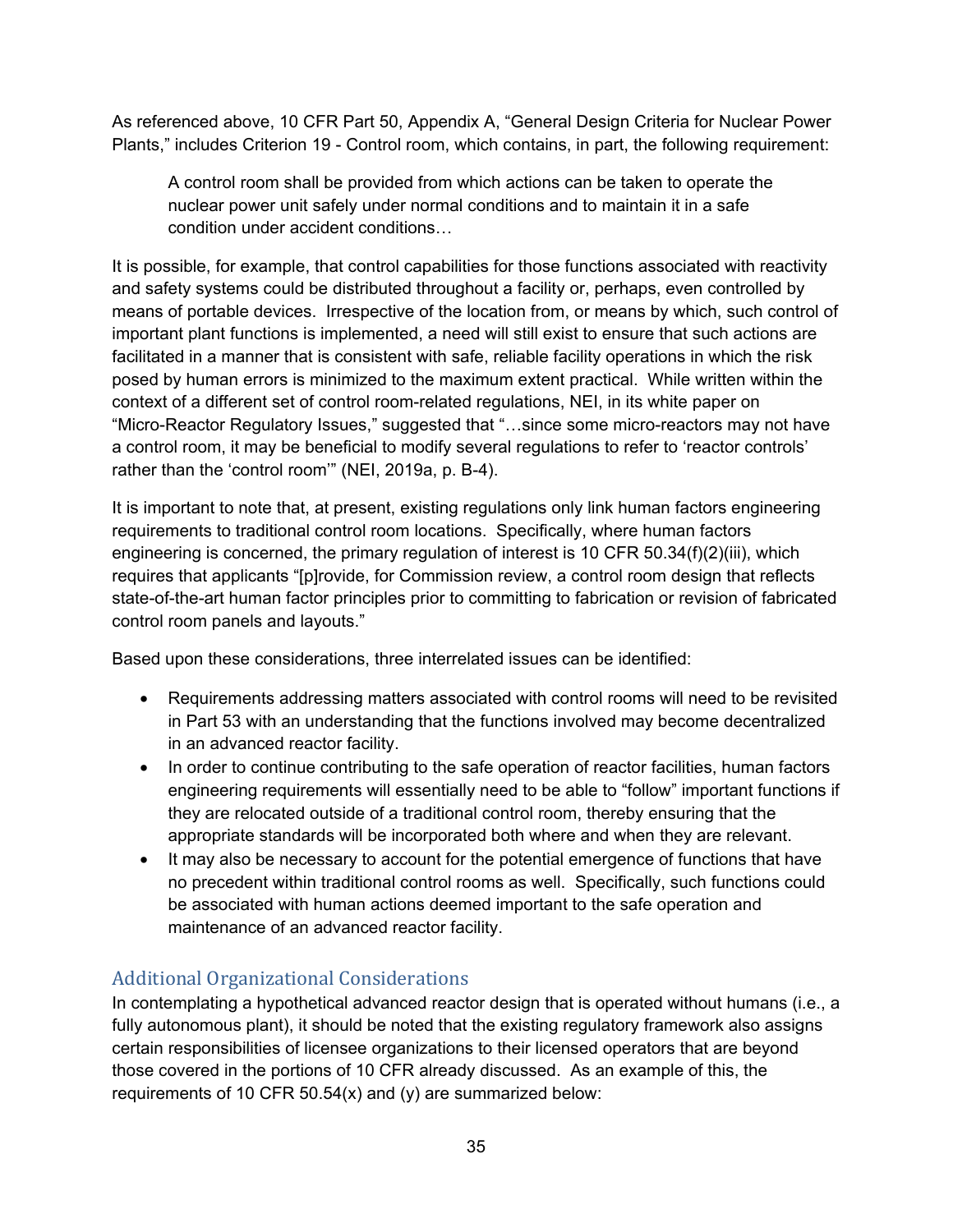(x) A licensee may take reasonable action that departs from a license condition or a technical specification (contained in a license issued under this part) in an emergency when this action is immediately needed to protect the public health and safety and no action consistent with license conditions and technical specifications that can provide adequate or equivalent protection is immediately apparent.

 $(y)$  Licensee action permitted by paragraph  $(x)$  of this section shall be approved, as a minimum, by a licensed senior operator… prior to taking the action.

This example makes it clear that the hypothetical absence of licensed operators at an advanced reactor facility would require resolution of how, in part, the intent of this requirement (i.e., authorizing an emergency-related departure from license conditions for the protection of the public) would still be accomplished such that a reasonable assurance of public health and safety could be demonstrated. However, beyond this example, there remain a number of other licensed operator administrative responsibilities that are both important to safety and derived from regulatory requirements; such responsibilities would need to be addressed as well (NRC, 2020d). Examples of such administrative responsibilities include compliance with technical specifications, operability determinations, NRC notifications, emergency declarations, riskassessment, maintenance oversight, and radiological release limit compliance.

#### Summary

As has been observed within this section, the efficiency and effectiveness of NRC licensing activities related to staffing, operator licensing, training, human factors engineering, and control room operations are expected to be impacted by changes associated with advanced reactors. The following points summarize important considerations identified within this section:

- General Staffing Considerations
	- o Current staffing requirements under 10 CFR 50.54(m) are prescriptive in nature.
	- o NUREG-1791 facilitates staffing-related regulatory exemptions but is not designed to account for facilities without any licensed operators.
	- o Staffing models that rely upon facility-specific staffing analyses that are flexible (instead of prescriptive staffing requirements) may be better suited to advanced reactors.
	- o Criteria are needed in a new regulatory framework that can support safety determinations on staffing models that do not utilize any licensed operators.
	- o Regardless of the number of licensed operators, each licensee must provide for the accomplishment of administrative and emergency preparedness functions with implications for safety.
- Operator Licensing Considerations
	- o The AEA requires the NRC to prescribe uniform conditions for operator licensing.
	- $\circ$  License examinations are currently approved and administered by the NRC staff.
	- $\circ$  Current power reactor operator licensing examinations do not vary in scope based upon the specific facility in question and require a simulator facility.
		- The RTR operator examination process applies a graded approach.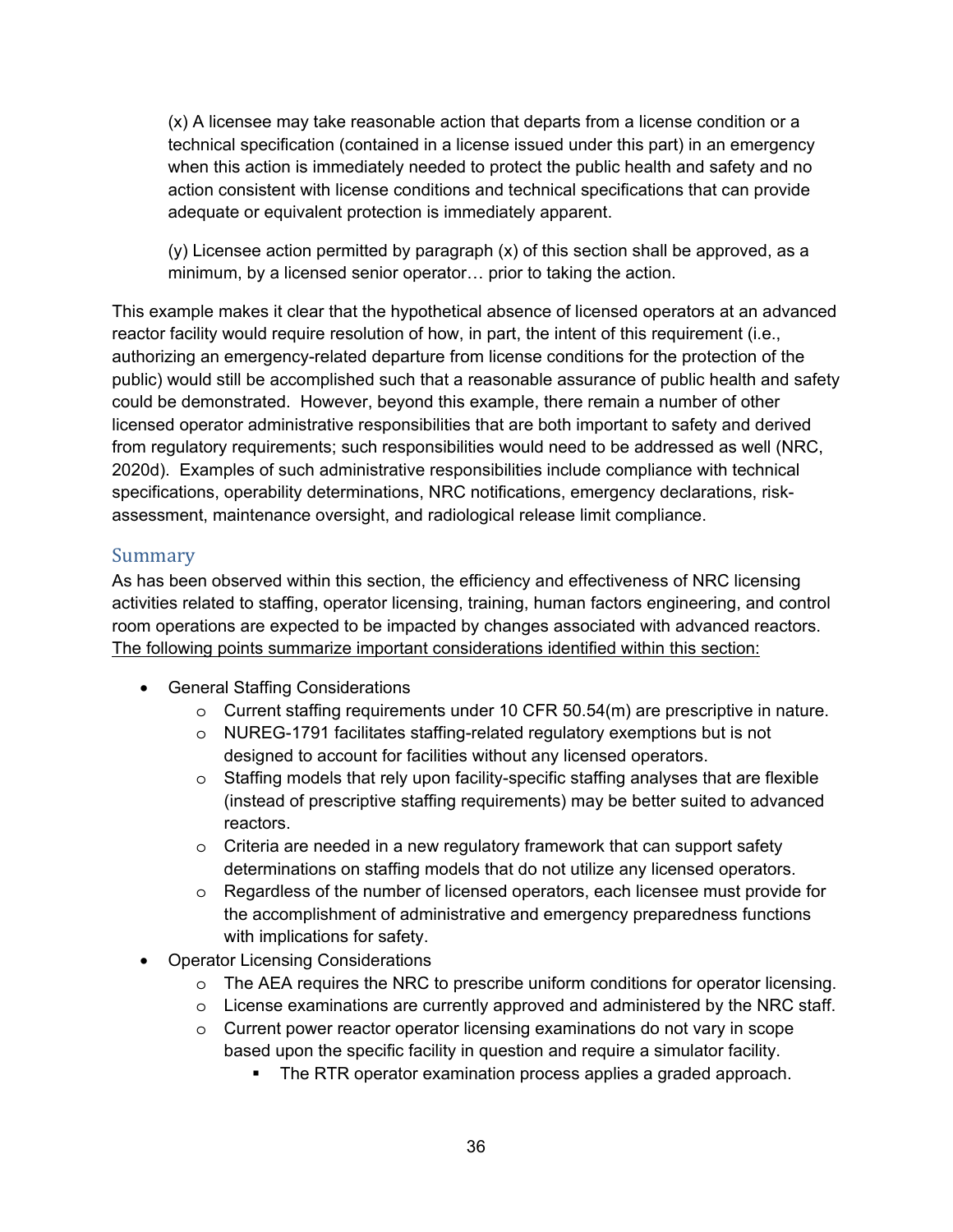- Shift Technical Advisor Considerations
	- $\circ$  The current interpretation of the STA policy is that operating crews need to include one person with a degree in either a physical science, engineering, or engineering technology (or a PE license).
- Training Considerations
	- $\circ$  The NWPA directs the NRC to establish regulations for the training and qualifications of nuclear power plant operators, supervisors, technicians and other operating personnel.
	- $\circ$  The NWPA also directs the NRC to establish requirements for simulator training, requalification examinations, operating tests, and instructional requirements.
	- o Existing regulations prescribe training and qualification requirements for specific categories of personnel at nuclear power plants.
		- Modifications to these categories need to be considered in developing future regulations covering training at advanced reactors.
	- $\circ$  SAT plays a central role in nuclear training and qualification programs; it is identified alternately as a requirement or as an acceptable approach to training within regulations.
		- SAT is generic and can be adapted to foreseeable advanced reactor designs.
- Content of Applications Considerations
	- o Advanced reactor applications may need to contain a broader scope of HFE information.
	- o A ConOps can assist HFE reviewers in conducting appropriate reviews.
- Human Factors Engineering Considerations
	- o A risk-informed, performance-based, and technology-inclusive framework requires scalable HFE reviews.
	- o Current HFE reviews tend to focus on control room human-system interfaces.
	- o Advanced reactors may require HFE review beyond traditional control rooms.
		- **Regulations need to adapt to functions moving outside of control rooms.**

Through an understanding of the nature of these interrelated issues, it is possible to create a risk-informed, performance-based, and technology-inclusive framework that approaches these considerations in an integrated manner. With that being said, the focus of this paper will now shift to applying such an approach to establishing objectives that can appropriately inform the content of Part 53.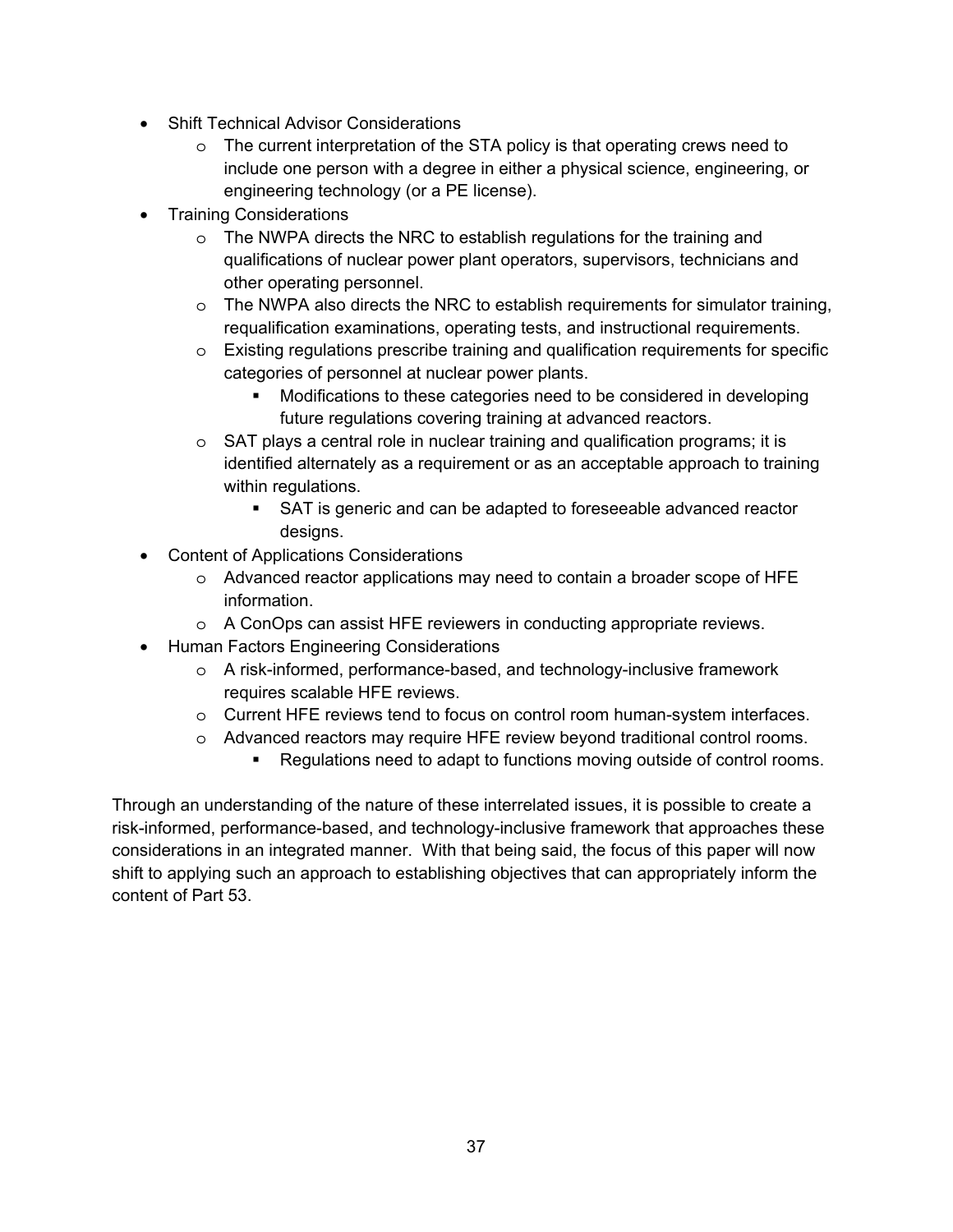# Objectives for the Part 53 Rule: An Integrated Approach to Humans and Systems

Building upon the aforementioned considerations, specific objectives for the Part 53 rule will now be presented here. Instead of treating the role of humans in the operational safety of advanced reactors (e.g., staffing, training, operator licensing and human factors engineering) as discrete review areas, the following objectives employ an integrated approach to humans and systems:

- The rule should recognize that staffing, training, operator licensing, and human factors are interrelated areas that affect one another, and that diverse advanced reactor technologies necessitate integrating the review of these areas under a flexible approach *(e.g., an advanced reactor's specific human-system interface design influences what staffing is needed, the depth of the human factors review, and operator licensing needs)*.
- The rule should account for variations in accident consequence severity among the different advanced reactor technologies.
	- o The rule should also facilitate an informed licensing process for any combination of design features *(e.g., automation, modular operations, load following, etc.)*.
- The rule should require a human factors engineering program that is adequate to ensure that humans (e.g., operators, supervisors, technicians, and other appropriate personnel) can understand the status of the plant, take actions necessary to ensure safety, and perform other important technical and administrative functions with safety implications.
	- $\circ$  Those human roles that are associated with the management and availability of plant-specific safety functions should also be taken into account when considering the applicability of HFE requirements.
- The rule should ensure that the operator licensing process accomplishes the following:
	- o complies with applicable statutory requirements *(i.e., AEA and NWPA)*;
	- o conforms with accepted testing standards;
	- o facilitates consistent and reliable licensing decisions by the NRC;
	- o makes efficient use of NRC and vendor and/or facility licensee resources; and
	- $\circ$  provides assurance that operators can manage plant-specific safety functions.
- The rule should account for designs that do not utilize traditional control rooms.
	- o This should include accounting for the potential of an applicant demonstrating that a main control room is unnecessary *(e.g., a design might complete all control functions using a mobile tablet or from various field locations)*.
- The rule should allow for consideration of innovative features intended to make new designs safer, while also accounting for uncertainties associated with new approaches.
- The rule should, in a non-prescriptive manner, require staffing levels needed to support safe operation and allow for the possibility of demonstrating that no humans are necessary; however, the rule should also *prescribe minimal requirements that must be met to not use licensed operators at all*.
- The rule should ensure that advanced reactor defense-in-depth approaches do not rely exclusively upon a single operational feature or rely excessively upon human actions.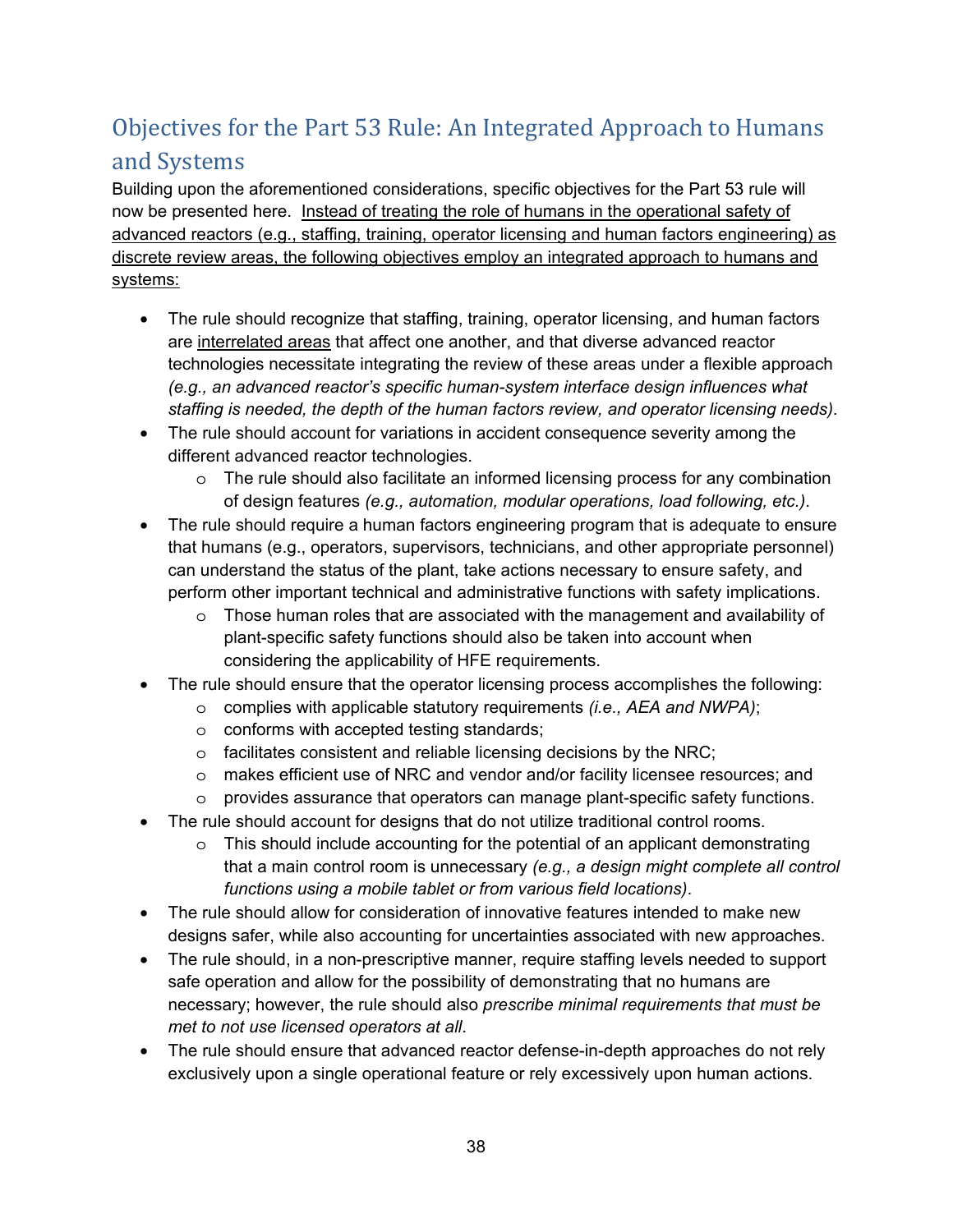- The rule should account for the possibility of load-following where the load changes themselves are controlled externally from a grid control center; however, the rule should also require that load-following requests must be capable of being refused if unsafe conditions would result (regardless of whether a human or automation is in control).
- The rule should require that sufficient information be submitted as part of applications to facilitate the NRC staff's licensing reviews of the areas outlined within these goals. *Examples* of such information may include the following:
	- o the concept of operations for the design;
	- o functional requirements analyses showing what features, systems, and human actions are relied upon to demonstrate safety during postulated events;
	- o a function allocation describing the assignment of safety functions to personnel, automatic systems, or combinations of both.
	- $\circ$  the staffing plan, with supporting human factors engineering-based analyses;
	- o a proposed SAT-based training program for relevant personnel categories; and
	- o a description of the program for evaluating and applying operating experience.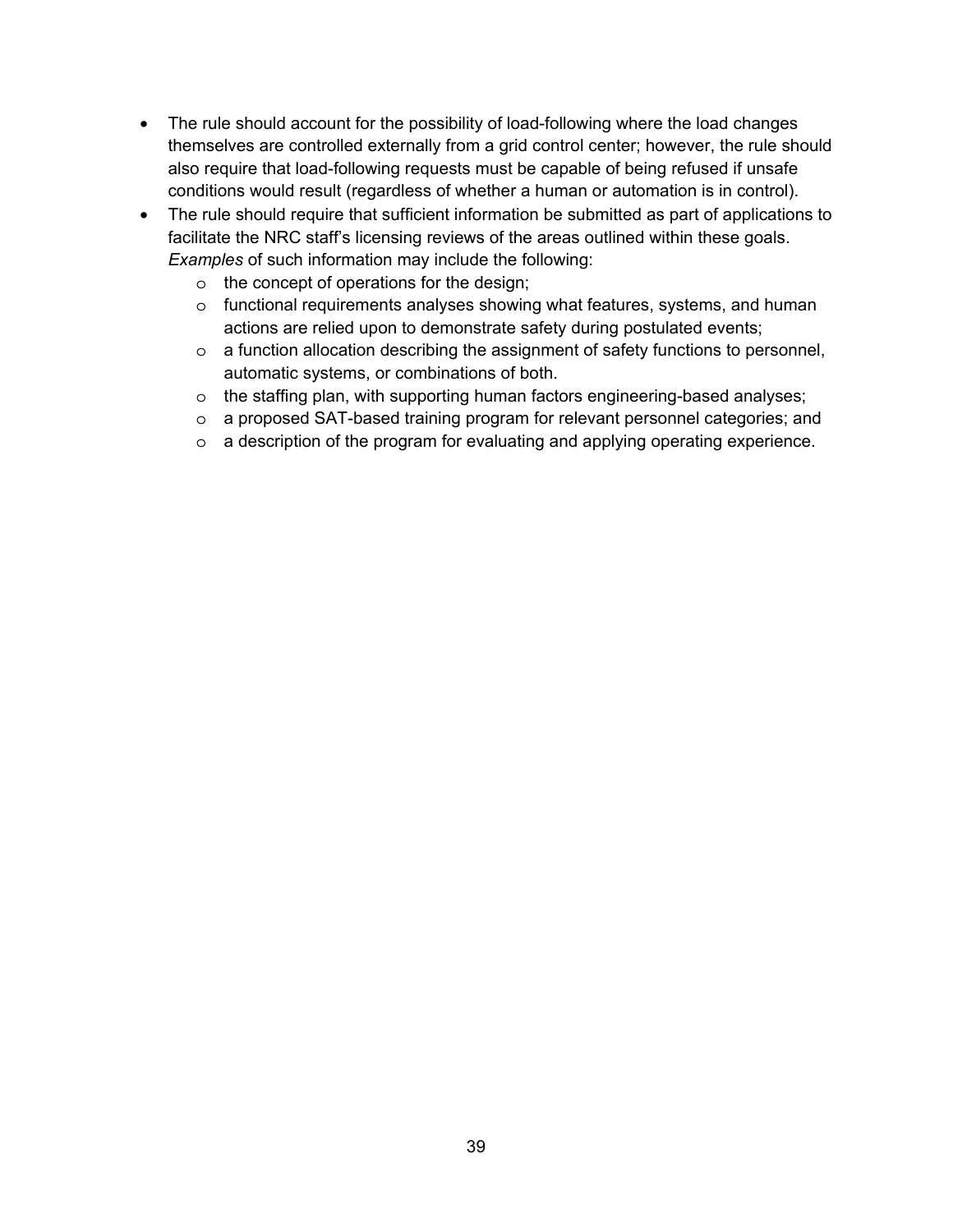# Potential Approaches to Advanced Reactor Licensing Reviews

This section further discusses potential ways in which the objectives discussed in the previous section could be implemented. It should be recognized that some aspects of the approaches discussed within this section would be reflected by the requirements of Part 53, while other aspects would be captured within associated regulatory guidance and review documents. The specific topics addressed within this section include scalable human factors engineering reviews, evaluating proposals for staffing facilities without using licensed operators, and an operator licensing process that is suitable to advanced reactors. The subsequent section will go on to further consider potential changes in the contents of applications for advanced reactors.

### Scalable Human Factors Engineering Reviews

As noted earlier, advanced reactor designers may find that the extensive HFE analyses, design activities, and validation elements described in NUREG-0711 may be unnecessary or unwarranted for designs that have reduced or minimal reliance on human action. In a related manner, it would not be desirable to expend NRC staff resources in the review of certain HFE-related analyses should there be little safety value associated with them for a given application. In light of such considerations, current efforts are underway to develop a scalable approach to performing technical reviews in the HFE area for advanced reactor license applications. For example, SECY-20-0093 describes a key component of these ongoing efforts:

The staff has initiated work under contract with Brookhaven National Laboratory (BNL) to develop a method for scaling the scope and depth of HFE reviews for non-LWR technologies such as micro-reactors. The objective of this effort is to enable the staff to readily adjust the focus and level of staff HFE review efforts considering factors such as risk insights and the unique characteristics of the design or facility operation (including remote/autonomous operation). (NRC, 2020d, Enc. 1 p. 8)

The NRC staff anticipates that BNL's development work on this scalable HFE process will be complete by June 2021. In the interim, the NRC staff also has the ability to adjust the scope of a NUREG-0711 review on a case-by-case basis should a given license application warrant a reduction in the scope of an HFE area technical review.

#### Evaluating Proposals for Staffing Facilities Without the Need for Licensed Operators For an advanced reactor design to be able to justify not using licensed operators, it must be able to demonstrate that adequate protection of the public health and safety will exist in the absence of any operator action for preventing or mitigating accidents.

The following are examples of criteria that could potentially be used for assessing the acceptability of an advanced reactor design operating *without using any* licensed operators:

1. The accident analysis for the design should demonstrate that radiological consequence criteria will be met without reliance on human actions for event mitigation, defense-indepth, or safe shutdown. It is expected that such radiological consequence criteria will be established as part of Part 53 rulemaking; these criteria may be similar to those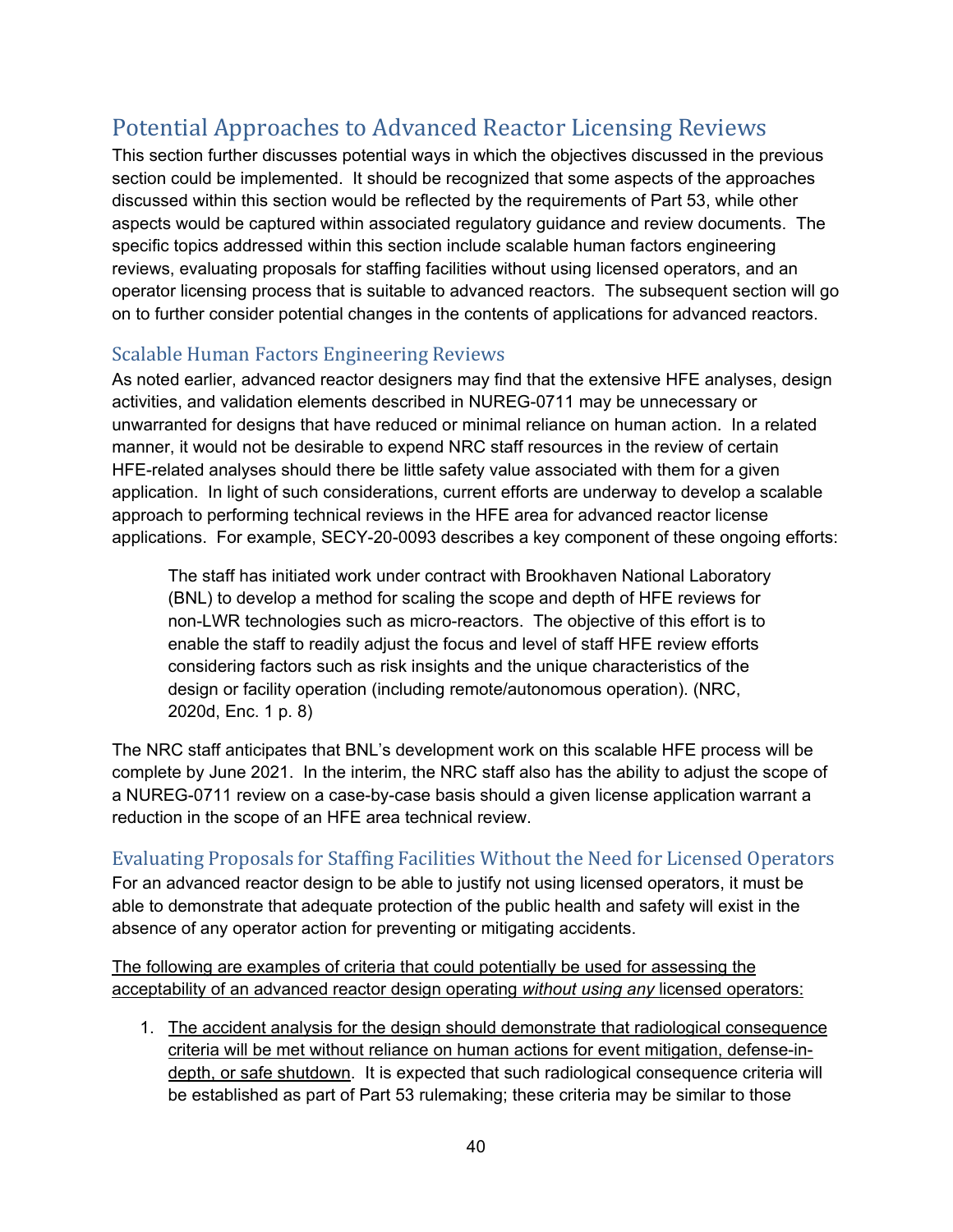discussed in NEI 18-04.10 Furthermore, in conjunction with the revised, graded approach to advanced reactor operator licensing that is discussed within this paper, *only licensed operators should be credited for defense-in-depth actions.* 

- 2. The safety of the design should be reliant upon *inherent safety characteristics*. In order to establish adequate protection of the public health and safety in the absence of credited human actions, the absolute reliability of inherent safety characteristics (as discussed earlier in this paper) would likely be essential as part of such a design.
- 3. The design may be either fully autonomous or have a sufficient degree of autonomy to support safety without human action.
	- a. Consistent with the discussion of automation earlier in this paper, an autonomous design may still require human presence and action for startup. In such an instance, it may be appropriate to require an applicant to do *one* of the following:
		- i. utilize a licensed operator to conduct the reactor startup, or
		- ii. demonstrate that the safety case bounds all postulated errors by a nonlicensed operator during conduct of a reactor startup. This extra layer of analysis is appropriate since the abilities of a non-licensed startup operator would not provide the NRC staff with the same degree of assurance as that of a licensed operator.
- 4. If load-following will be incorporated into the design, then the autonomous control system should be capable of refusing demands from the grid operator when they could challenge the safe and reliable operation of the plant, or when precluded by the plant equipment conditions.
- 5. License conditions should be established for the facility by which those administrative responsibilities with safety implications that would otherwise have been allocated to licensed operators are reassigned appropriately (such as to a designated licensee manager). As noted earlier in this paper, such administrative and emergency preparedness responsibilities include (but are not limited to) authorizing

<sup>-</sup><sup>10</sup> NEI 18-04 discusses a risk-informed approach for various postulated events and their associated radiological consequences. In considering the approach outlined in this document, it should be recalled that risk is considered to be the product of consequence and frequency. A simplified version of selected elements of that approach will be discussed here. Specifically, NEI 18-04 describes a set of frequency–consequence criteria, the evaluation correlation of which is referred to as an "F-C Target." These F-C Target values are selected in such a manner that, as the frequency of a given event decreases, the corresponding risk does not increase (NEI, 2019b, pp. 7-9). The F-C Target values for different categories of events are associated with varying radiological consequences as follows (frequencies are omitted from this list for simplicity):

<sup>•</sup> The F-C Target for high-frequency Anticipated Operational Occurrences is based on a risk profile defined by an annual exposure limit of 100 mrem.

<sup>•</sup> The F-C Target for Design Basis Events is based on a risk profile involving dose consequences that range from 1 to 25 rem at the Exclusion Area Boundary for the 30-day period following the onset of the release.

<sup>•</sup> The F-C Target for Beyond Design Basis Events is based on a risk profile involving dose consequences that range from 25 to 750 rem; the basis described for this is that of ensuring that the Quantitative Health Objective for early health effects is not exceeded. (NEI, 2019b, pp. 7-9)

While not intended to provide an in-depth discussion of this aspect of NEI 18-04, this brief summary provides some familiarization with an approach that has been taken for addressing risk and radiological consequences at non-LWR facilities.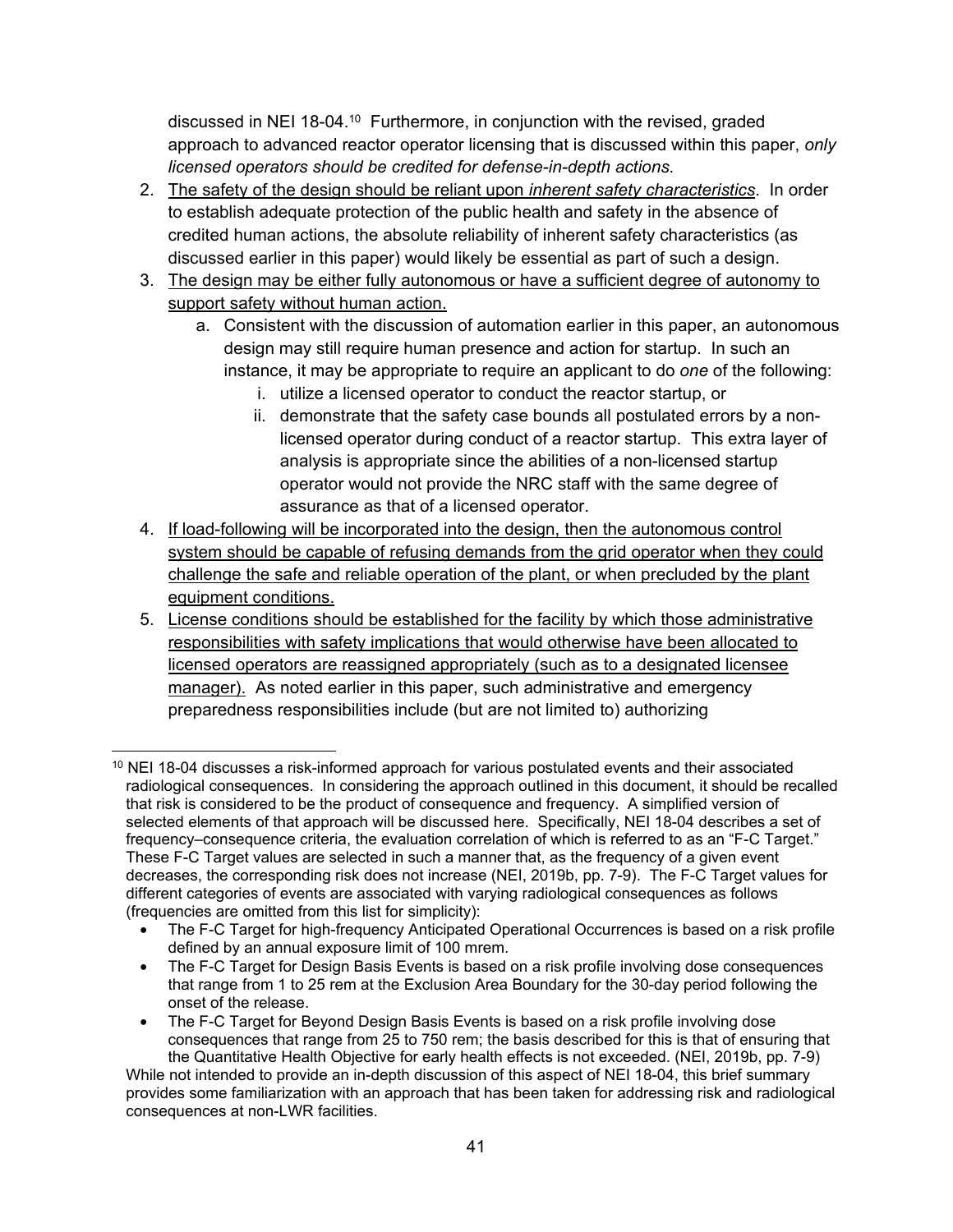emergency-related departures from license conditions for the protection of the public, compliance with technical specifications, operability determinations, maintenance and configuration control, making required notifications to the NRC, and emergency declarations.

6. For the STA position, the staff would need to engage with the Commission on a proposed departure from Commission policy should an advanced reactor applicant propose a staffing plan that does not include on-shift engineering expertise (either by a dedicated STA or a dual-role qualified operator). A key consideration for any such staffing proposal would likely be the applicant's ability to demonstrate that the result of staffing-related analyses remain adequate in the absence of the on-shift engineering expertise provided by an STA.

Potential variations on, and alternatives to, the criteria outlined above may include the following:

- Allowing non-licensed operators to be credited for defense-in-depth related actions.
- Not requiring licensed operators for certain classes of advanced reactor facilities (such as, for example, microreactors).
- Requiring an STA anytime that a licensed operator is present (e.g., during startups).
- Including a criterion that would require advanced reactors to be rated below a certain thermal power level (e.g., 10 MW) in order for not using licensed operators to be an option (as a means reducing associated source terms for such facilities).
- Setting more restrictive accident dose limits for plants where licensed operators are not present.
- Only allowing autonomous facility operations during certain modes of operation (e.g., requiring licensed operators staffing for facility startup and the conduct of certain tests).

It should also be noted that it is possible that certain *non-power* reactors (which require licensed operators under current regulations) might also satisfy any such criteria to not use licensed operators; this would represent a potential area of conflict that may need to be addressed in the future.

### Applying a Scalable Approach to Operator Licensing Requirements

The NRC staff is currently in the early stages of development work on a revised approach to the operator licensing process for advanced reactors. This effort builds upon the existing operator licensing processes and principles that are outlined earlier within this paper. Although preliminary, some of these early concepts will be discussed here. The following subsection highlights some basic elements of an operator licensing framework for advanced reactors.

In order to comply with Section 306 of the NWPA (as discussed earlier in this paper), the NRC will need to continue to accomplish, in part, the following for those advanced reactors that are classified as civilian nuclear power plants (and, therefore, subject to NWPA statutory requirements in question):

1. Establish regulations or other Commission guidance for the training and qualifications of civilian nuclear power plant operators, supervisors, technicians, and other appropriate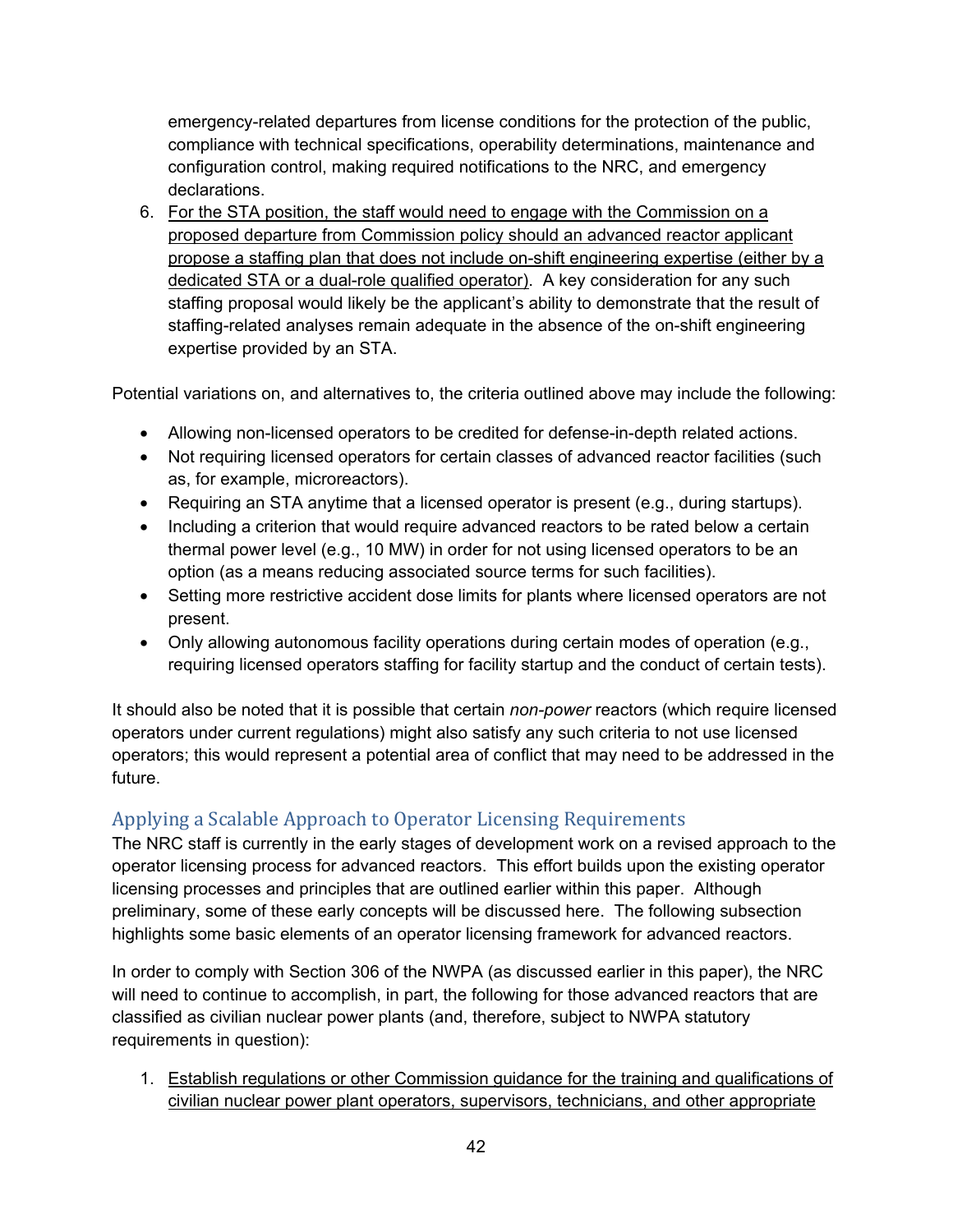#### operating personnel, and the instructional requirements for personnel training programs.11

- a. A technology-neutral approach to item (1) above might be achieved, in part, by requiring that advanced reactor training programs:
	- i. Be derived from a SAT
	- ii. Provide for the training and qualification of the following categories of nuclear power plant personnel:
		- 1. non-licensed operators,
		- 2. applicants for operators' licenses,
		- 3. licensed operators,
		- 4. supervisors,
		- 5. technicians, and
		- 6. other appropriate plant personnel as applicable.
- 2. The regulations or other Commission guidance must establish the following:<sup>11</sup>
	- a. simulator training requirements for applicants for operator licenses and for operator requalification programs;
		- i. A suitable approach to item (a) above might be achieved, in part, by requiring that advanced reactor facilities require simulators…
			- 1. …if they will be using licensed operators as part of their staffing model.
			- 2. …that can model the expected plant response to personnel input, as well as for normal and abnormal conditions.
			- 3. …that are capable of modeling those events where operators perform actions associated with the manipulation of plant power level and reactivity, as well as any other activities that personnel perform that require an NRC license.
	- b. requirements governing NRC administration of operator requalification exams;
	- c. requirements for operating tests at the powerplant simulator (i.e., that exists for the purpose of (a) above, which is training operator license applicants and licensed operators).

A process that advanced reactor vendors and licensees could use to develop an operator licensing examination for their sites could be implemented, for example, by way of either supplementing NUREG-1021 or via the issuance of a Regulatory Guide. The basic components of this process could consist of the following:

• A job task analysis would be an essential first step to identify the knowledge, skills, and abilities (KSAs) that are related to the purpose for which operators would be licensed (i.e., protection of public health from harmful radiation and the management of plant-specific safety functions). The vendor or licensee would perform this analysis and

 <sup>11</sup> It should be noted that, although there is a clear distinction between regulations and guidance, the wording presented here is reproduced directly from that of the indicated statute.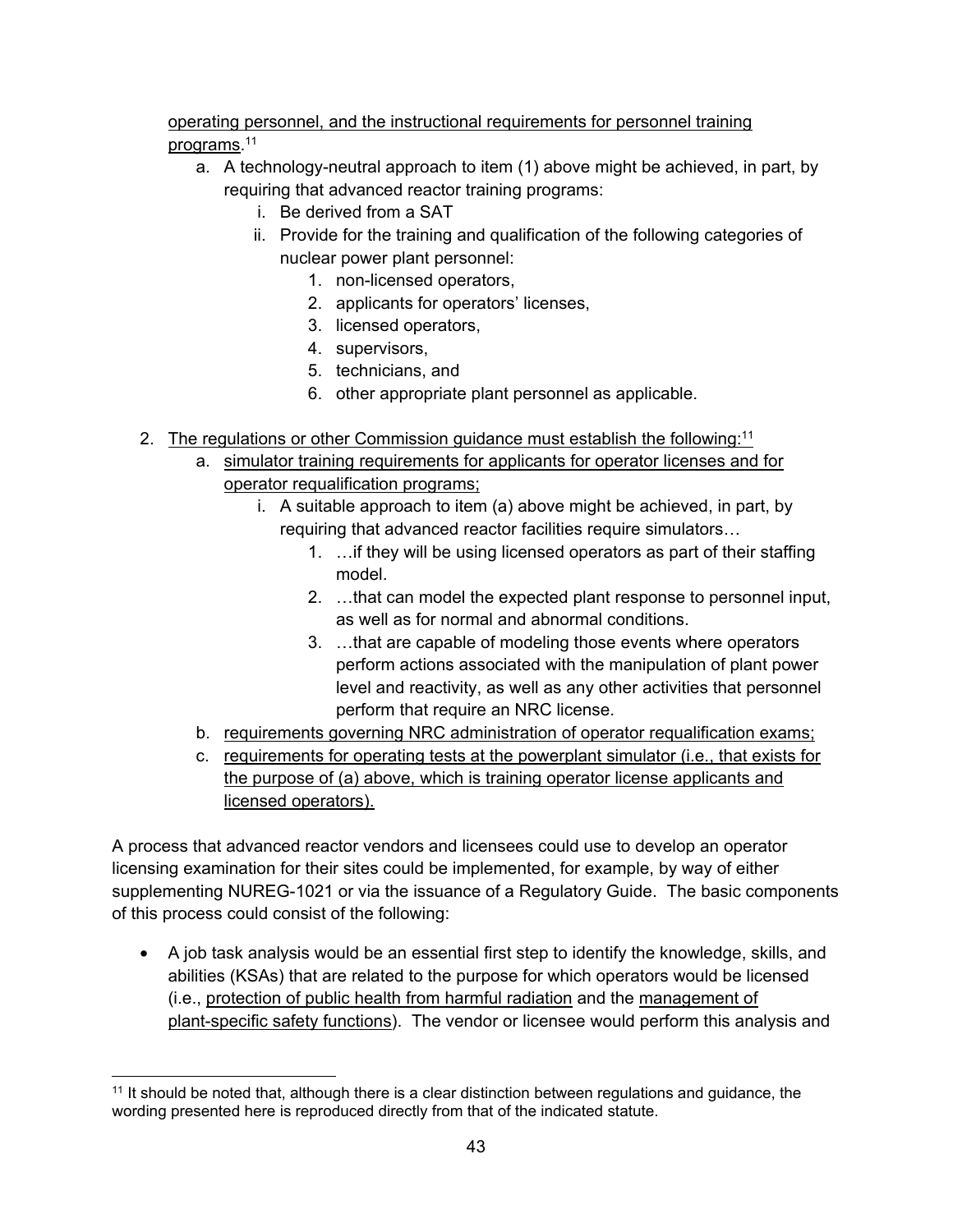the NRC staff would review the product. These actions would establish what is known as the "content domain" and the amount of it that is testable.

- The training and evaluation methods to be used would be selected using a Systems Approach to Training (SAT) process. This would serve to ensure that the training and evaluation settings remained appropriate for the job the operator is being licensed to perform. In the case where it is necessary to issue operator licenses, the vendor or licensee would propose a means of testing a representative sample of the important KSAs and the methods to be used (e.g., written exam, JPMs, or simulator test), including recommendations on details such as how many written questions, JPMs, or simulator events would be included in the initial licensing examination.
- Initial licensing examination pass/fail criteria (e.g., the cut score for a written exam) and the basis for those criteria would be proposed by the vendor or licensee and reviewed by the staff.
- The vendor or licensee would then pilot the proposed initial licensing examination and make changes as needed.
- The examination would then be reviewed, approved, and administered by the NRC staff.
- Following documentation of the examination results, operator licenses would then be issued by the appropriate NRC licensing authority.

Potential variations on, and alternatives to, the general process outlined above include the following:

- There may be a practical limit to the number of different technologies that NRC examiners can remain trained and proficient on. In light of the potential for a number of different advanced reactor technologies to seek to license operators, the NRC will need to determine how to establish the requisite examiner technical expertise for reviewing and administering such license examinations.
	- $\circ$  One potential option would be to permit vendors and licensees to administer their own operator licensing examinations, with the NRC retaining its authority to either issue or deny operator licenses based upon the examination results.
		- Under such a model, the NRC staff could still approve the examination prior to administration and inspect the examination administration process.
- The NRC could, in theory, not require licensed operators for certain classes of advanced reactors.
- Another option would be to simply require advanced reactors to implement operator licensing examination programs under the NUREG-1021 process for power reactors. However, this would be burdensome for small facilities and would not address the related considerations noted earlier in this paper.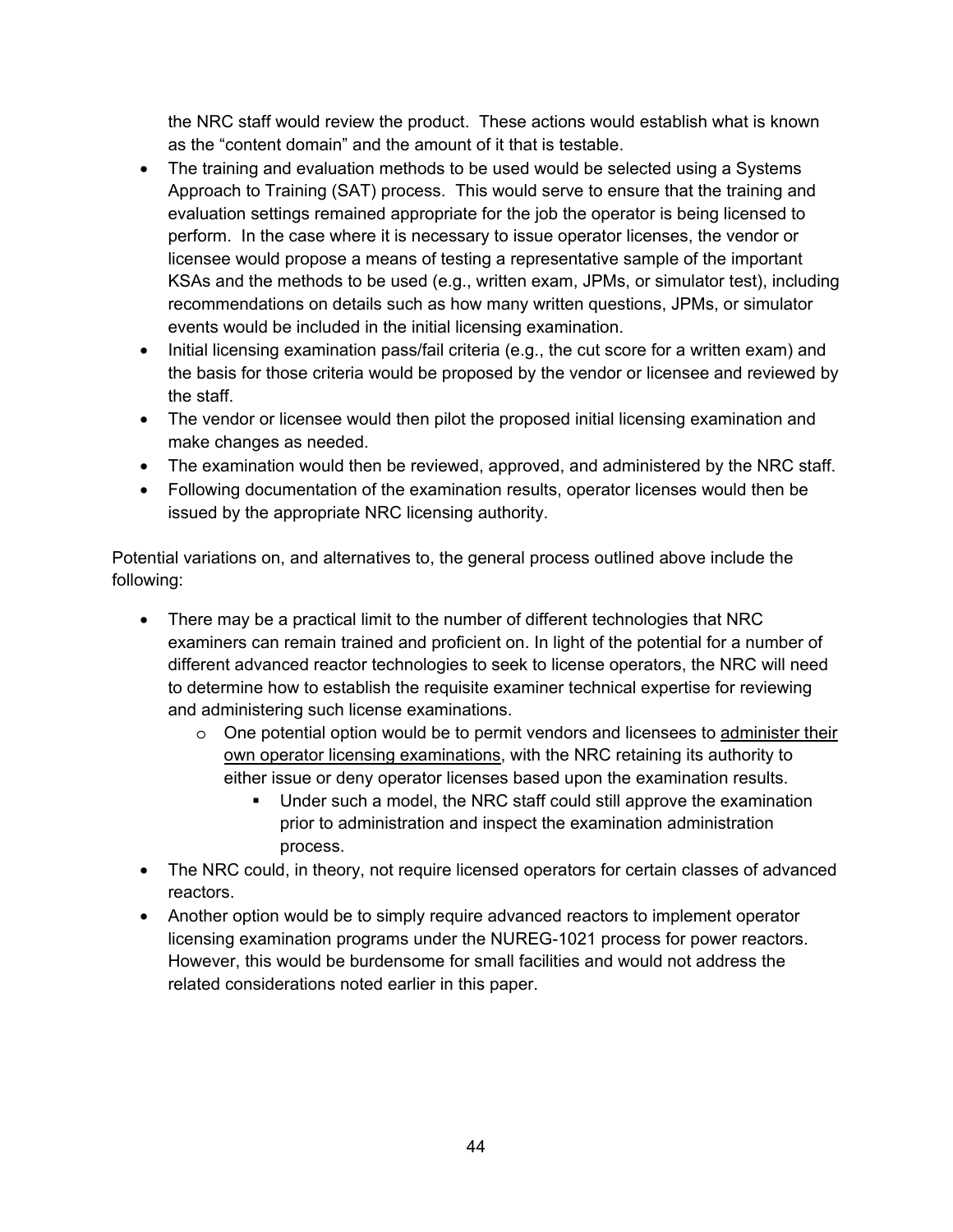## Potential Implications for Contents of License Applications

The focus of this section will be to further discuss examples of areas in which, based upon the considerations discussed thus far, the contents of advanced reactor applications may differ from those associated with large LWRs. These areas will include concepts of operations, staffing analyses, and HFE programs.

#### Concept of Operations

Against the backdrop of SMR development, NUREG/CR-7126, "Human-Performance Issues Related to the Design and Operation of Small Modular Reactors," provides the following explanation of the contribution made by the concept of operations (ConOps) to the overall development and review process:

A ConOps document plays an important role in the NRC's review of the HFE aspects of NPPs. [The] ConOps [is defined as] as a "…description of how the design, systems, and operational characteristics of a plant, such as an advanced reactor, relate to a licensee's or applicant's organizational structure, staffing, and management framework." Although ConOps documents are employed by design organizations for developing systems, the NRC uses them as an information source for reasonably assuring that the intended human-system integration can properly support safe operations (NRC, 2012b, p. 6)

In Sandia National Laboratory's 2020 report on "Human Factors Considerations for Automating Microreactors," the foundational role of the concept of operations for advanced reactor designs was also discussed. In particular, the overall import and central nature of the Concept of Operations was illustrated as follows:

The first step of designing a new system after operational needs have been identified is to develop a concept of operations. A Concept of Operations (ConOps) is an enterprise-level living document that helps define a conceptual view of a new system, particularly from the perspective of the user/operator. The ConOps indicates assumptions and intent of the system and can also act as a justification for why the system should exist (the need), how it meets stakeholder needs, the requirements that ensure those needs are met, as well as lifecycle information of the entire system. (p. 36)

There is currently no regulation that requires applicants to provide a docketed concept of operations as part of a licensing application. Until now, this has not been necessary for the operating fleet, largely because the ConOps is already well understood by the NRC staff based upon previous experience with large LWRs. However, new designs will likely conceive of radically different concepts of operations for which the staff may have little or no prior understanding. Therefore, there may be a need to explicitly make the concept of operations a part of the content of applications under the proposed Part 53 rule.

A description of the concept of operations that addresses the points above (and potentially other relevant topics) will help the NRC staff in the following ways: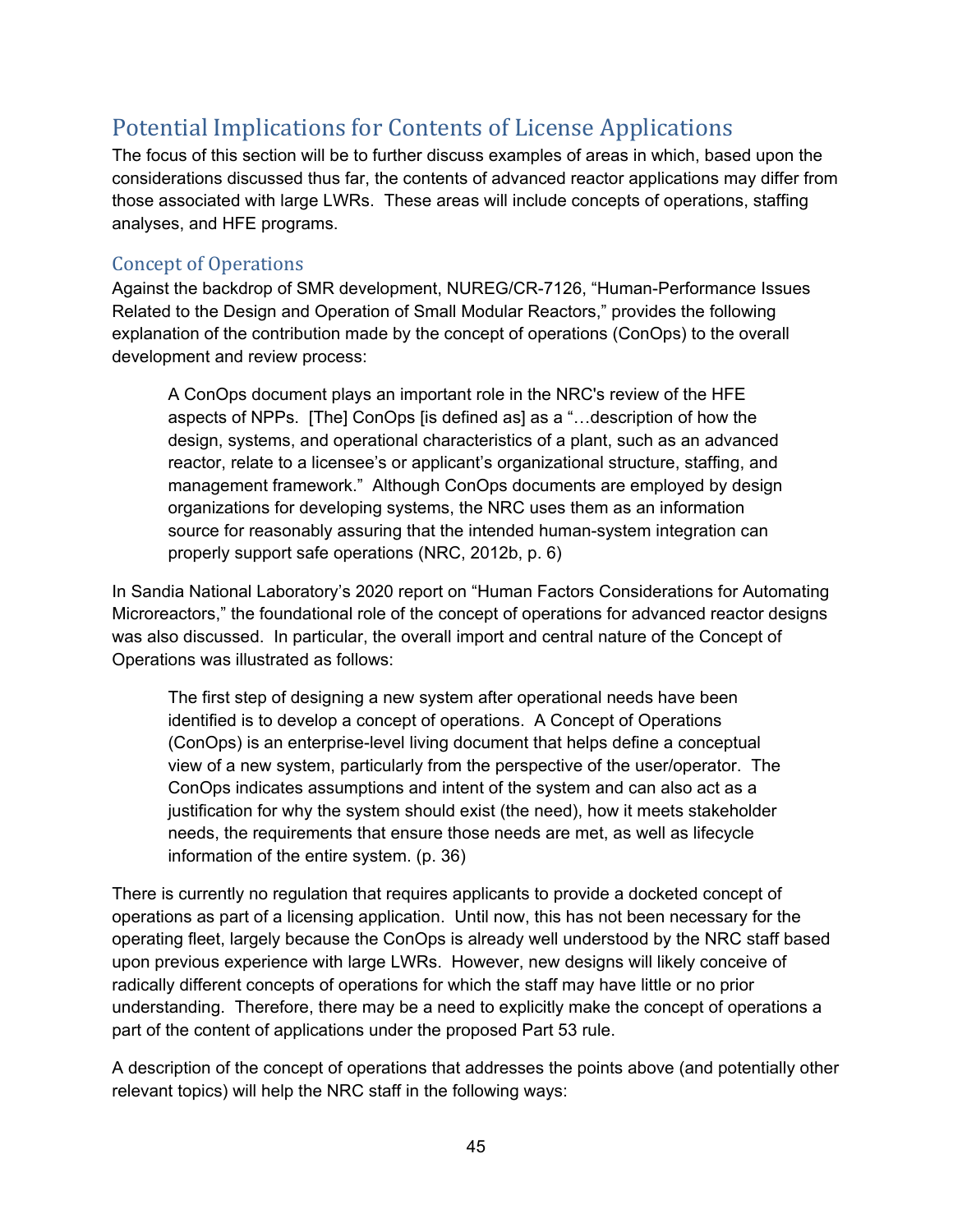- 1. It will reduce the opportunity for confusion. Without a concept of operations, the NRC staff reviewers may have to rely upon their knowledge of the concept of operations at large LWR plants, which may be inappropriate and lead to poor assumptions being made during reviews.
- 2. It will help the NRC staff to understand and confirm to what extent a design relies on the humans for safe operation.
- 3. It can be used to help determine the appropriate scope of the staff review.
- 4. It may reduce the need for Requests for Additional Information, audits, and other clarifying questions.

### Staffing Analyses

For advanced reactors, it may be appropriate to allow applicants to propose their own alternative staffing models in lieu of taking a prescriptive approach under the regulation. This would entail, at a minimum, a license application including an HFE-based staffing analysis of sufficient scope and depth to allow for the NRC staff to make an adequate assessment of the acceptability of the proposed staffing levels. In adopting such an approach, the following issues would also need to be considered:

- A simulation facility may need to be required in order to facilitate the requisite HFE program elements necessary to support the staffing analysis. It is possible that such a simulator facility may not need to be of the "full scope" type that is required for existing power reactors; however, it would still need to be of sufficient scope to accommodate the requisite HFE analyses. *Separately, a simulator may also be necessary to support licensed operator training and examination programs, as discussed earlier.*
- The development and justification of alternative staffing models by advanced reactor applicants could be informed by the existing process of NUREG-1791 that was outlined earlier in this paper.
- It may be appropriate for the Part 53 rule to provide a prescriptive staffing model as an option for applicants that prefer not to conduct the staffing analyses needed to support an alternative, flexible staffing model.
- A well-defined process does not currently exist for applicants to propose the elimination of the STA position. However, as noted earlier, the following are some factors that, considered in aggregate, could potentially support such a proposal:
	- o Licensed operator qualifications and training
	- o Control room human-system interfaces;
	- o Design features;
	- o Limited reliance on human actions for safety;
	- $\circ$  Automated capabilities that supply additional defense-in-depth and reduce crew workload.

#### Human Factors Engineering Program

Advanced reactor applications are likely to need to contain specific information that is expected to be of an HFE programmatic nature. For example, certain aspects of an application, such as design of control room human-system interfaces or proposals for alternative staffing models,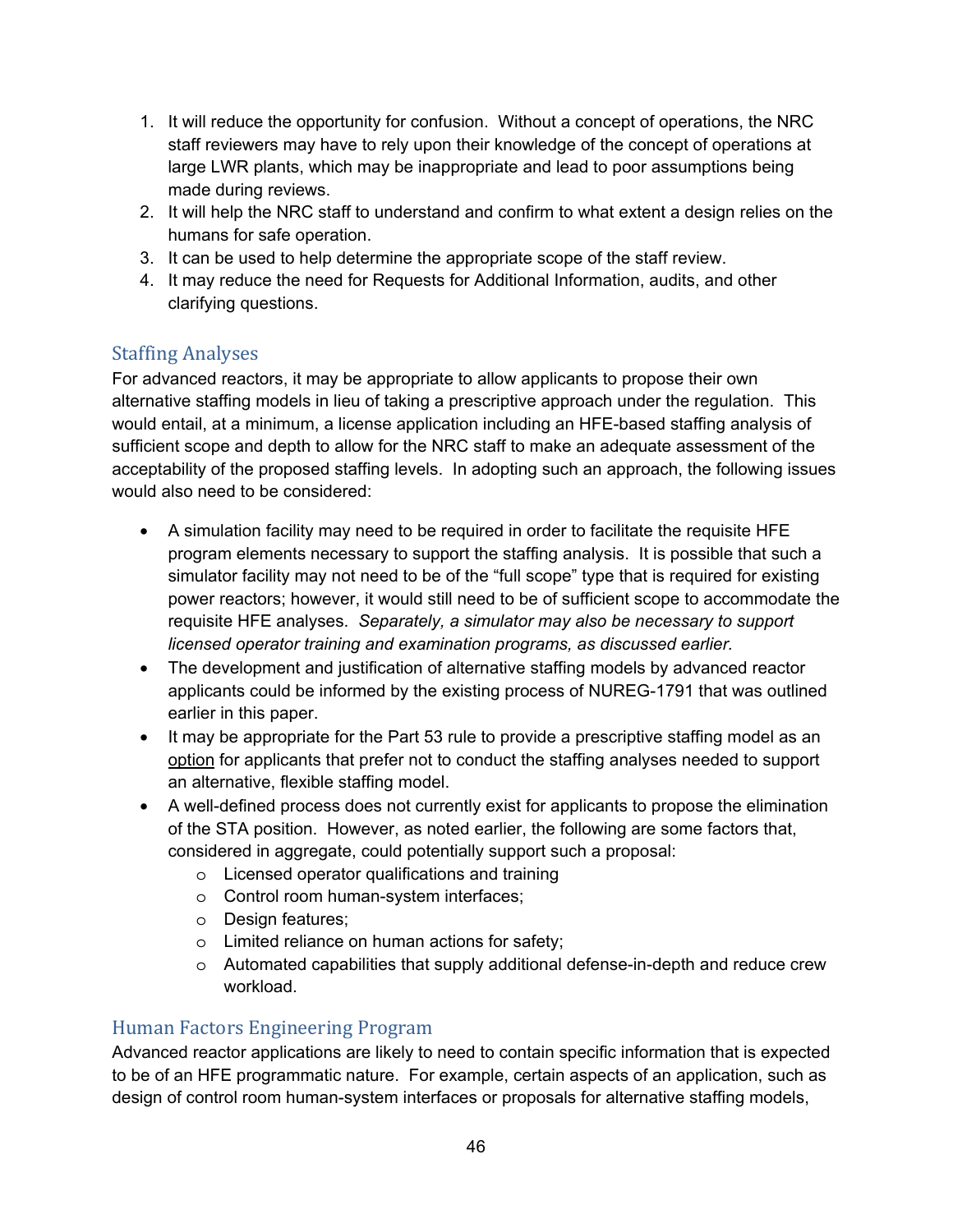would be expected to be informed and guided by acceptable HFE principles. However, at present, the primary regulation<sup>12</sup> that explicitly requires the application of HFE is the post-TMI requirement of 50.34(f)(2)(iii), which (as noted earlier in this paper), directs applicants to "[p]rovide, for Commission review, a control room design that reflects state-of-the-art human factor principles prior to committing to fabrication or revision of fabricated control room panels and layouts." This present regulatory framework for HFE creates two significant issues where advanced reactors are concerned:

- 1. The wording of the present regulation specifically limits its scope to the design of the control room. For advanced reactors, it is possible that a traditional control room will not be part of the facility. For example, important control functions (e.g., withdrawing control rods for a startup) might occur from a cabinet that is not located within what would generally be regarded as a control room. As a separate example, it is possible that an operator may have a mobile device that provides indications and control functions. Thus, for advanced reactors, it would be more appropriate to require HFE principles to be applied based upon "where HFE is needed," versus simply designating a location within the plant where such requirements apply.
- 2. HFE programmatic information should also be included within advanced reactor applications to the extent that such information is necessary to support all relevant portions of the application. Under an integrated approach to humans and systems (discussed earlier within this paper), this would, however, still constitute a more flexible approach than that which is currently used for large LWRs

Based upon these considerations, Part 53 should require advanced reactor applications to address the incorporation of state-of-the-art human factor principles more broadly than what is presently required under existing regulations. As previously identified in the discussion of proposed objectives for the Part 53 rule, an advanced reactor human factors engineering program should be adequate to ensure that humans (e.g., operators, supervisors, technicians, and other appropriate personnel) cannot only operate the plant, but also perform the full range of tasks necessary to ensure the continued availability of plant-specific safety functions in an effective manner. In some instances, it may be relevant to apply HFE considerations to, for example, those maintenance and testing activities that are related to plant safety functions. This scope of potential activities should be taken into account when considering the applicability of HFE requirements.

<sup>-</sup> $12$  It should be noted that 10CFR 52.47, "Contents of applications; technical information," does contain a pointer to the 50.34(f)(2)(iii) requirement as well. Specifically, 52.47(a)(8) requires that applications contain "[t]he information necessary to demonstrate compliance with any technically relevant portions of the Three Mile Island requirements set forth in 10 CFR 50.34(f), except paragraphs (f)(1)(xii), (f)(2)(ix), and  $(f)(3)(v)$ ."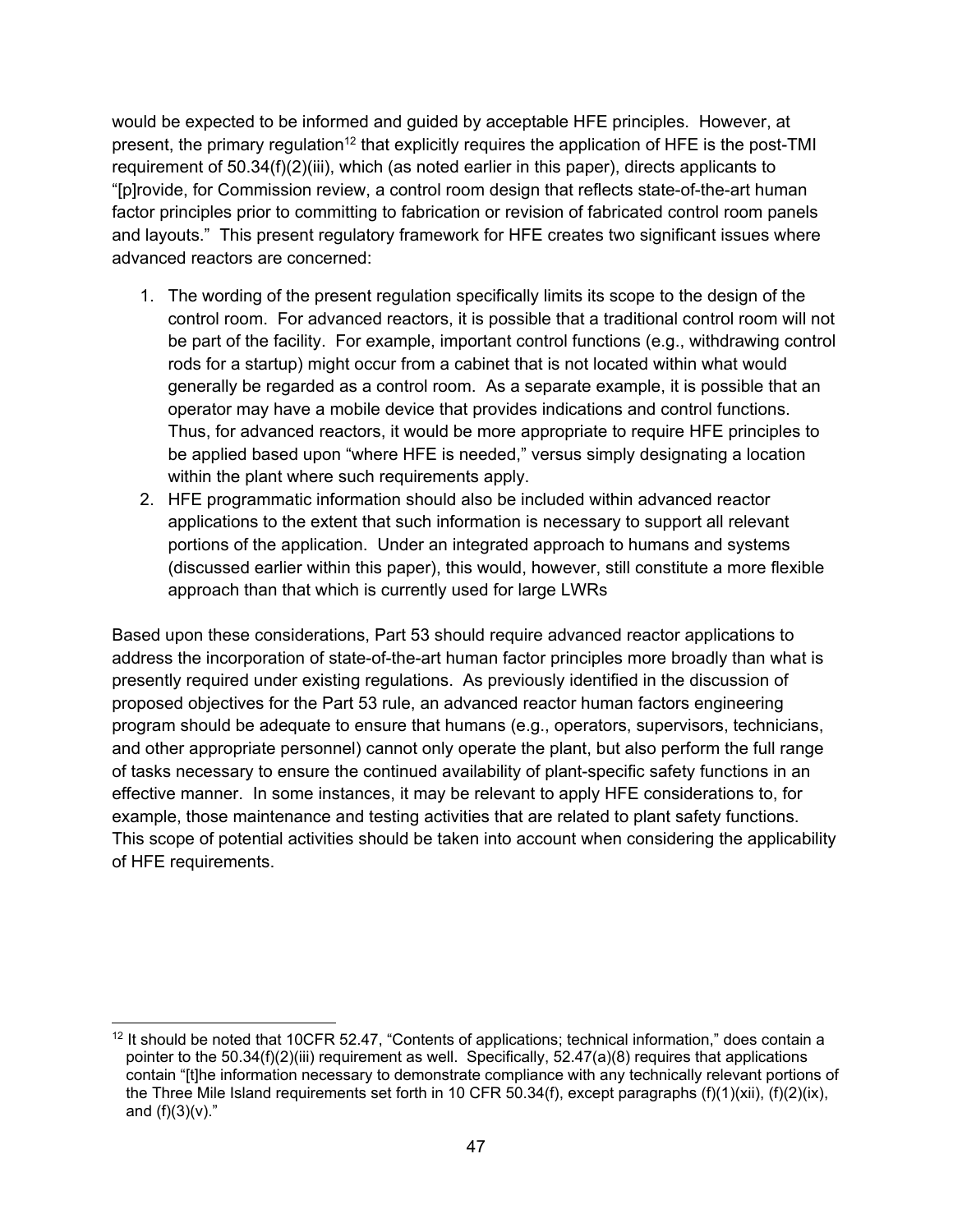## Conclusion

This paper has considered possible approaches for a regulatory framework that addresses advanced reactor human-system considerations in a manner that is risk-informed, performance-based, and technology-inclusive. The NRC's existing human-system regulatory framework for power reactors is primarily based on operating experience with traditional, large LWRs, resulting in a system of regulations and regulatory guidance that may not be well aligned with certain key attributes that advanced reactors are expected to possess. In response to this, a new framework for better addressing some of these aspects of advanced reactor human-system considerations has been proposed. It is intended that, ultimately, the material in this paper will be used to facilitate further development of the Part 53 rule for advanced reactors, as well as the associated regulatory guidance.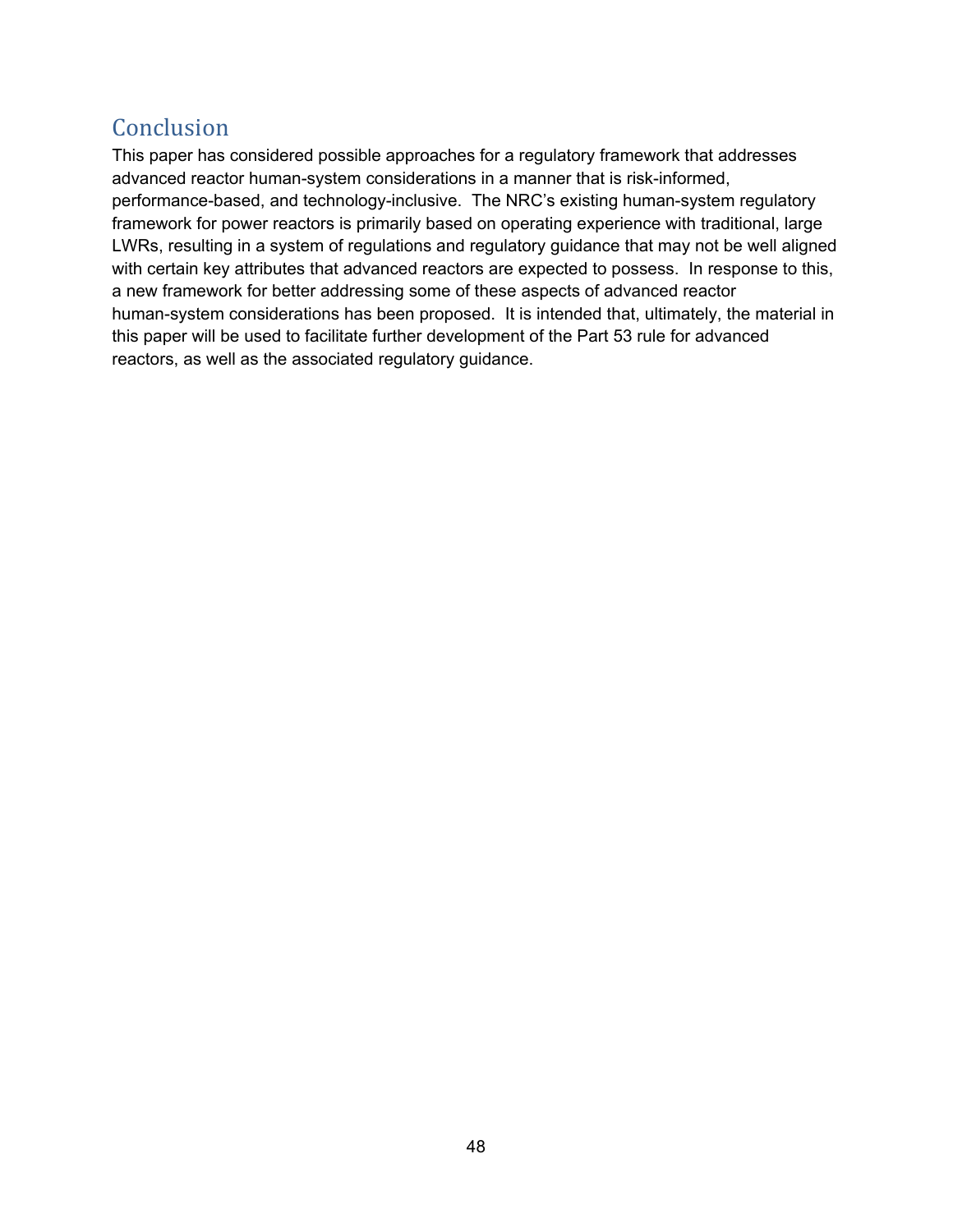## References

Brookhaven National Laboratory, "System 80 Operating Experience Issues Based upon Interviews with System 80 Operators," BNL Technical Report E2090-T2-4-3/93 (John O'Hara and William Luckas, Jr.), 1993. Agencywide Document Access and Management System (ADAMS) Accession No. ML20035F929.

International Atomic Energy Agency (IAEA), "Non-baseload Operation in Nuclear Power Plants: Load Following and Frequency Control Modes of Flexible Operation," Nuclear Energy Series No. NP-T-3.23, Vienna, April 2018, available at https://www.iaea.org/publications/11104/nonbaseload-operation-in-nuclear-power-plants-load-following-and-frequency-control-modes-offlexible-operation.

International Atomic Energy Agency, "Safety Related Terms for Advanced Nuclear Plants," IAEA-TECDOC-626, Vienna, September 1991, available at https://www.iaea.org/publications/882/safety-related-terms-for-advanced-nuclear-plants-reportof-a-technical-committee-meeting-vaesteras-sweden-30-may-2-june-1988

Nuclear Energy Institute (NEI), "Micro-Reactor Regulatory Issues," NEI White Paper, November 2019a, ADAMS Accession No. ML19319C497.

Nuclear Energy Institute, "Modernization of Technical Requirements for Licensing of Advanced Non-Light Water Reactors: Risk-Informed Performance-Based Technology Inclusive Guidance for Non-Light Water Reactor Licensing Basis Development," NEI Technical Report 18-04, Rev. 1, August 2019b, ADAMS Accession No. ML19241A472.

Royal Military College of Canada (RMC). (n.d.). *SLOWPOKE Nuclear Reactors in Canada*. Government of Canada. Retrieved November 27, 2020 from https://www.rmccmr.ca/en/chemistry-and-chemical-engineering/slowpoke-nuclear-reactors-canada.

Sandia National Laboratory (SNL), "Human Factors Considerations for Automating Microreactors," Sandia Report SAND2020-5635, June 2020, ADAMS Accession No. ML20175A117.

U.S. Nuclear Regulatory Commission (NRC), "Adaptive Automation: Current Status and Challenges," RIL 2020-05, November 2020a, ADAMS Accession No. ML20176A199.

U.S. Nuclear Regulatory Commission, "Clarification of TMI Action Plan Requirements," NUREG–0737, November 1980, ADAMS Accession No. ML051400209.

U.S. Nuclear Regulatory Commission, "Guidance for Assessing Exemption Requests from the Nuclear Power Plant Licensed Operator Staffing Requirements Specified in 10 CFR 50.54(m)," NUREG–1791, July 2005, ADAMS Accession No. ML052080125.

U.S. Nuclear Regulatory Commission, "Guidance for a Technology-Inclusive, Risk-Informed, and Performance-Based Methodology to Inform the Licensing Basis and Content of Applications for Licenses, Certifications, and Approvals for Non-Light-Water Reactors," Regulatory Guide 1.233, Rev. 0, June 2020b, ADAMS Accession No. ML20091L698.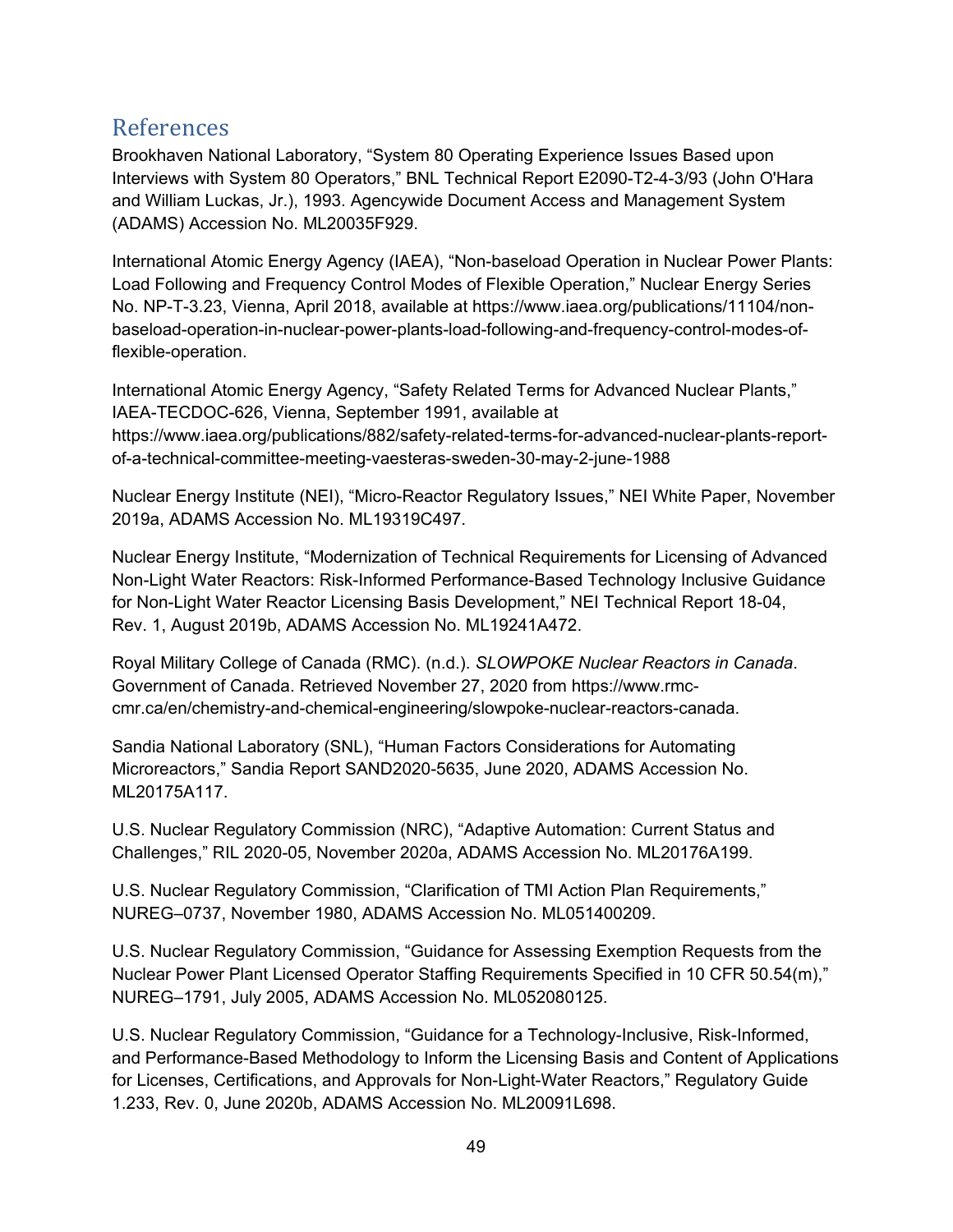U.S. Nuclear Regulatory Commission, "Human Factors Considerations with Respect to Emerging Technology in Nuclear Power Plants," NUREG/CR-6947, October 2008, ADAMS Accession No. ML083090338.

U.S. Nuclear Regulatory Commission, "Human Factors Engineering (HFE) Insights for Advanced Reactors Based Upon Operating Experience," NUREG/CR-6400, January 1997, ADAMS Accession No. ML063480112.

U.S. Nuclear Regulatory Commission, "Human Factors Engineering Program Review Model," NUREG–0711, Rev. 3, November 2012a, ADAMS Accession No. ML12324A013.

U.S. Nuclear Regulatory Commission, "Human-System Interface Design Review Guidelines," NUREG–0700, Rev. 3, July 2020c, ADAMS Accession No. ML20162A214.

U.S. Nuclear Regulatory Commission, "Human-Performance Issues Related to the Design and Operation of Small Modular Reactors," NUREG/CR–7126, June 2012b, ADAMS Accession No. ML12179A170.

U.S. Nuclear Regulatory Commission, "Operator Licensing Examination Standards for Power Reactors," NUREG–1021, Rev. 11, February 2017, ADAMS Accession No. ML17038A432.

U.S. Nuclear Regulatory Commission, "Operator Licensing Examination Standards for Research and Test Reactors," NUREG–1478, Rev. 2, June 2007, ADAMS Accession No. ML072000059.

U.S. Nuclear Regulatory Commission, "Policy and Licensing Considerations Related to Micro-Reactors," Commission Paper, SECY-20-0093, October 6, 2020d, ADAMS Accession No. ML20129J985.

U.S. Nuclear Regulatory Commission, "Policy Statement on Education for Senior Reactor Operators and Shift Supervisors at Nuclear Power Plants," Federal Register, 54 FR 33639, August 15, 1989.

U.S. Nuclear Regulatory Commission, "Policy Statement on Engineering Expertise on Shift," Federal Register, Vol. 50, No. 208, October 28, 1985, pp. 43621-43623.

U.S. Nuclear Regulatory Commission, "Policy Statement on the Regulation of Advanced Reactors," Federal Register, Vol. 73, No. 199, October 14, 2008, pp. 60612–60616.

U.S. Nuclear Regulatory Commission, "Policy, Technical, and Licensing Issues Pertaining to Evolutionary and Advanced Light-Water Reactor (ALWR) Designs," SRM-SECY-93-087, July 21, 1993, ADAMS Accession No. ML003708056.

U.S. Nuclear Regulatory Commission, "Potential Human Factors Deficiencies in the Design of Local Control Stations and Operator Interfaces in Nuclear Power Plants," NUREG/CR-3696 (Hartley et al.), 1984, not available via ADAMS.